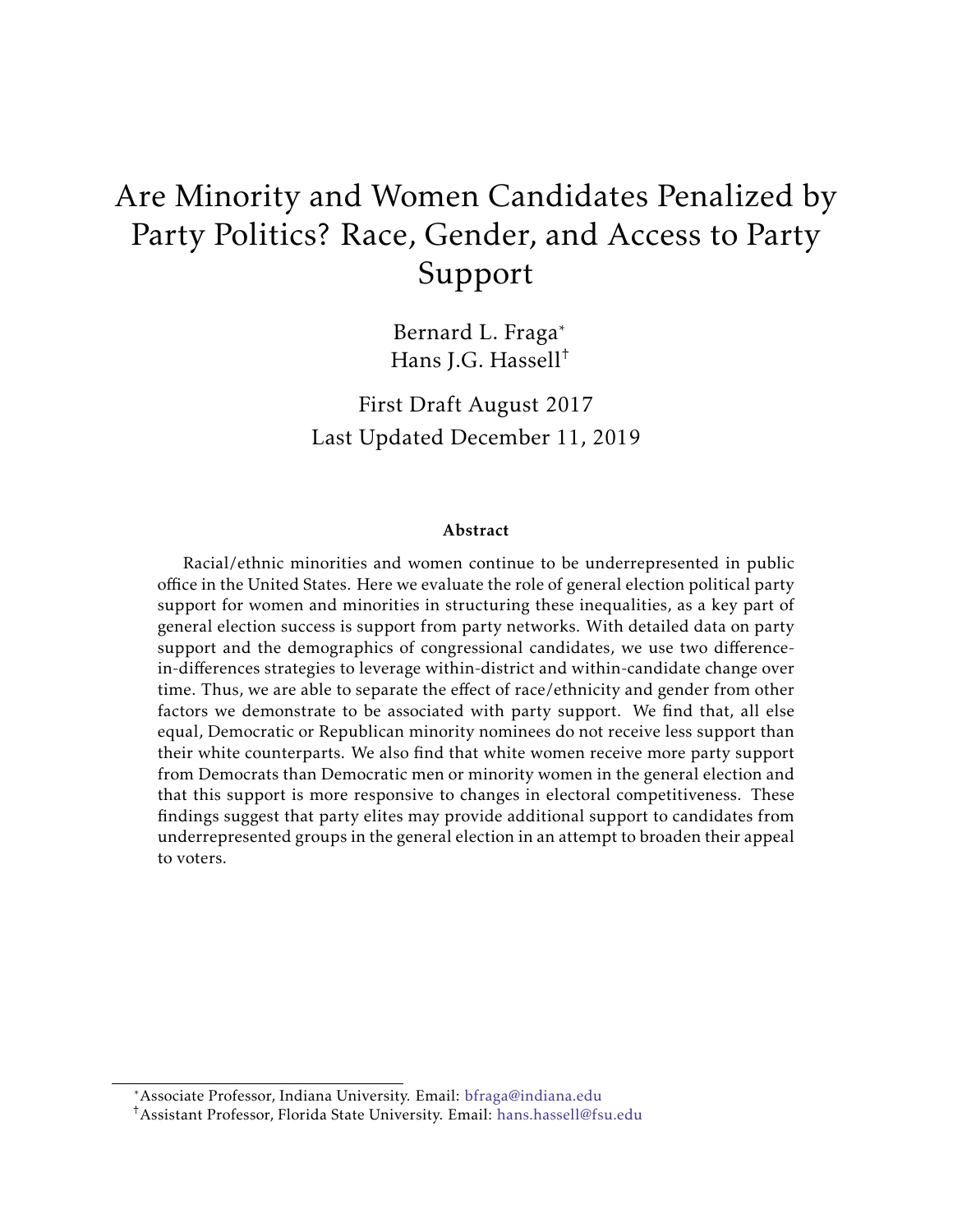# 1 Introduction

Despite significant increases in racial and gender diversity in recent years, the number of minorities and women in elected office continues to be less than their share of the U.S. population. Only 24% of the 116th Congress are women, and 22% are Black, Latino, Asian American, or American Indian [\(Bialik](#page-24-0) [2019;](#page-24-0) [CAWP](#page-25-0) [2019\)](#page-25-0). In comparison, the United States is 51% female and 39% non-White. Simply put, members of Congress (and most other elected bodies in the United States) do not reflect the gender or racial/ethnic identities of those they represent.

These longstanding disparities that persist after accounting for age, citizenship, voter registration, or even voter turnout, fueling a literature that initially emphasized voter bias as a key explanation. While experimental work repeatedly found evidence of systematic voter discrimination against minorities [\(Sigelman and Sigelman](#page-31-0) [1982;](#page-31-0) [Terkildsen](#page-31-1) [1993\)](#page-31-1) and women [\(Hershey](#page-28-0) [1980;](#page-28-0) [Sigelman and Sigelman](#page-31-0) [1982\)](#page-31-0), observational work relying on election results instead suggests minimal negative effects of race and gender on voter actions at the polls [\(Becker and Heaton](#page-24-1) [1967;](#page-24-1) [Bejarano](#page-24-2) [2013;](#page-24-2) [Dolan](#page-26-0) [2004;](#page-26-0) [Highton](#page-28-1) [2004;](#page-28-1) [Tate](#page-31-2) [2003\)](#page-31-2), at least after accounting for party [\(Citrin, Green and Sears](#page-25-1) [1990;](#page-25-1) [Dolan](#page-26-1) [2014;](#page-26-1) [Tesler and Sears](#page-31-3) [2010\)](#page-31-3).

More recent research has sought to explain underrepresentation as a product of elitedriven stages of the electoral process where parties play a key role. Women and African-Americans consider running for office at lower rates than white men [\(Fox and Lawless](#page-26-2) [2005\)](#page-26-2) and local partisan candidate recruitment networks are often biased in favor of men and whites [\(Crowder-Meyer](#page-25-2) [2013;](#page-25-2) [Dynes et al.](#page-26-3) [2019;](#page-26-3) [Niven](#page-30-0) [2006;](#page-30-0) [Sanbonmatsu](#page-30-1) [2006;](#page-30-1) [Shah, Scott and Juenke](#page-31-4) [2019;](#page-31-4) [Doherty, Dowling and Miller](#page-26-4) [2018\)](#page-26-4). As a result, women are less likely to challenge co-partisans in the primary [\(Dittmar et al.](#page-26-5) [2017\)](#page-26-5), and racial/ethnic minority candidates are less likely to enter primaries when co-ethnic support is insufficient to carry them to victory [\(Branton](#page-24-3) [2009\)](#page-24-3). The most recent research in this area examines instances where minorities and women do enter primaries, and finds co-partisan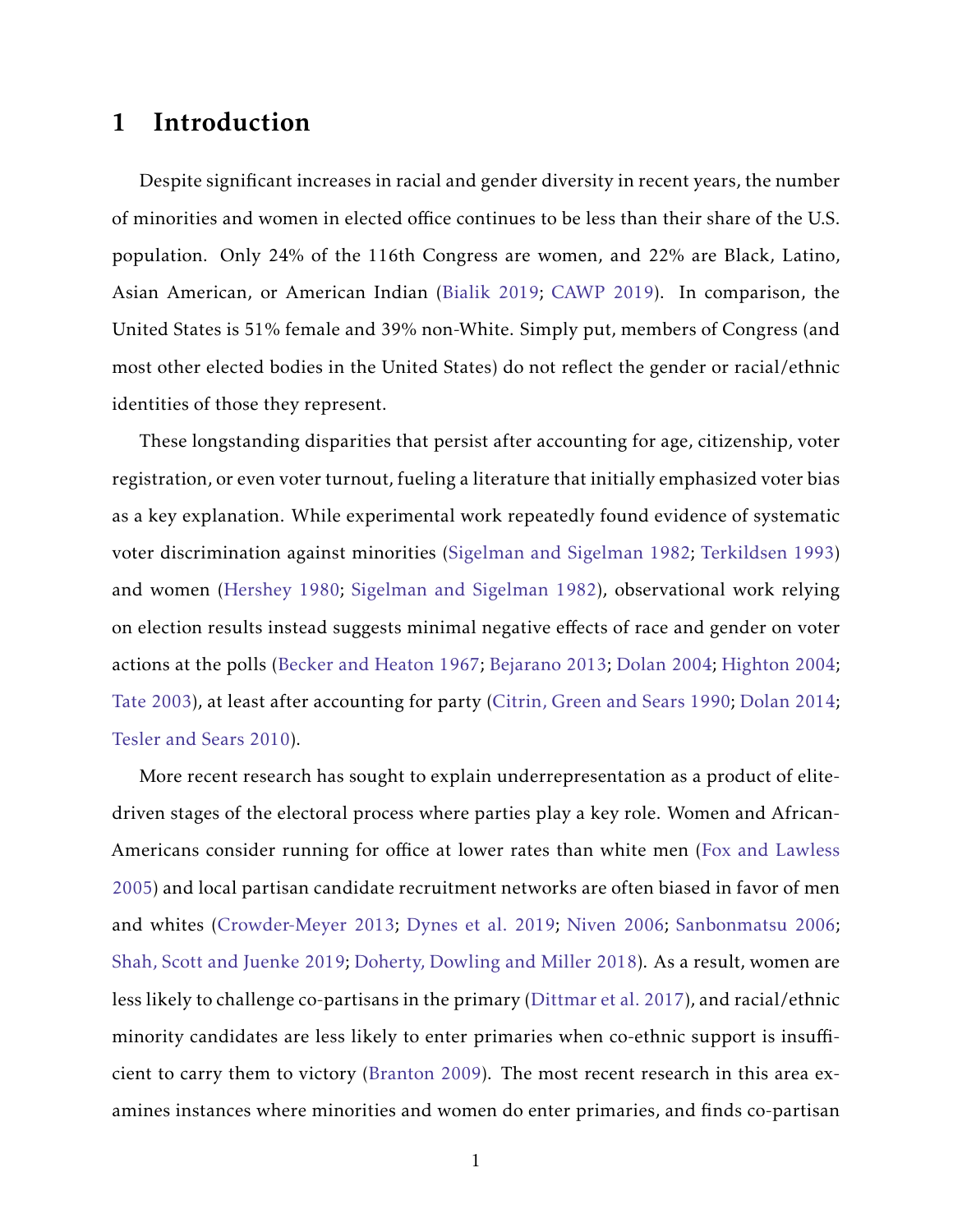party elite support to be both available [\(Crowder-Meyer and Cooperman](#page-25-3) [2018;](#page-25-3) [Hassell](#page-28-2) [and Visalvanich](#page-28-2) [2019;](#page-28-2) [Teele, Kalla and Rosenbluth](#page-31-5) [2018,](#page-31-5) but see [Ocampo and Ray](#page-30-2) [2019\)](#page-30-2) and important [\(Hassell and Visalvanich](#page-28-2) [2019;](#page-28-2) [Ocampo](#page-30-3) [2018\)](#page-30-3) to electoral success for minority and women candidates.

We extend this previous research by examining partisan elite behavior at the final stage of the electoral process. Once a candidate wins her party's nomination, support from the party may be expected as the candidate is now the only person who can deliver victory for the party in the district. As explained in greater detail below, however, party support varies and plays a powerful role in shaping general election outcomes [\(Baker](#page-24-4) [2014;](#page-24-4) [Desmarais, La Raja and Kowal](#page-25-4) [2015;](#page-25-4) [Kolodny and Dwyre](#page-29-0) [2017\)](#page-29-0), meaning that a deeper understanding of gender and minority representation demands careful attention to general election party politics.

Our analysis examines whether parties act to hinder (or bolster) the candidacies of minority and women party nominees in the general election. To do so, we use data identifying the race and gender of over 1,000 major-party congressional candidates who won their party's nomination between 2006 and 2014, along with three measures of party support measuring the resources party networks commit to nominees in the general election. To account for the different environments in which minority and women candidates seek office, we use a difference-in-differences approach that tracks shifts in party support when the race or gender of the party's nominee changes from one election to the next. We also examine the sensitivity of party support to changes in electoral competitiveness with a second difference-in-differences design examining shifts in support for the same nominee before and after redistricting. Our empirical strategy thus allows us to determine, *ceteris paribus*, how party support in the general election varies as a function of the race and gender of a party's nominee.

Overall, we find little evidence that minority or women candidates receive less support from party elites in general elections. Across both parties, we see no consistent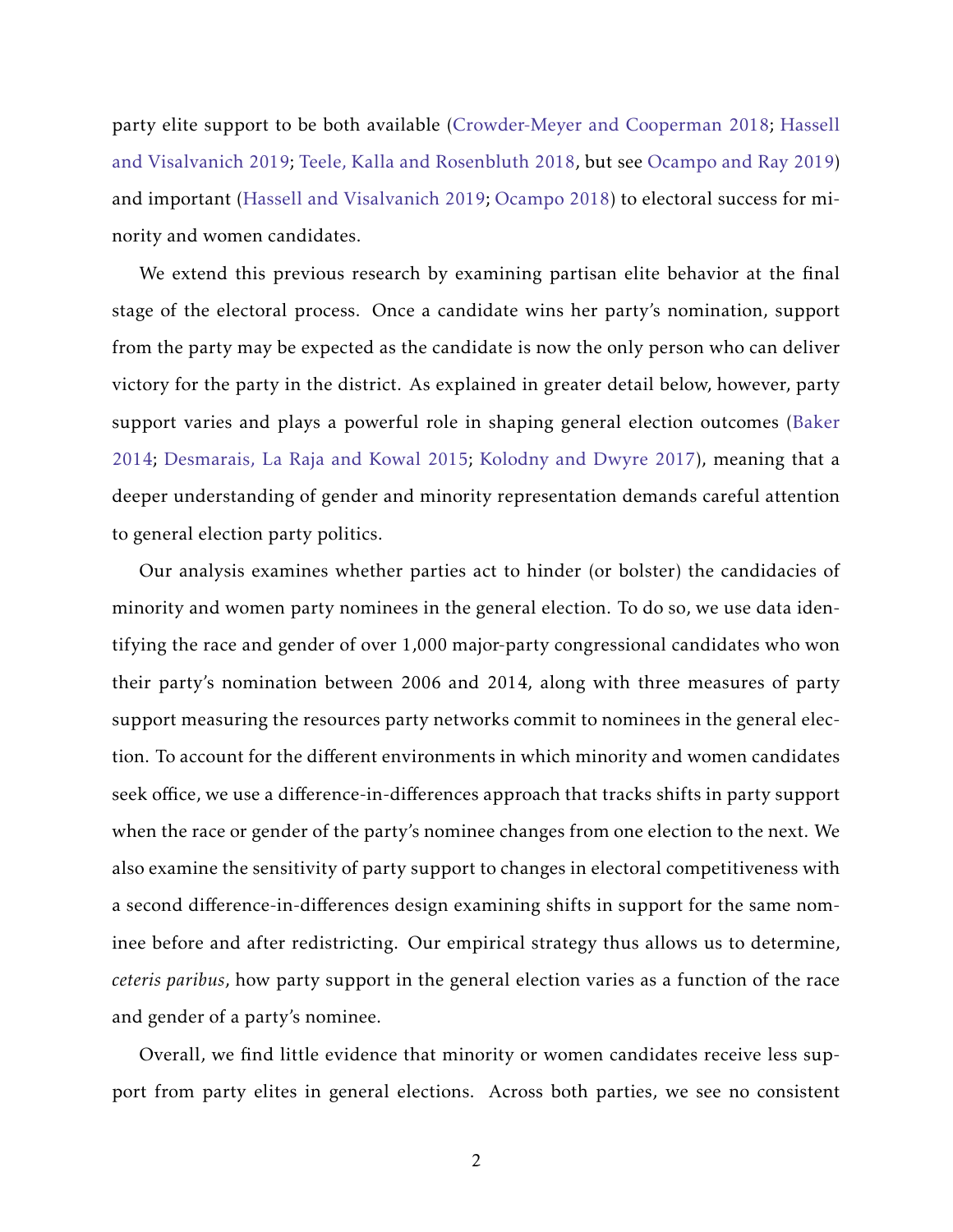evidence that minority nominees or women nominees are unable to gain co-partisan elite support. Instead, party elites appear to boost the candidacies of minority and women nominees relative to whites and men under certain circumstances: most notably, the Democratic Party donor network provides more support to Democratic women candidates, in particular White women, compared to their male counterparts. Furthermore, Democratic party networks are more responsive to changes in district competitiveness for women candidates, providing additional party support above and beyond the increase that normally comes when a race is more competitive.

These findings, a product of real-world election behavior by party elites, provide support for previous survey research suggesting the Democratic Party provides extra support to white women versus men [\(Crowder-Meyer and Cooperman](#page-25-3) [2018\)](#page-25-3). Furthermore, Republican elite support may contribute to recent successes by minority Republicans in heavily-White and conservative districts where co-partisan voter bias might be strongest [\(Doherty, Dowling and Miller](#page-26-4) [2018\)](#page-26-4). In short, the evidence presented here demonstrates that a lack of party support for minorities and women at the general election stage is not the cause of underrepresentation of minorities and women. If anything, parties appear to be more supportive of minority and women nominees than they are of their white and male counterparts, opening up new research questions probing the origin and substance of this support.

# 2 Parties and Underrepresentation

While representation is ultimately dependent on who runs for office and citizens' decisions about who to vote for, parties play an integral role in facilitating a candidate's path to elected office [\(Desmarais, La Raja and Kowal](#page-25-4) [2015;](#page-25-4) [Fox and Lawless](#page-26-6) [2010;](#page-26-6) [Has](#page-27-0)[sell](#page-27-0) [2018;](#page-27-0) [Ocampo](#page-30-3) [2018\)](#page-30-3). Party support may be especially critical for racial/ethnic minority and women candidates who may face discrimination by voters at the ballot box [\(Broockman and Soltas](#page-25-5) [2018;](#page-25-5) [Gimenez et al.](#page-27-1) [2017;](#page-27-1) [Hershey](#page-28-0) [1980;](#page-28-0) [Ocampo](#page-30-3) [2018;](#page-30-3) [Terkild-](#page-31-1)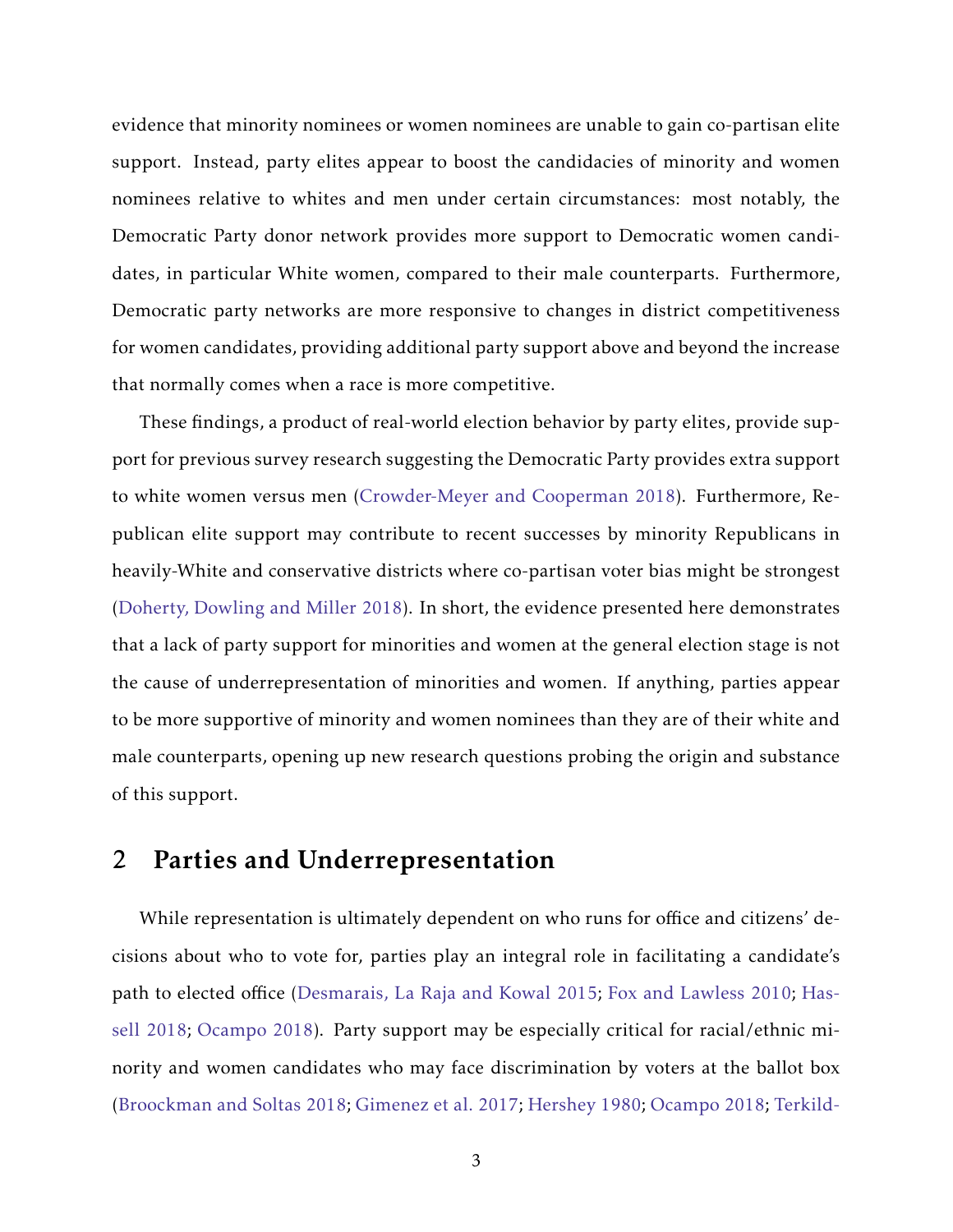[sen](#page-31-1) [1993\)](#page-31-1).

Remedying past underrepresentation may also be a strategy pursued by parties to broaden their appeal in a more symbolic manner. Over the past few decades, and most recently in the GOP's 2013 post-election report, Republican Party leadership has repeatedly indicated interest in strengthening their appeal to minority voters through the promotion of minority Republicans [\(Republican National Committee](#page-30-4) [2013;](#page-30-4) [Wright Rigueur](#page-32-0) [2015\)](#page-32-0). Yet, some have questioned whether or not the GOP has actually ever actively engaged in these efforts (e.g. [Los Angeles Times Editorial Board](#page-29-1) [2016\)](#page-29-1).<sup>[1](#page-4-0)</sup> Recent news coverage of candidate recruitment has highlighted the relative strength of the Democratic Party at recruiting women [\(Goldmacher](#page-27-2) [2013\)](#page-27-2) but also their shortcomings in supporting minorities [\(Herndon](#page-28-3) [2018\)](#page-28-3), aligning with recent findings that suggest parties view minority candidates as less electable than whites [\(Doherty, Dowling and Miller](#page-26-4) [2018\)](#page-26-4).

We seek to better understand how parties shape the representation of minorities and women through their support of minority and women candidates in the general election. Recent research has focused on party recruitment of minorities and women [\(Fox and](#page-26-7) [Lawless](#page-26-7) [2014;](#page-26-7) [Niven](#page-30-0) [2006;](#page-30-0) [Shah, Scott and Juenke](#page-31-4) [2019\)](#page-31-4) and party support of minorities and women in the primary election [\(Hassell and Visalvanich](#page-28-2) [2019;](#page-28-2) [Ocampo](#page-30-3) [2018\)](#page-30-3), but we are aware of no recent work examining how race and gender might influence the decision of parties to extend more or less support to candidates in the *general election*. Sincere or not, by the general election stage party efforts to aid underrepresented candidates are met with the electoral priority of parties: winning office. Simply put, if the desire to diversify the parties is not accompanied by party support post-nomination, these efforts will not impact levels of underrepresentation.

<span id="page-4-0"></span> $1\text{McCoy } (2016)$  $1\text{McCoy } (2016)$  $1\text{McCoy } (2016)$  $1\text{McCoy } (2016)$  indicates that "some operatives have long spoken privately that the [2013] report was never more than an attempt to hoodwink donors and the media."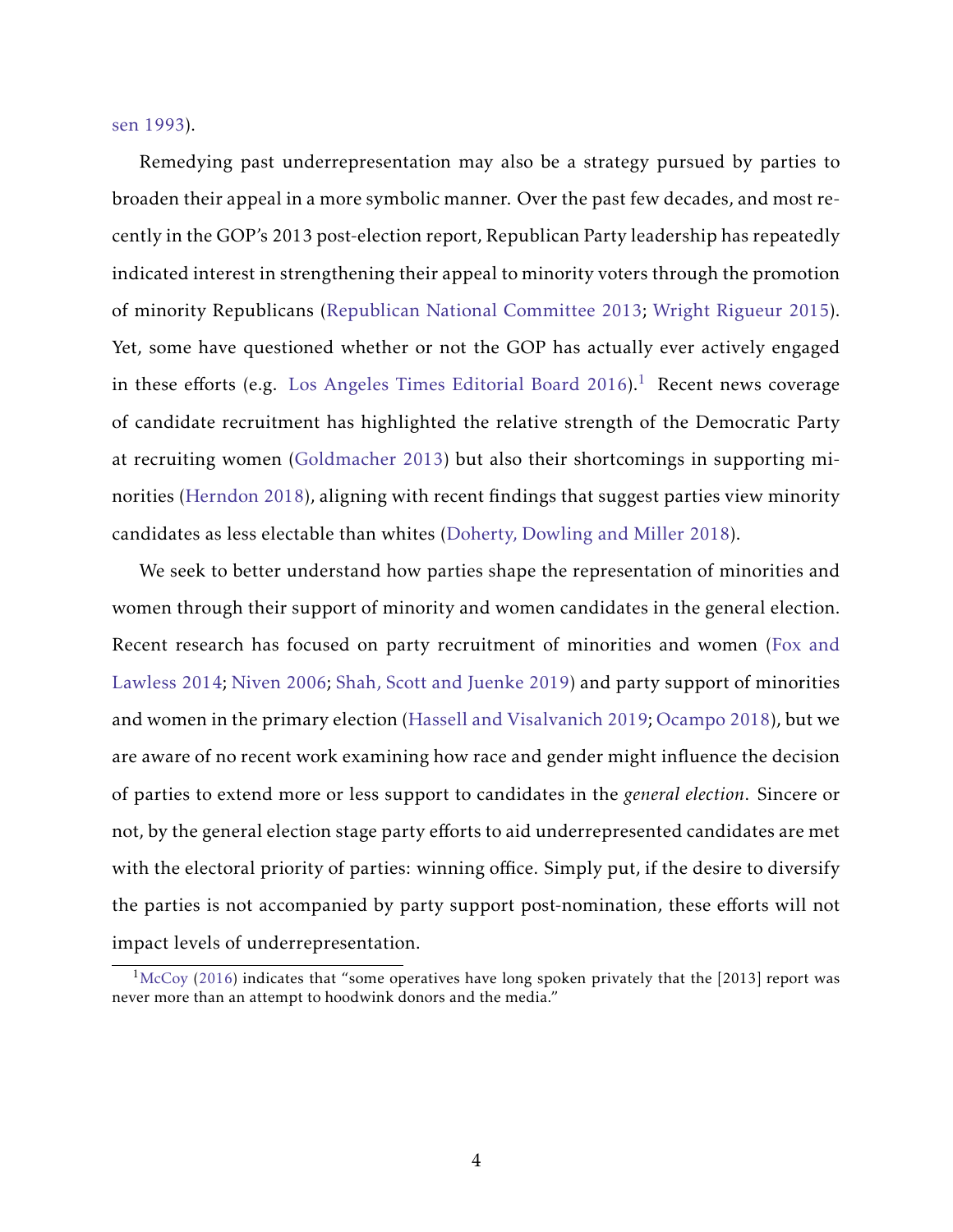## 2.1 Party Support and General Election Success

Before addressing the potential for differential party elite support by candidate gender and race, we first note the role that party networks play in the success or failure of candidates in the general election. While a candidate's success in a general election or lack thereof has largely been considered candidate-centered [\(Jacobson and Kernell](#page-28-4) [1981\)](#page-28-4), or driven by the partisan composition of the district [\(Jacobson](#page-28-5) [2015\)](#page-28-5), recent work indicates that party support has a strong effect on general election outcomes [\(Desmarais, La](#page-25-4) [Raja and Kowal](#page-25-4) [2015\)](#page-25-4) in part because party support allows candidates to tap into a larger network of support [\(Baker](#page-24-4) [2014;](#page-24-4) [Kolodny and Dwyre](#page-29-0) [2017\)](#page-29-0).

Conceptualizing parties as a diverse network of interests and groups with national party organizations at the center [\(Bawn et al.](#page-24-5) [2012;](#page-24-5) [Cohen et al.](#page-25-6) [2008;](#page-25-6) [Hassell](#page-27-0) [2018;](#page-27-0) [Koger,](#page-29-2) [Masket and Noel](#page-29-2) [2009;](#page-29-2) [Kolodny and Dwyre](#page-29-0) [2017\)](#page-29-0), the party Hill committees (the Democratic Congressional Campaign Committee and the National Republican Congressional Committee) are the central coordinators of the larger partisan campaign [\(Hassell](#page-27-3) [2016;](#page-27-3) [Koger, Masket and Noel](#page-29-2) [2009\)](#page-29-2), operating as coordinators of donations from party elites to preferred candidates [\(Dwyre et al.](#page-26-8) [2006\)](#page-26-8). Party support leads to both support from others in the party network [\(Baker](#page-24-4) [2014\)](#page-24-4), and also access to related campaign resources commonly found within the party network that improve candidate prospects. Parties direct media attention and experienced campaign staff to preferred candidates [\(Hassell](#page-27-0) [2018\)](#page-27-0). They also share information and electoral tactics across the party network, and control political resources that are difficult to acquire elsewhere [\(Grossmann and Dominguez](#page-27-4) [2009;](#page-27-4) [Koger, Masket and Noel](#page-29-2) [2009;](#page-29-2) [Nyhan and Montgomery](#page-30-6) [2015\)](#page-30-6). As a result, candidates who receive support from the party network benefit from these scarce resources and run more efficient and effective campaigns [\(Desmarais, La Raja and Kowal](#page-25-4) [2015;](#page-25-4) [Hassell](#page-27-3) [2016\)](#page-27-3).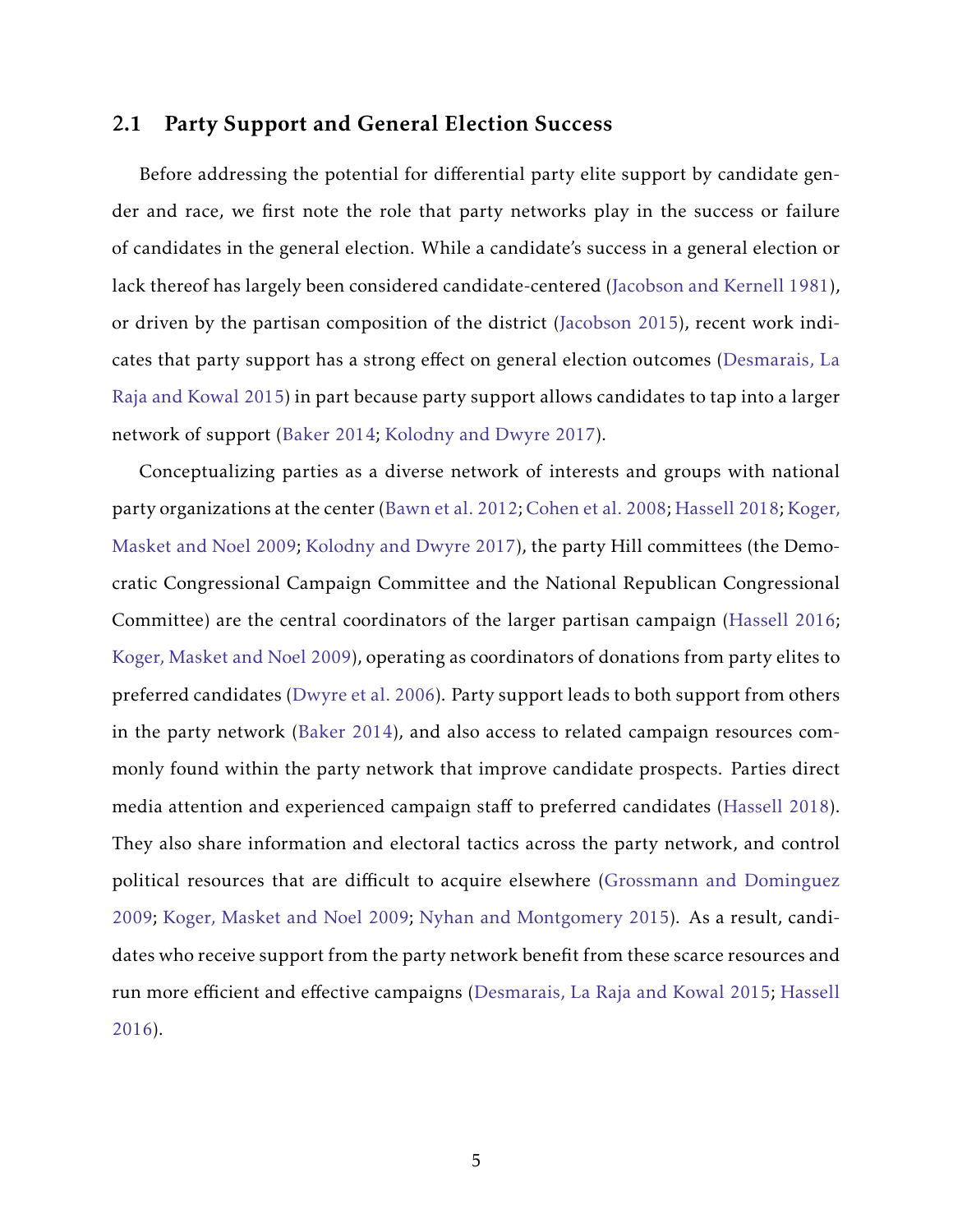## 2.2 Party Support of Racial/Ethnic Minorities and Women

Parties can thus play a key role in the underrepresentation of minorities and women through granting, or restricting, access to the resources found in party networks. While we might expect party elites to prioritize winning above everything else, including the race and gender of a candidate, some evidence suggests that this may not be the case. [Theilmann and Wilhite](#page-31-6) [\(1986\)](#page-31-6) found that during the 1980s Black candidates raised less money from party organizations and political action committees than their white counterparts. Today, minority Democrats have continued to criticize the party for a perceived lack of financial support outside of minority-majority districts [\(Herndon](#page-28-3) [2018\)](#page-28-3). Latino candidates are also more reliant on local fundraising networks that are less connected to party networks [\(Ocampo and Ray](#page-30-2) [2019\)](#page-30-2), and are more reliant on non-party support at the primary stage [\(Ocampo](#page-30-3) [2018\)](#page-30-3).

Analyses of campaign receipts by Burrell [\(1985;](#page-25-7) [1996\)](#page-25-8) from the 1970s and 1980s already indicated that women U.S. House candidates were not disadvantaged in total finance receipts or PAC support. However, at the state legislative level, we see signs that this may be due to compensating efforts of well-organized donor networks. First, men donate more to men in general elections [\(Barber, Butler and Preece](#page-24-6) [2016\)](#page-24-6). In congressional *primary* elections, however, Democratic women are more likely to receive donations than Democratic men, a pattern not found for Republicans [\(Kitchens and Swers](#page-29-3) [2016\)](#page-29-3). This aligns with survey-based understandings of women's representation policy demanders as being more fully entrenched in the Democratic Party [\(Crowder-Meyer](#page-25-3) [and Cooperman](#page-25-3) [2018\)](#page-25-3), and speaks to the influence of organizations like EMILY's list in boosting campaign fundraising for Democratic women candidates [\(Hannagan, Pimlott](#page-27-5) [and Littvay](#page-27-5) [2010;](#page-27-5) [Pimlott](#page-30-7) [2010\)](#page-30-7). Similar PACs on the Republican side are not as prominent because of differences in demand for gender parity in representation by Republican women [\(Crowder-Meyer and Cooperman](#page-25-3) [2018\)](#page-25-3).

At the general election stage, limited party elite support should conflict with parties'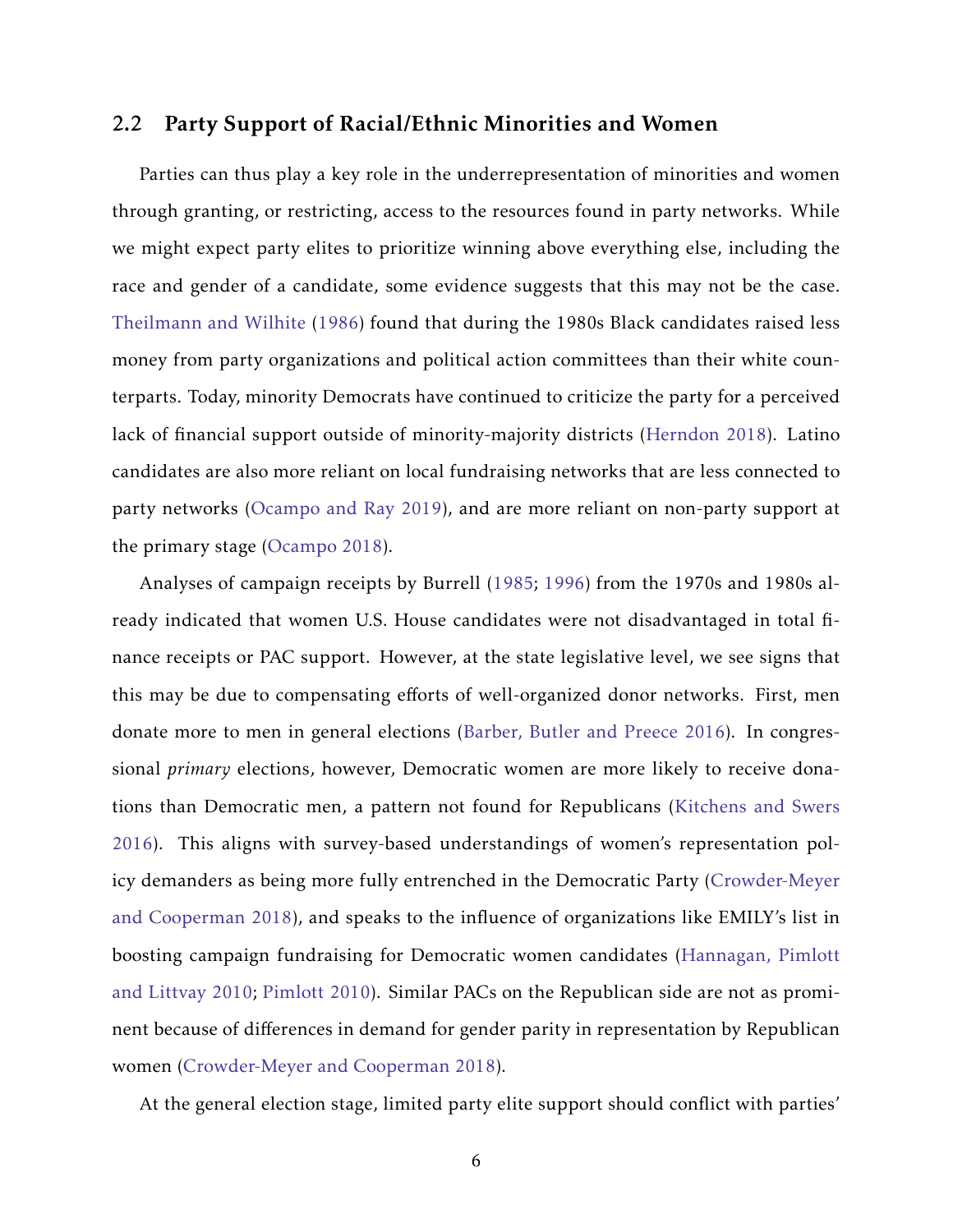proximate goal of winning office. However, party elites continue to be predominately white and male, and party elites tend to prefer to support candidates who are similar to themselves [\(Hassell](#page-27-0) [2018\)](#page-27-0).

Indeed, recent work has suggested that women may be discriminated against in general elections by party elites. Leveraging close primaries, [Bucchianeri](#page-25-9) [\(2018\)](#page-25-9) demonstrates that Republican women nominees receive fewer donations than Republican men nominees in the subsequent general election contest, reducing women's success rate. While not explicitly testing party support, this finding suggests that party elites may be practicing taste-based discrimination, a form of prejudice where negative outcomes are incurred (in this case, losing a general election) in order to prioritize a symbolic or psychological victory via discrimination [\(Becker and Heaton](#page-24-1) [1967;](#page-24-1) [Broockman and Soltas](#page-25-5) [2018\)](#page-25-5). In fact, taste-based discrimination seems more likely than statistical discrimination rooted in actual perceptions of candidate viability, as minority candidates often win office with substantial co-partisan non-minority support once clearing the nomination stage [\(Fraga](#page-27-6) [2014;](#page-27-6) [Juenke](#page-28-6) [2014;](#page-28-6) [Juenke and Shah](#page-29-4) [2016;](#page-29-4) [Shah](#page-31-7) [2014\)](#page-31-7), women perform just as well as men at the general election ballot box [\(Dolan](#page-26-0) [2004,](#page-26-0) but see [Bucchianeri](#page-25-9) [2018\)](#page-25-9), and women *outperform* men in a variety of electorally advantageous congressional activities once reaching office [\(Anzia and Berry](#page-24-7) [2011\)](#page-24-7) .

Beyond taste-based discrimination, dynamics of where candidates seek office may also shape party elite support for minority and women nominees. Recent elections have featured a growing number of minority candidates seeking office in heavily White districts [\(Fraga](#page-27-7) [2016;](#page-27-7) [Grose](#page-27-8) [2011;](#page-27-8) [Karpowitz et al.](#page-29-5) [2017\)](#page-29-5), in particular, minority Republicans [\(Fraga](#page-27-6) [2014\)](#page-27-6). Such candidates may require additional party support in the general election stage, support that would be provided regardless of aims to diversity. Historically, however, minority and women candidates are more likely to run in districts that need *less* elite support at the general election stage. Despite recent increases in minority candidates seeking office in heavily-White districts, the best determinant of minority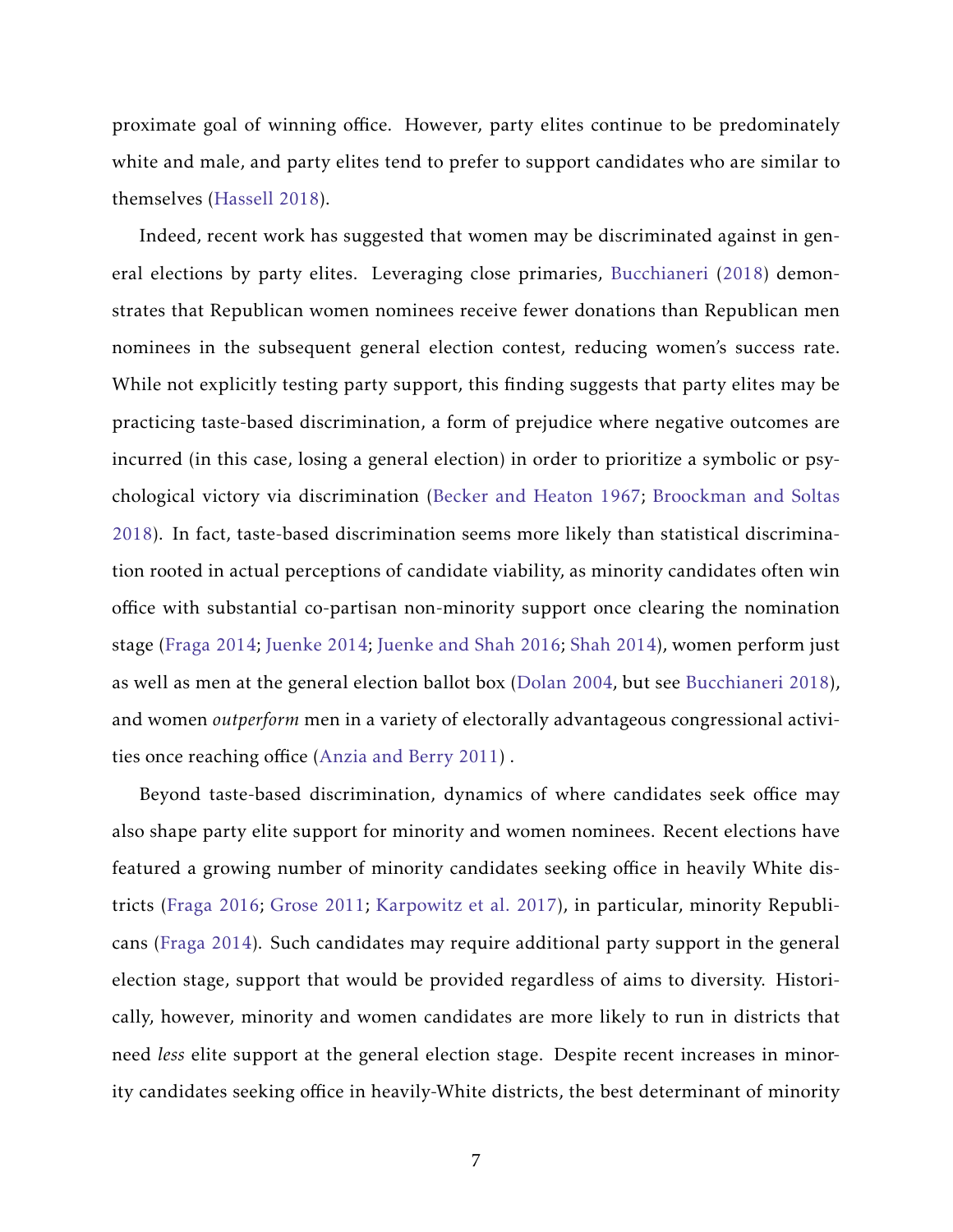candidacy remains the size of the co-racial population within the district [\(Juenke](#page-28-6) [2014;](#page-28-6) [Shah](#page-31-7) [2014\)](#page-31-7) where general election outcomes are rarely in doubt. Yet women are forced to work harder to raise the money necessary to fend off challengers even after reaching office [\(Lawless and Pearson](#page-29-6) [2008;](#page-29-6) [Pearson and McGhee](#page-30-8) [2013\)](#page-30-8), suggesting that all else equal minority candidates and women facing the same circumstances as whites and men could get less party support.

Thus, previous research has suggested that party elites may be essential in helping minority and women candidates in the general election, and also that parties may be more likely to withhold support for candidates from underrepresented groups. In short, despite the ever increasing volume of knowledge about the role that the party network plays in the electoral success of congressional candidates, we have little understanding of whether party donors actually help or hinder minority and women candidates. This is especially true in the post-primary stage, where parties have *already* decided who their nominee will be.

# 3 Data and Methods

To better understand the relationship between party elite support, race/ethnicity, and gender we examine general election candidates who sought office between 2006 and 2014. For each candidate we code their race/ethnicity and gender using information from archived candidate websites, media reports, and other online information sources. Table [1](#page-33-0) displays the race and gender of general election candidates over the five election cycles. While a majority of minority candidates are Democrats, there are still a significant number of minority Republicans. There are also large numbers of women candidates in both parties.

[Table 1 about here.]

Identifying party support in the general election is challenging because nominees are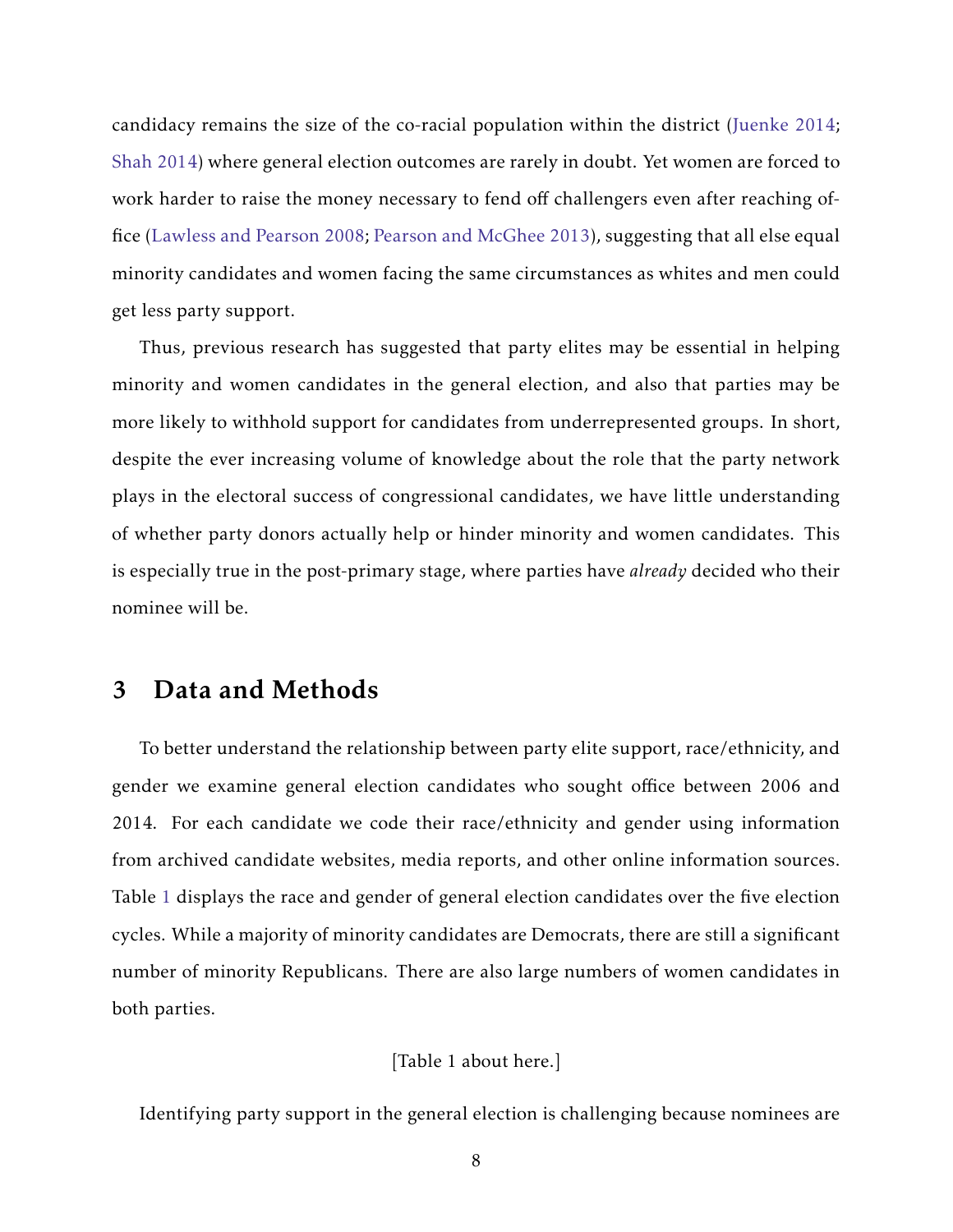already the party's candidate for the district. However, while publicly supporting all nominees, the actors in the party network vary the support and resources they provide. To measure the strength of party network support in general elections, we use three different measures. Each is designed to capture an aspect of the resources that the party directs towards particular candidates.

The first is a count of the number of party connected donors. These donors donated money to both the candidate and the party's Congressional Campaign Committee after the primary election was complete.<sup>[2](#page-9-0)</sup> One of the main roles of national party committees is to direct donors to candidates. Beginning in the 1980s, parties began to run into the problem of raising more money than they could legally transfer to candidates. Rather than raise more money for themselves and then distribute it through direct contributions or coordinated expenditures, the party Hill committees began to act as bundlers, getting donors who had given previously to the party committee to write checks to a party favored candidate and then "bundling" those checks to those candidates [\(Herrnson](#page-28-7) [1988:](#page-28-7) 71-73; [Kolodny](#page-29-7) [1998:](#page-29-7) 151; [Dwyre et al.](#page-26-8) [2006\)](#page-26-8).

This measure of party support captures the role of party organizations as coordina-tors of the larger party network and the resources that this network can provide.<sup>[3](#page-9-1)</sup> While explicitly measuring the number of shared donors with the party's Hill Committee, this measure also reflects other support from the party network such as campaign staff and electoral infrastructure that parties provide to their favored candidates [\(Hassell](#page-27-0) [2018;](#page-27-0) [Montgomery and Nyhan](#page-30-9) [2017\)](#page-30-9). The number of party connected donors quantifies party

<span id="page-9-0"></span> $^{2}$ Individuals who gave to both parties' Hill committees are included for two reasons. First, the number of individual donors who give to both the DCCC and the NRCC is very low, constituting on average less than 0.5% of party donors in general elections. Second, eliminating these donors from the indicator of party support would systematically underestimate support for some candidates in ways that could be correlated with race or gender. Party Hill committees not only connect ideological and principled party adherents to preferred candidates, but also work to connect access oriented donors who may contribute to candidates from both parties [\(Herrnson](#page-28-7) [1988,](#page-28-7) [2009;](#page-28-8) [Kolodny](#page-29-7) [1998\)](#page-29-7).

<span id="page-9-1"></span> $3$ We use a measure of shared donors with the party after the primary rather than using the entire election cycle because parties may choose favorites in congressional primaries that may or may not be the same as the general election nominee [\(Hassell](#page-27-0) [2018\)](#page-27-0). We also ran models that looked only at party support in the two months following the primary, and find no differences from the results presented here.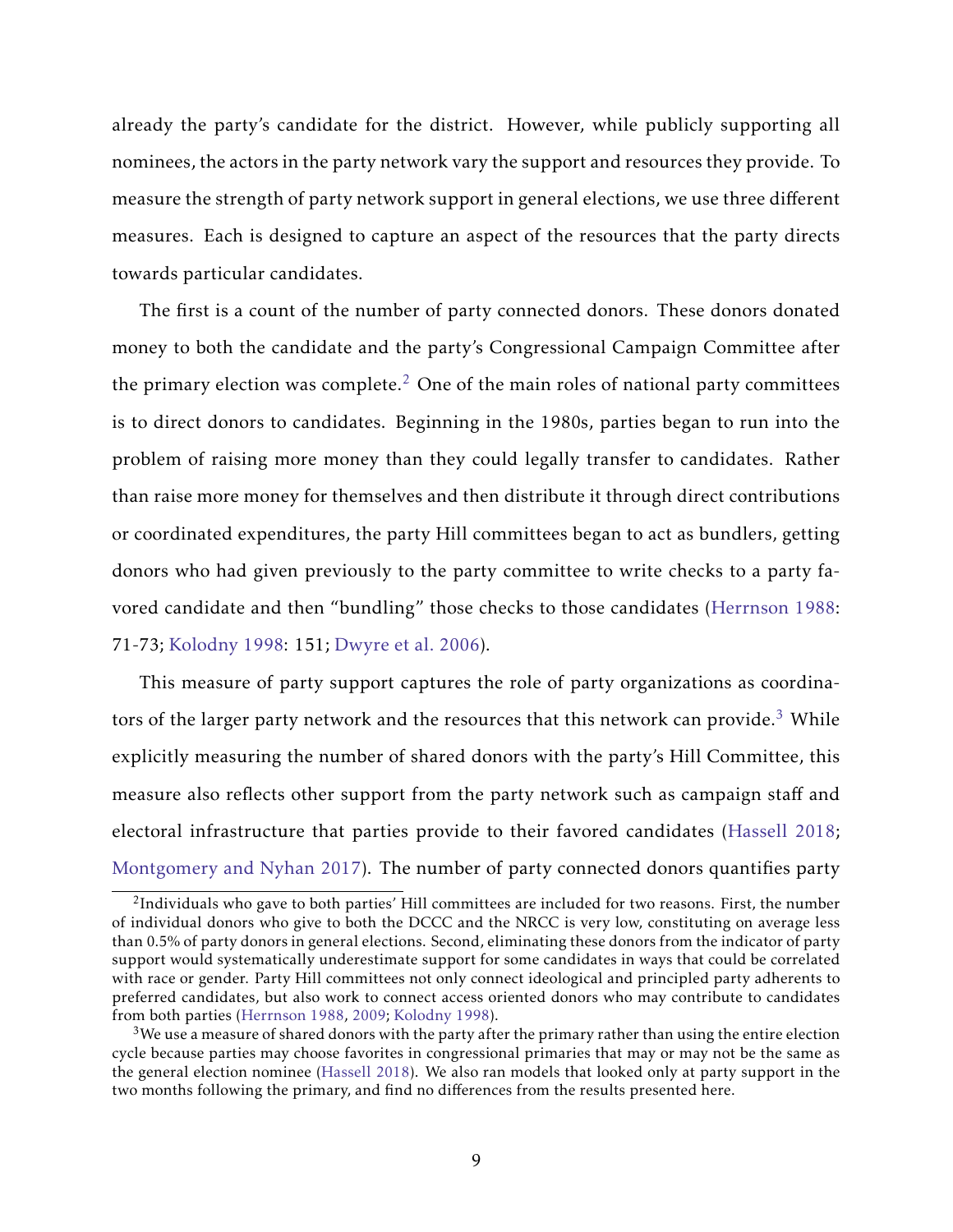support in line with qualitative accounts of the party organization at the center of a coordinated effort to support preferred candidates [\(Hassell](#page-27-3) [2016;](#page-27-3) [Herrnson](#page-28-7) [1988,](#page-28-7) [2009;](#page-28-8) [Kolodny and Dwyre](#page-29-0) [2017;](#page-29-0) [Hassell](#page-27-0) [2018\)](#page-27-0). $4$  As mentioned previously, integration into the party donor network cues party elites about the candidates they should support and has a strong influence on candidate success in the general election [\(Desmarais, La Raja and](#page-25-4) [Kowal](#page-25-4) [2015\)](#page-25-4). While other research has looked at the willingness of donors overall [\(Bur](#page-25-7)[rell](#page-25-7) [1985,](#page-25-7) [1996\)](#page-25-8), or of a particular gender to give to women candidates [\(Barber, Butler and](#page-24-6) [Preece](#page-24-6) [2016;](#page-24-6) [Thomsen and Swers](#page-31-8) [2017\)](#page-31-8), here we examine explicitly the ability of minority and women candidates to gain access to party networks of support and the resources that party networks provide during the general election.

We also examine two additional measures of party support beyond the number of party connected donors. While there is some indication that the number of party connected donors who give to a candidate is an indicator of more than just financial support [\(Hassell](#page-27-0) [2018;](#page-27-0) [Montgomery and Nyhan](#page-30-9) [2017\)](#page-30-9), donations from a party connected donor could vary significantly in the amount. As a result, our second measure of party support is a continuous measure of the amount of money each candidate raised from party connected donors in the general election. This might shed some additional light on the level of support from the party network. Lastly, in line with previous studies of party support for particular candidates, we also look at the direct contributions that parties give to candidates in the general election [\(Theilmann and Wilhite](#page-31-6) [1986\)](#page-31-6). While perhaps missing signals sent behind the scenes, measuring direct financial commitments contributed to candidates by the party Hill committees provides a clear and salient measure of the *public* support that the party is interested in providing to its general election candidate in a district.

Table [2](#page-33-1) shows overall levels of party support for White men, White women, minority men, and minority women. We find that white women candidates enjoy more support

<span id="page-10-0"></span> $4$ Previous research has shown that this measure strongly matches journalistic accounts of party support for a particular candidate as well [\(Hassell](#page-27-3) [2016,](#page-27-3) [2018\)](#page-27-0).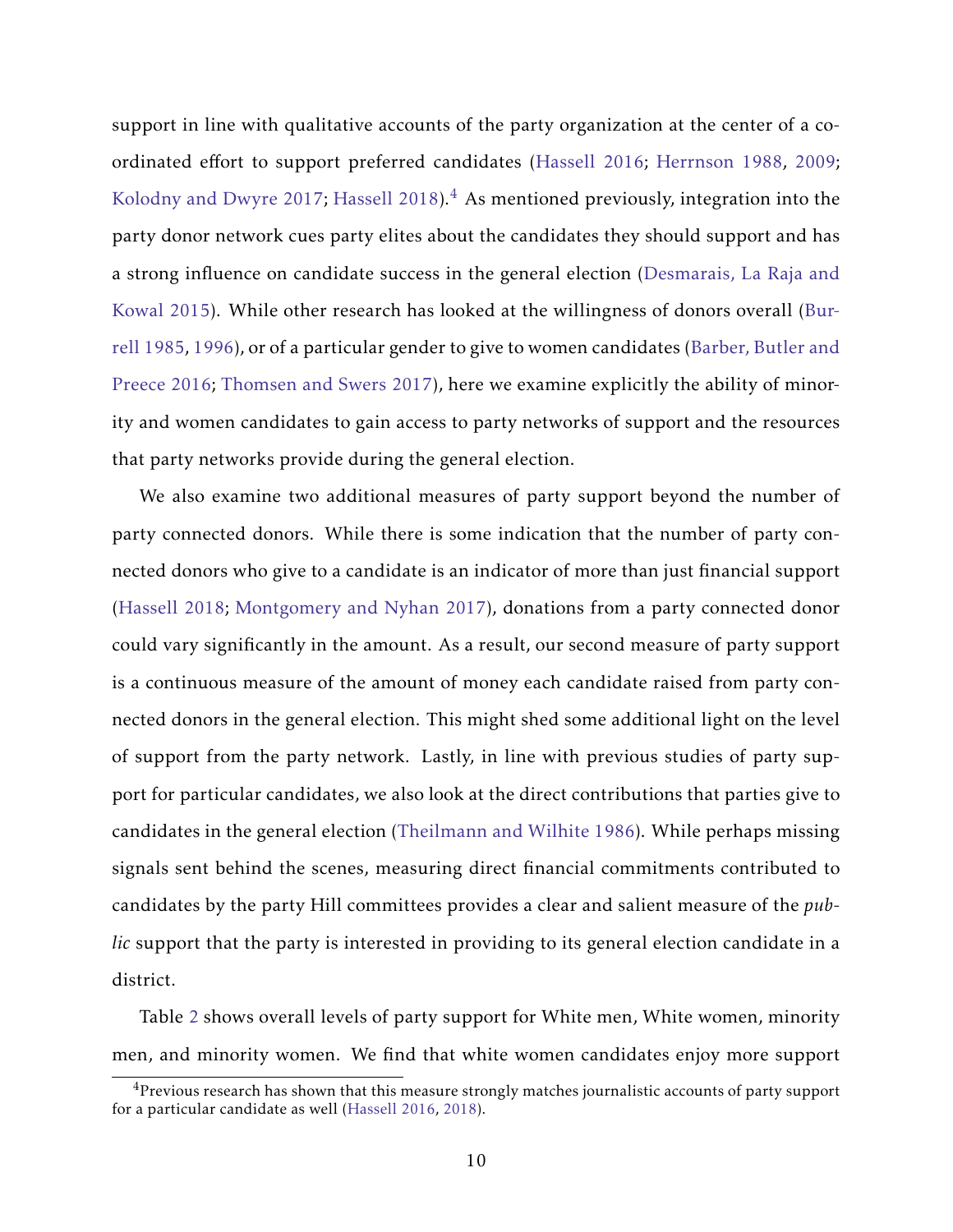on average from party elites than their male colleagues. This is especially true for white women Democrats. On the Republican side, we also see a slight increase in party support in the form of the number of donations from party connected donors of minority male candidates relative to White men running for office, but no substantive differences in the amount raised from those sources and a slight decrease in the amount the party committee contributed directly to minority candidates.

As noted above, these simple comparisons may misrepresent the decisions of party elites to support certain types of candidates by failing to take into account how districtlevel factors impact resource allocation. District competition is the main driver of party support, as donations to both incumbents and challengers become more common as district competition increases [\(Jacobson and Kernell](#page-28-4) [1981;](#page-28-4) [Jacobson](#page-28-9) [2010,](#page-28-9) [2015\)](#page-28-5). Such a relationship may influence the observed relationship between party support and candidate traits. We know that minority candidates are more likely to run in heavily minority districts which are largely uncompetitive in the general election where party support is not critical [\(Juenke](#page-28-6) [2014;](#page-28-6) [Shah](#page-31-7) [2014\)](#page-31-7). Likewise, gendered campaign dynamics in competitive elections may also make women less likely to appear in competitive, high donation contests [\(Kanthak and Woon](#page-29-8) [2015\)](#page-29-8). Thus, these preliminary results may not accurately indicate the effect of candidate race or gender on party elite support.

### [Table 2 about here.]

Instead of relying on bivariate correlations to understand parties' relationships with minority and women candidates, we use two identification strategies with the goal of uncovering the causal relationship between race and party support. In the first, we examine party support to candidates in districts over time, leveraging the relative consistency of competitiveness in those districts to examine the effect of changing the race and gender of the candidate running in that district. We only compare districts within the same districting cycle, such that they had no change in their district boundaries from year to year. These districts remain similar in their competitiveness from year to year and do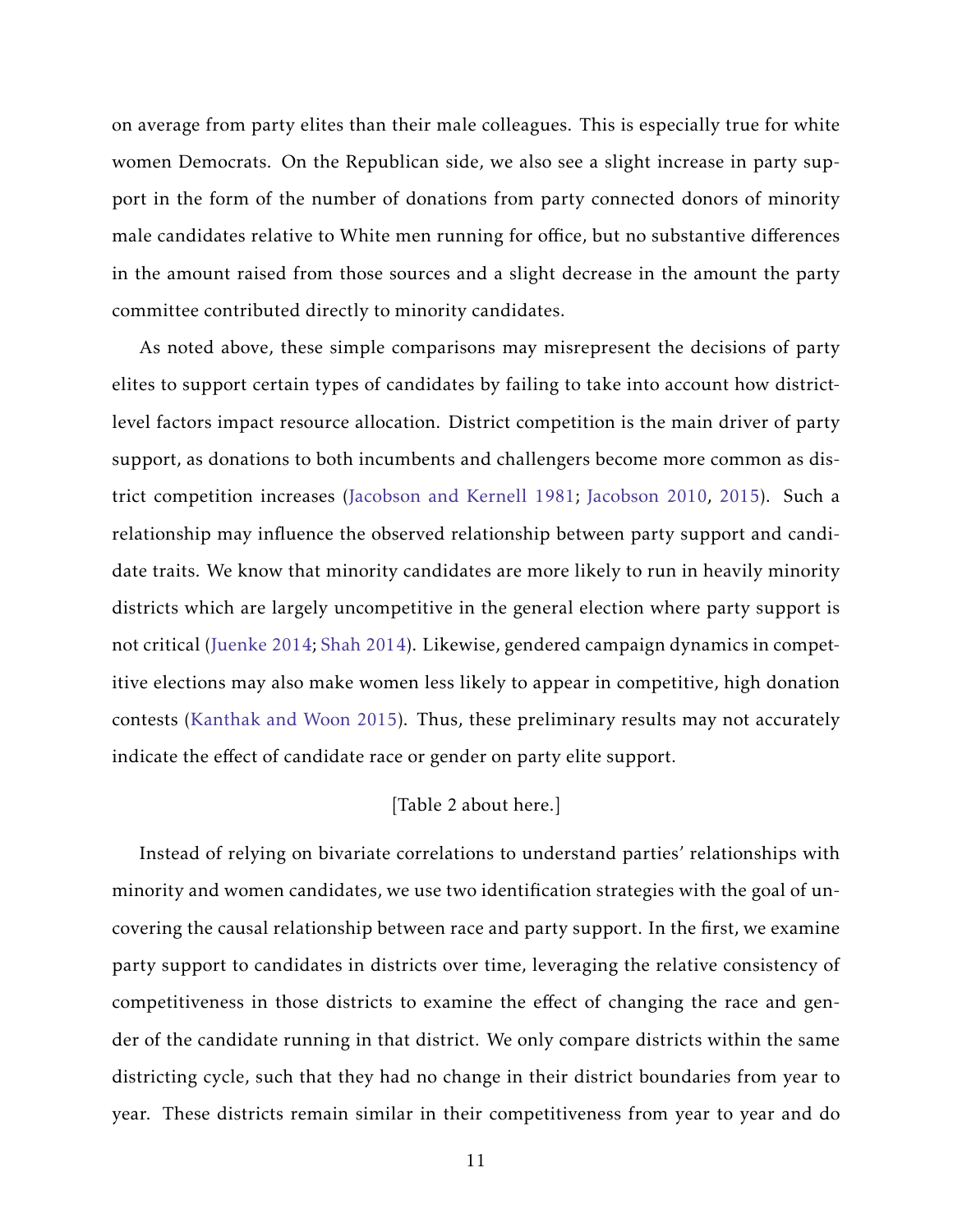not have any boundary changes that might precipitate other changes in district level factors. This allows us to calculate the difference-in-difference effects of changing the race or gender of the candidate while holding district characteristics constant. $^5$  $^5$  In the second, we leverage congressional redistricting as a way to estimate differential effects of changes in competitiveness in the district on party support depending on candidate gender, race, or ethnicity. This allows us to identify how parties react to changes in competitiveness for candidates of different races and genders. Because of gender aversion to electoral competition [\(Kanthak and Woon](#page-29-8) [2015\)](#page-29-8), we might expect more support from parties to women candidates relative to men in more competitive districts to alleviate concerns about competition. Differences in party support in competitive races might also help explain differences between voter aversion towards minorities and women in experimental work and the success that these candidates appear to enjoy in observational work.

In both models, we include a set of controls to account for other factors that are known to affect party support. We include measures of district competitiveness, incumbency, and candidate quality. To measure district competitiveness we rely on Cook Political Report's Partisan Voting Index (Cook PVI) which indicates how the district voted relative to the nation as a whole in the last two presidential elections. By taking the absolute value of this measure we can get a measure of how extreme a district is in comparison to other congressional districts and how competitive that district is likely to be. To measure candidate quality, we use a dummy variable indicating whether a candidate has held previous office [\(Jacobson and Kernell](#page-28-4) [1981\)](#page-28-4). In our models, we also include a dummy variable indicating whether the candidate was an incumbent, and we cluster standard errors by party-district (or candidate, depending on the level of analysis) to account for serial autocorrelation that may arise in difference-in-differences models [\(Bertrand, Duflo](#page-24-8)

<span id="page-12-0"></span> $5$ [The key assumption here is that the trends in the dependent variable are consistent over time and](#page-24-8) [would remain so without the change in candidate race and gender. We find strong support for these as](#page-24-8)sumptions. Comparing the diff[erence in donors between 2006 and 2008 for districts that would later have](#page-24-8) [a change in candidate type in 2010 we find no pre-change di](#page-24-8)fference for districts that would later shift candidate gender in 2010 ( $p=0.27$ ) or candidate minority status in 2010 ( $p=0.40$ ).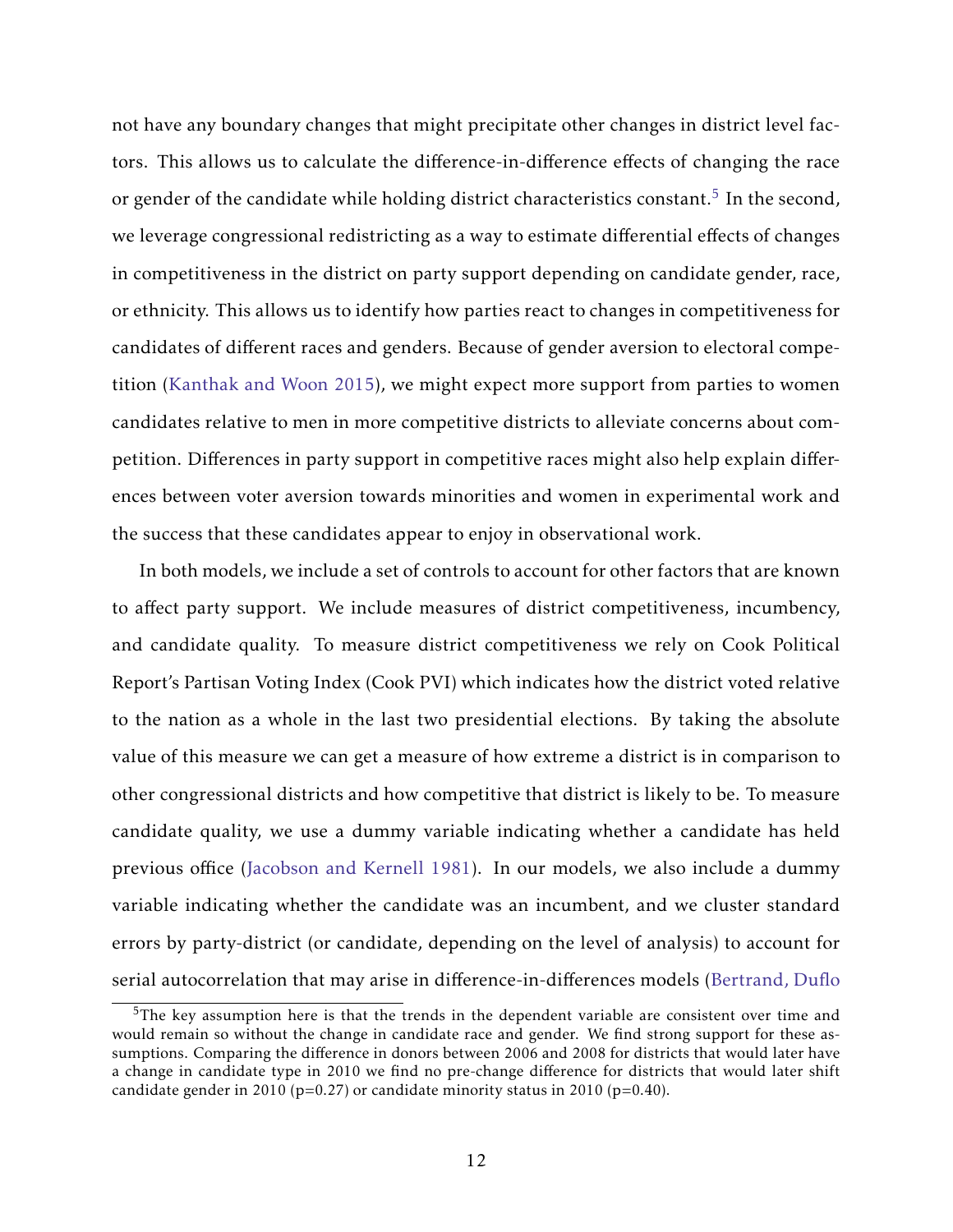[and Mullainathan](#page-24-8) [2004\)](#page-24-8).

# 4 District-level Results

We start with examining the effects of a change in race of the nominee on party support within the same district. Table [3](#page-34-0) shows the results of a difference-in-difference model predicting the level of party support when the race or gender of the party's general election candidate changes. This allows us to estimate the effect of race and gender while holding district attributes constant.<sup>[6](#page-13-0)</sup>

#### [Table 3 about here.]

Table [3](#page-34-0) shows that, overall, parties do not appear to discriminate against minority and women candidates in the general election. When we observe districts where there was a change in the nominee coinciding with a change in race, we find that party connected donors do not shy away from supporting the minority nominee.<sup>[7](#page-13-1)</sup>

We also find little evidence that parties are discriminatory towards women candidates in the general election. In fact, in two out of three models in Table [3](#page-34-0) parties are more supportive of women candidates than they are of men candidates. We find strong evidence that when a party nominates a woman instead of a man in the same district, there is an

<span id="page-13-0"></span><sup>&</sup>lt;sup>6</sup>Another possible explanation is that the outcome (the level of party support) in one year influenced the the party's choice of a nominee (and the race and gender of that candidate) in subsequent years. Given previous findings that suggest that party support for certain types of candidates in the primary appears to not be strategically related to the district [\(Hassell and Visalvanich](#page-28-2) [2019\)](#page-28-2), this seems unlikely. However, to test this possibility we run a Granger-causality test. A variable (x) is said to Granger-cause another (y) if lagged variables of x predict y but lagged variables of y do not predict x when both lagged variables are included in both models. We find that party donors do not Granger-cause changes in the gender or minority status of the candidate suggesting that the levels of party support in the previous election cycle does not drive the nomination of minority or women candidates in subsequent elections.

<span id="page-13-1"></span> $7$ One concern is that these results might be driven by support of incumbents, as the party Hill committees were originally formed as incumbent defense committees [\(Herrnson](#page-28-7) [1988;](#page-28-7) [Kolodny](#page-29-7) [1998\)](#page-29-7). Indeed, as shown in Table [A1](#page-33-0) in the online appendix, the effect of excluding incumbents is to eliminate the effects for Democrats on direct party contributions to women and some evidence that Democrats discriminate against minorities. However, the effects on the overall party network (the number of party donors and the amount those donors give) are strikingly similar although the effect on the amount of party donor contributions to women does not quite reach significance (p<0.13).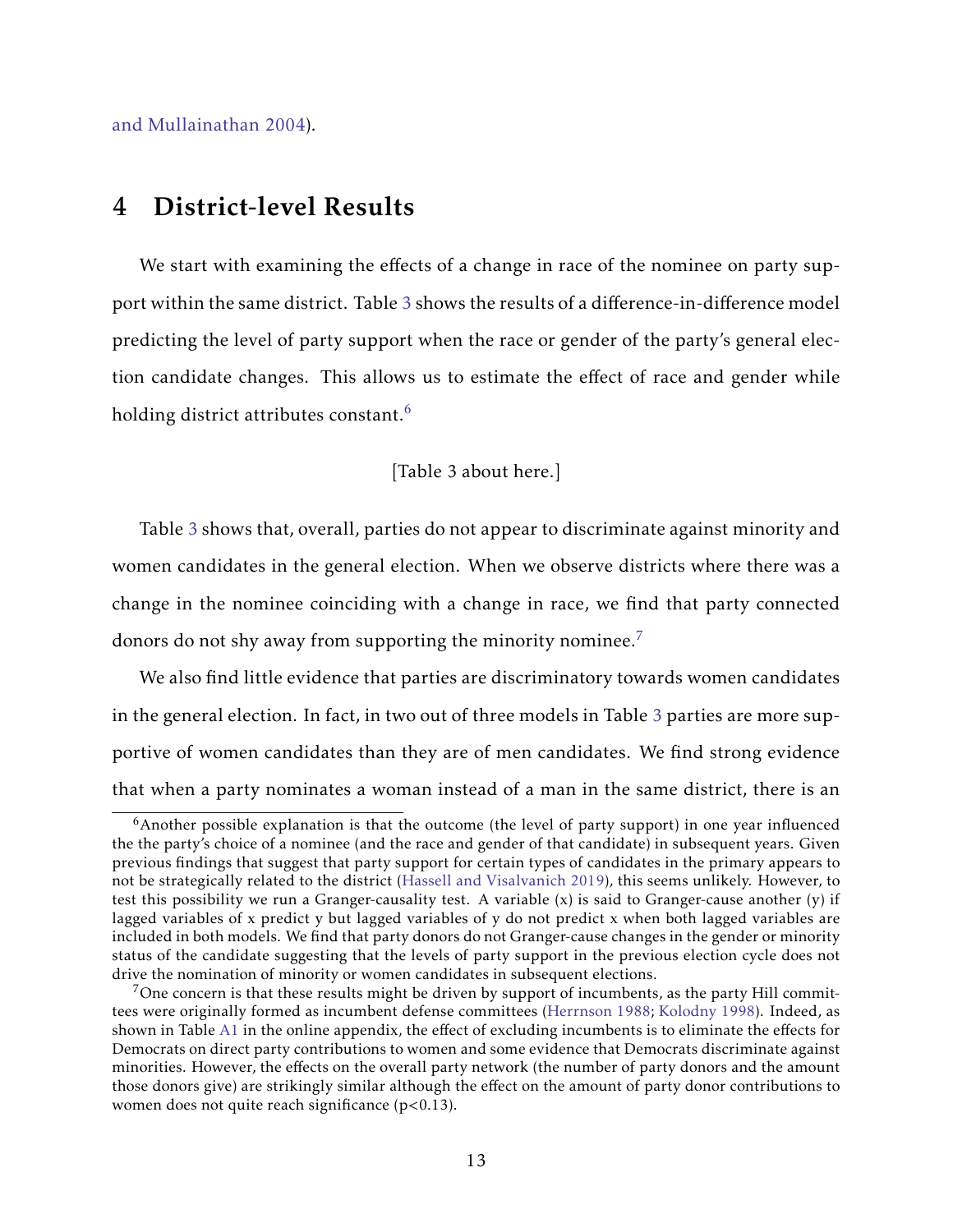increase in support from the party. Overall, therefore, our findings indicate that parties are not less supportive of minority and women candidates in the general election. In contrast, consistent with evidence that parties help minority and women candidates overcome voter discrimination, we find that parties are more supportive of women candidates in the general election than their male counterparts.

## 4.1 Differences by Party

The results in the first column in Table [3](#page-34-0) obscure important differences between the parties. To separate out these effects we run separate models by party. Columns 2 and 3 in Table [3](#page-34-0) shows the effects of changes in the race and gender of nominees on party support for Democrats and Republicans separately for all three outcomes.

For Republican candidates, we find that minority candidates receive significantly more donations from party connected donors. When the race of the Republican running in the general election changes from white to minority in the following election, the candidate receives significantly more support from party connected donors compared to the previous election cycle (p*<*0.05). Minority candidates receive, on average, almost 10 more donations from Republican party connected donors than a white candidate running in the previous cycle. While that support does not translate to more money raised from those sources or more direct contributions from the party organization, minority Republicans do not receive significantly less support using either of those alternative measures.

For Democrats, we do not find any consistent evidence of increased support for minority candidates across any of the measures of party support in the general election like we do for Republicans. While we do see some evidence of reduced support for minority candidates from direct party contributions, those results are not robust across measures of party support.

Women Democratic candidates, however, do appear consistently to be the beneficiaries of more support from the party in the general election. The nomination of a woman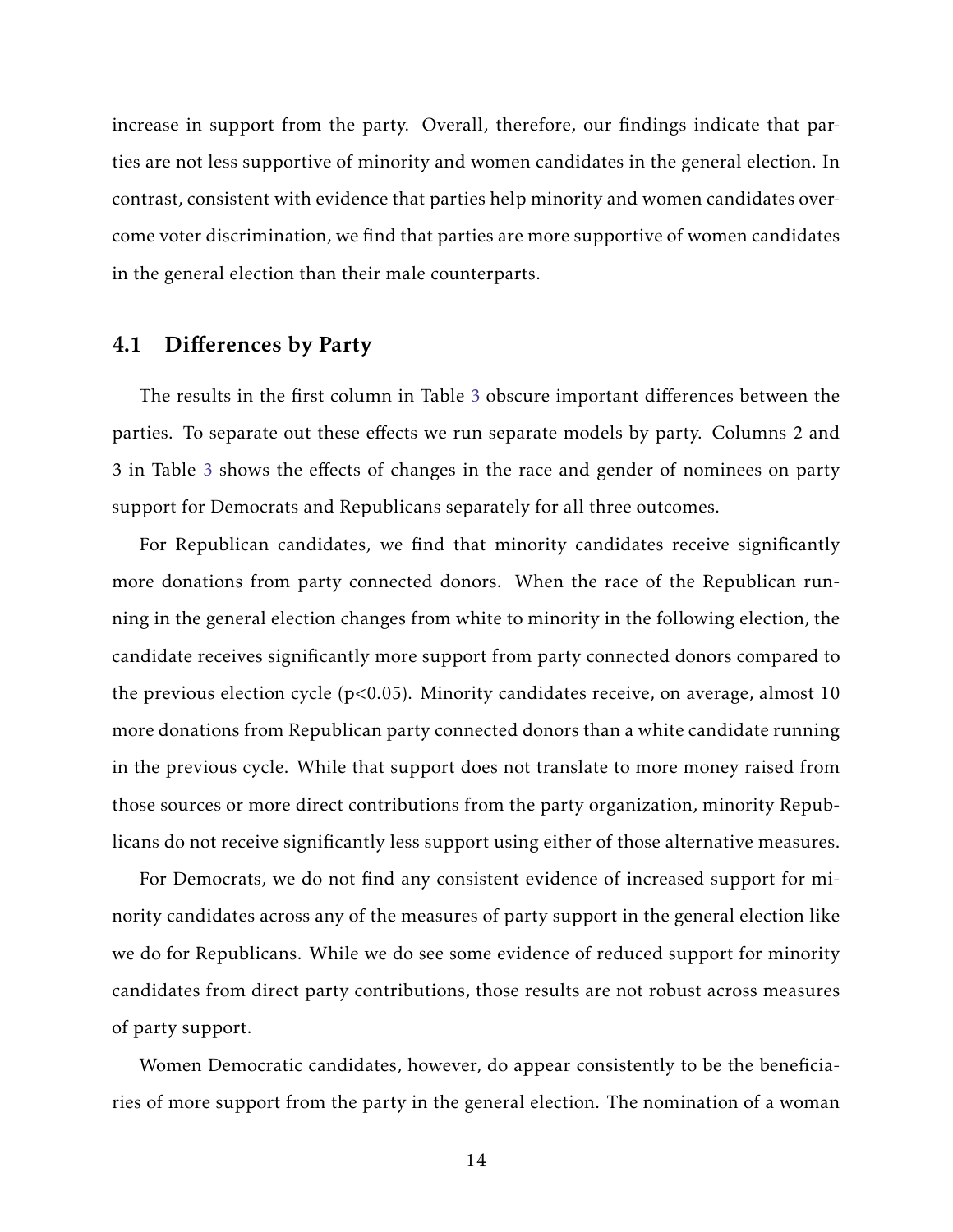instead of a man results in a significant uptick in party support. This change increases party donors over the course of the general election campaign by almost 13 additional donors in the party network, roughly \$6,400 in donations from party connected donors, and an increase in almost \$300 dollars in direct contributions from the party. Democratic Party elites clearly appear to be more supportive of nominees who are women than men. While when women run, women win, our findings suggest that Democratic women candidates are the beneficiaries of extra effort on the part of the party and the party elites connected to the party.

#### [Table 4 about here.]

The higher levels of Democratic party support for women in the general election are driven by white women candidates rather than minority women candidates. Table [4](#page-35-0) separates out the effect for white women candidates and minority women candidates among Democrats and Republicans. We find that while support from the Democratic Party during the general election, measured in the number of shared donors, the amount raised from those donors, or in the amount raised directly from the party committee, is significantly greater for White women nominees than for their White men counterparts, there is no similar effect for minority women candidates.

This shows that the race and gender of a candidate impact party support during the general election. These effects do not, however, indicate systematic discrimination against minorities and women in the general election. In fact, we find some suggestive evidence that the Republican Party and the elites that surround that party are actually more supportive of minority Republican candidates running in the general election while minority Democrats receive less support from the party. However, these effects are only present in one model respectively. We also find that Democrats are more supportive of white women candidates than they are of their white and minority men counterparts in the general election.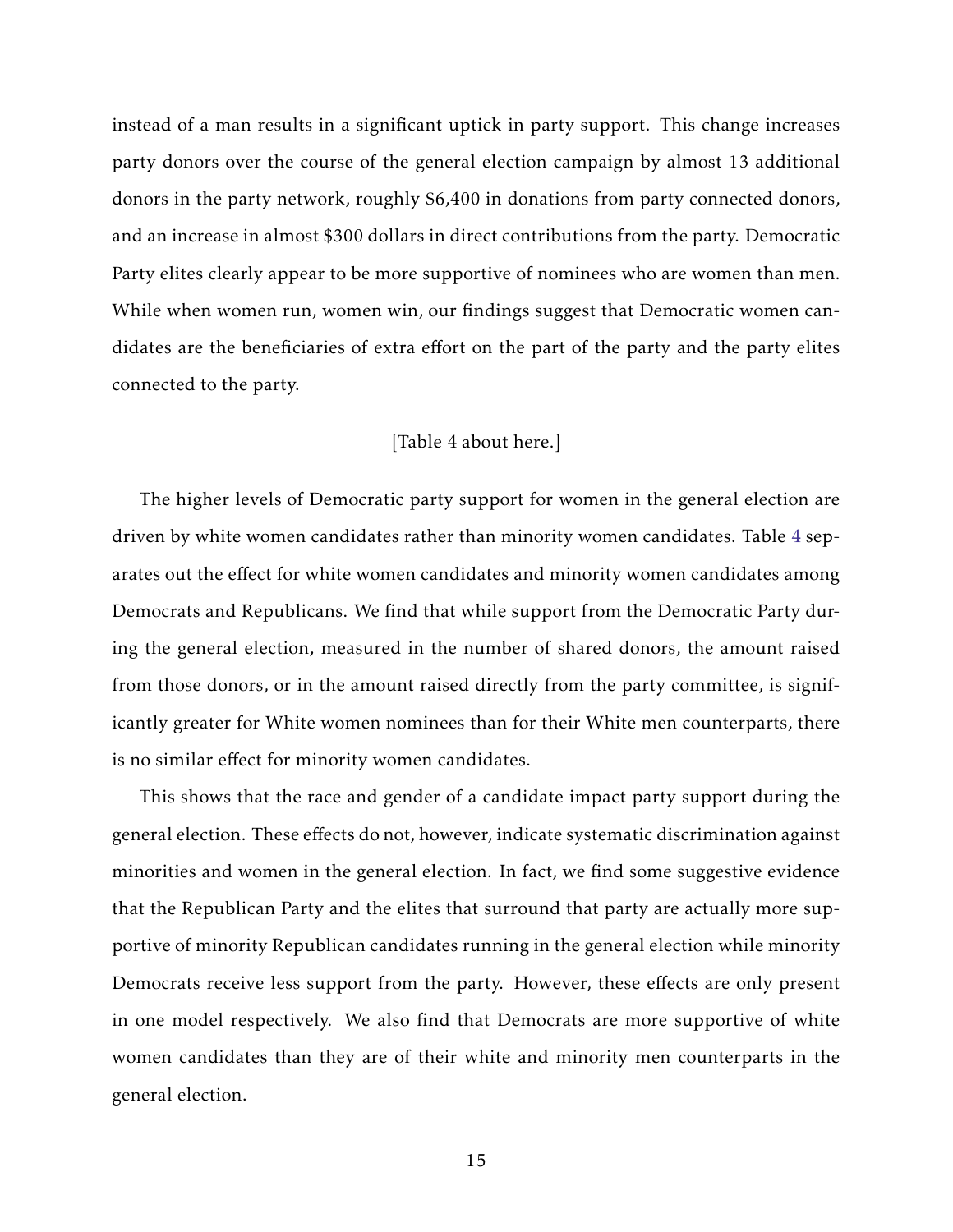# 5 Candidate-level Results

In addition to looking at district-level effects of a shift in the characteristics of a nominee, we also examine whether parties treat women and minority candidates differently as the competitiveness of their district changes.<sup>[8](#page-16-0)</sup> This allows us to test the sensitivity of party support, and to confirm through a second identification strategy how parties support different types of candidates who are running for office. Parties should invest more resources in a race as district competitiveness increases; we investigate how race and gender might alter the party's response.

To do this, we examine party support for candidates who ran in multiple elections during the time period. We then leverage the 2012 redistricting as an externally-imposed shock to the competitiveness of the district in which these candidates were running to test whether there were differences in the changes of support to minority and women candidates compared to white and male candidates as the district partisanship changed. To measure competitiveness we use a change in the Cook PVI of a district associated with redistricting, rescaling the variable such that an increase means that the district shifted in favor of the candidate's party. $9$ 

We can expect changes in redistricting to have different effects on party support depending on the original partisan lean of the districts. For districts that originally lean toward the candidate's party, changes in redistricting that increase a party's support in a district should *decrease* the level of party support as party connected donors and party organizations redirect resources to other districts that are more competitive. For districts that originally lean toward the opposition candidate's party, changes in redistricting that increase a party's viability in the district should *increase* the level of party spending and

<span id="page-16-0"></span> $8$ The assumption here is that pre-redistricting trends of party support are not different for districts that saw changes in competition. Again, we have strong reason to believe this is true, as there are no significant differences in the changes in party support from year to year among districts that saw a change in competitiveness as a result of redistricting compared to districts that did not experience a change in competitiveness (p<0.48 in party favored districts).

<span id="page-16-1"></span><sup>&</sup>lt;sup>9</sup>The Cook PVI scores that we use draw on the the same presidential election results for pre and postredistricting districts.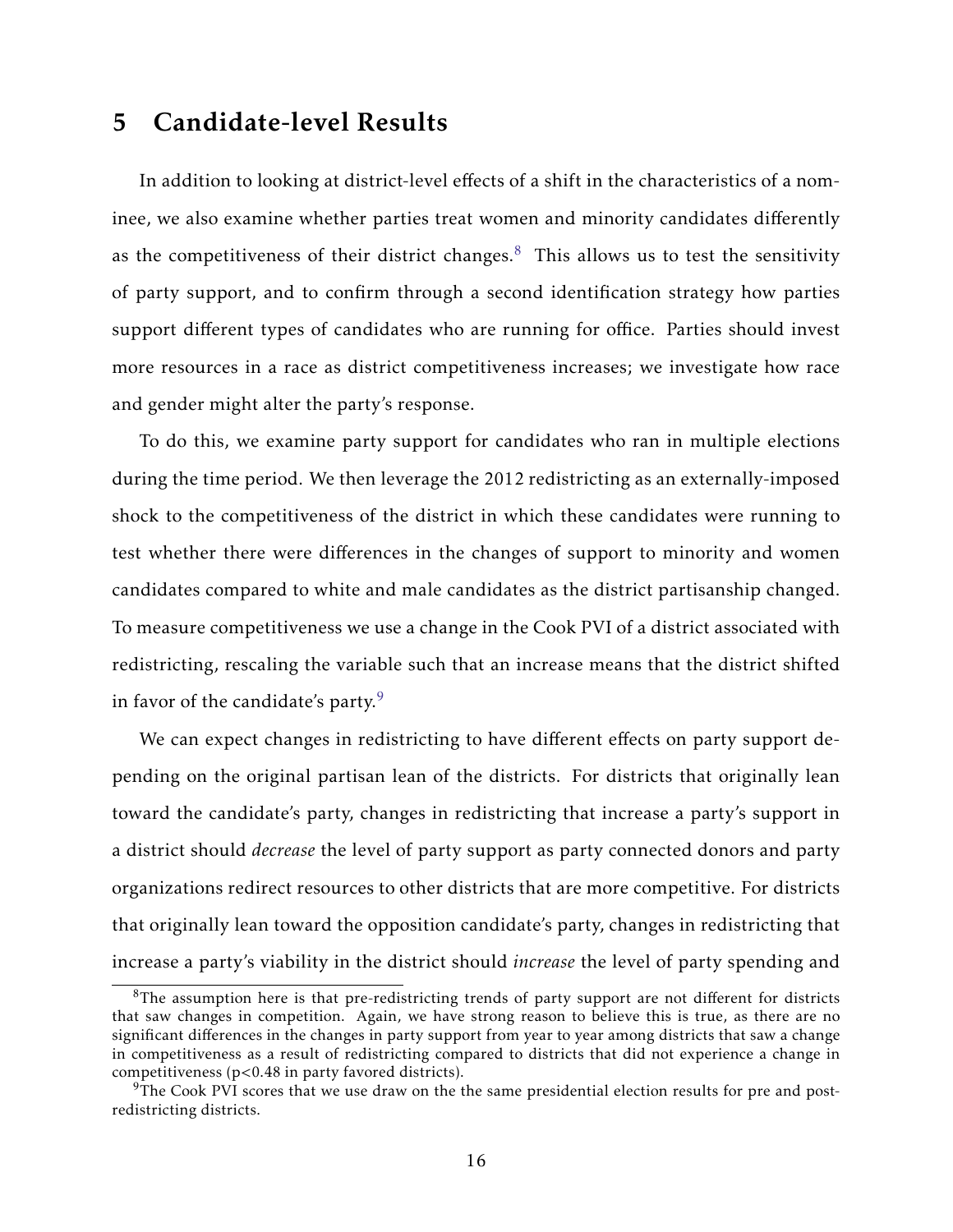party elite support as these districts become more competitive. Because of these different expected effects of increases in party strength for districts that favor the candidate's party and those that favor the opposing candidate's party, we estimate one model for the effects of a change in district competitiveness for each of these two types of districts.

Table [5](#page-36-0) shows the effects of changes in district competitiveness. The first two models estimate the effects of increases in partisan lean in districts that originally favored the candidate's party. The second two models estimate the effects of increases in district competitiveness in districts that originally favored the other major party. As the first two columns in Table [5](#page-36-0) show, as expected, in districts that originally favored the candidate's party, increases in party favorability decreases party investment in the election.<sup>[10](#page-17-0)</sup> For districts that originally favored a nominee's opponent, redistricting that increased the viability of the nominee's party in that district appears to increases the number of party connected donors and the amount that they contribute in the general election. Contrary to expectations, however, direct public public by the party slightly decreased as a result of changes that raised the party's competitiveness in the district.

### [Table 5 about here.]

Table [5](#page-36-0) also shows that many of these effects are significantly different for minority and women candidates. We find that increasing the partisan bent of a district has disparate effects for whites than for minorities and for women than for men. In districts that originally favored a candidate's party we find that party elite support of women in the general election is consistently more responsive to district competitiveness across all measures. As a district that favorable to the party becomes more competitive, party support in the general election increases more for women than it does for men. Party elites are more than twice as responsive to the competitiveness of districts in which women are

<span id="page-17-0"></span> $10$ The significant coefficients on the Minority and Woman dummy variables constitute cross-district estimates and lend more credence to the idea that minorities and women are nominated in different types of districts.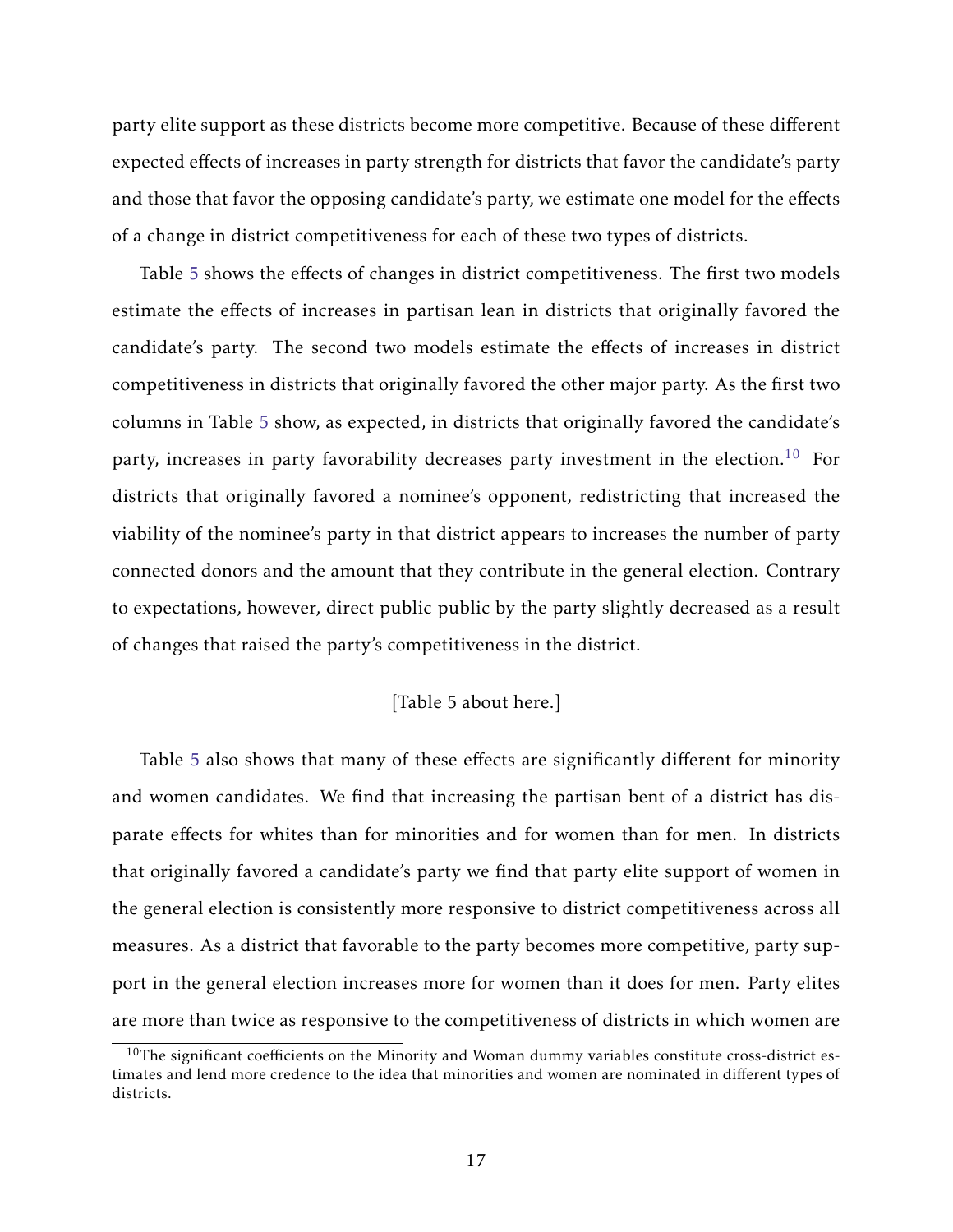running than they are to districts where men are running. Thus, when a previously partyfavorable seat becomes more competitive, parties invest more in women candidates than men candidates in the general election. We do not, however, see any differences in effects for women candidates in those districts that previously favored the opposing candidate.

For minority candidates, however, we see a different pattern. Rather than finding that party support decreases as party favorability increases in districts that already favored the candidate's party, we find that support from party elites *increases* as the district changes to become more favorable to that candidate's party. A one-point increase in the Cook Political Report's PVI of the district which makes the district safer for the candidate's party *decreases* party support in the general election by about two donors for White candidates but *increases* the number of party connected donors by about 1.3 to minority candidates. Minority candidates get a boost in support from party connected donors in the general election when their districts become safer.

This same effect is also seen in districts that originally did not favor the candidate's party. While increases in district favorability increase the level of party support in the general election generally, the effect for minority candidates is much greater. In short, redistricting that increases the party's viability in the district increases party support for minority candidates regardless of the original partisan lean of the district. As a district becomes more viable or safer for a party, party elites are more likely to support minority candidates.

## 5.1 Differences by Party

As before, these aggregate models may hid important party differences. Table [6](#page-37-0) breaks down results by party to identify how parties react differently to minority and women candidates. Because of the small number of repeat candidates in districts that favor the opposition party, we focus on the results for candidates that ran multiple times in districts that favored the party.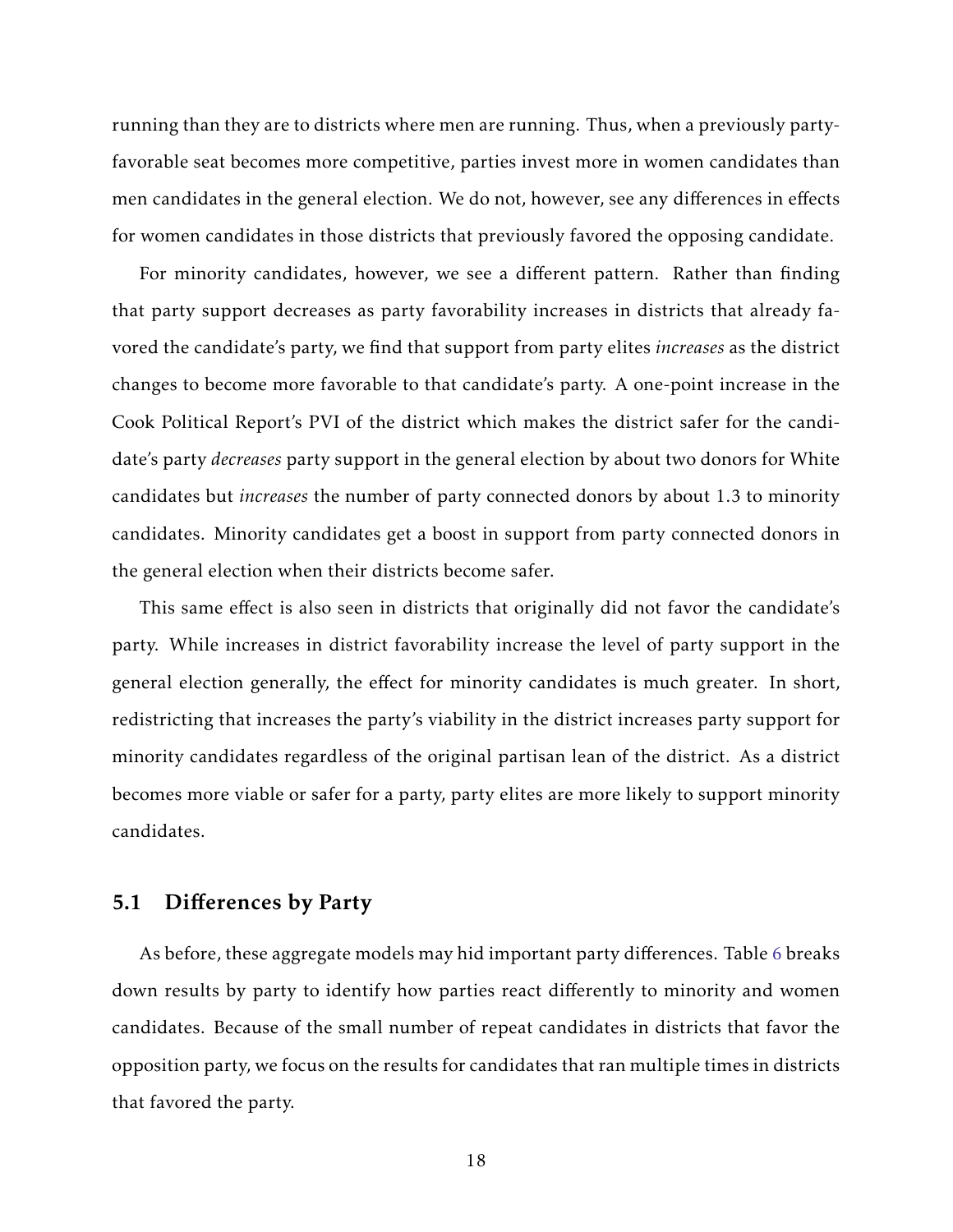Column 1 in Table [6](#page-37-0) shows that among Republicans we find patterns consistent with the overall results for minority candidates, but no differences based on nominee gender. We are hesitant to draw conclusions from this sub-analysis because the number of repeat minority Republican candidates whose district changed in competitiveness is small. The effects are largely driven, in this instance, by one outlier whose district be-came more competitive and who received substantially less support from the party.<sup>[11](#page-19-0)</sup> We can say conclusively, however, that the Republican Party network is not less sensitive to the competitiveness-driven need for more support when a Republican woman is running.

### [Table 6 about here.]

For Democrats we observe results consistent with the overall findings for both women and minority candidates. As a district moves from being competitive to being strongly Democratic, rather than decreasing support for minority candidates, Democratic elites support minority candidates in the general election even more. As a seat becomes safer for the party, party support in the general election for minority candidates increases.

## [Table 7 about here.]

Differentiating between White women candidates and minority women candidates again indicates the importance of examining the intersection of race and gender. In Table [7](#page-38-0) we find that in districts that originally favor Democrats, redistricting that decreases the Democratic lean of the district boosts support for white women candidates while not having a substantively different effect on minority women candidates. Compared to white men, Democratic Party elites are more responsive to the district competitiveness of white women candidates but are not more responsive to district competition where minority women candidates are running.

Figure [1](#page-39-0) shows the effects of changes in district competitiveness modeled from Table [7.](#page-38-0) As shown, relative to men, a change in the competitiveness of the district has a significant

<span id="page-19-0"></span><sup>11</sup>Republican Bill Flores, TX-17.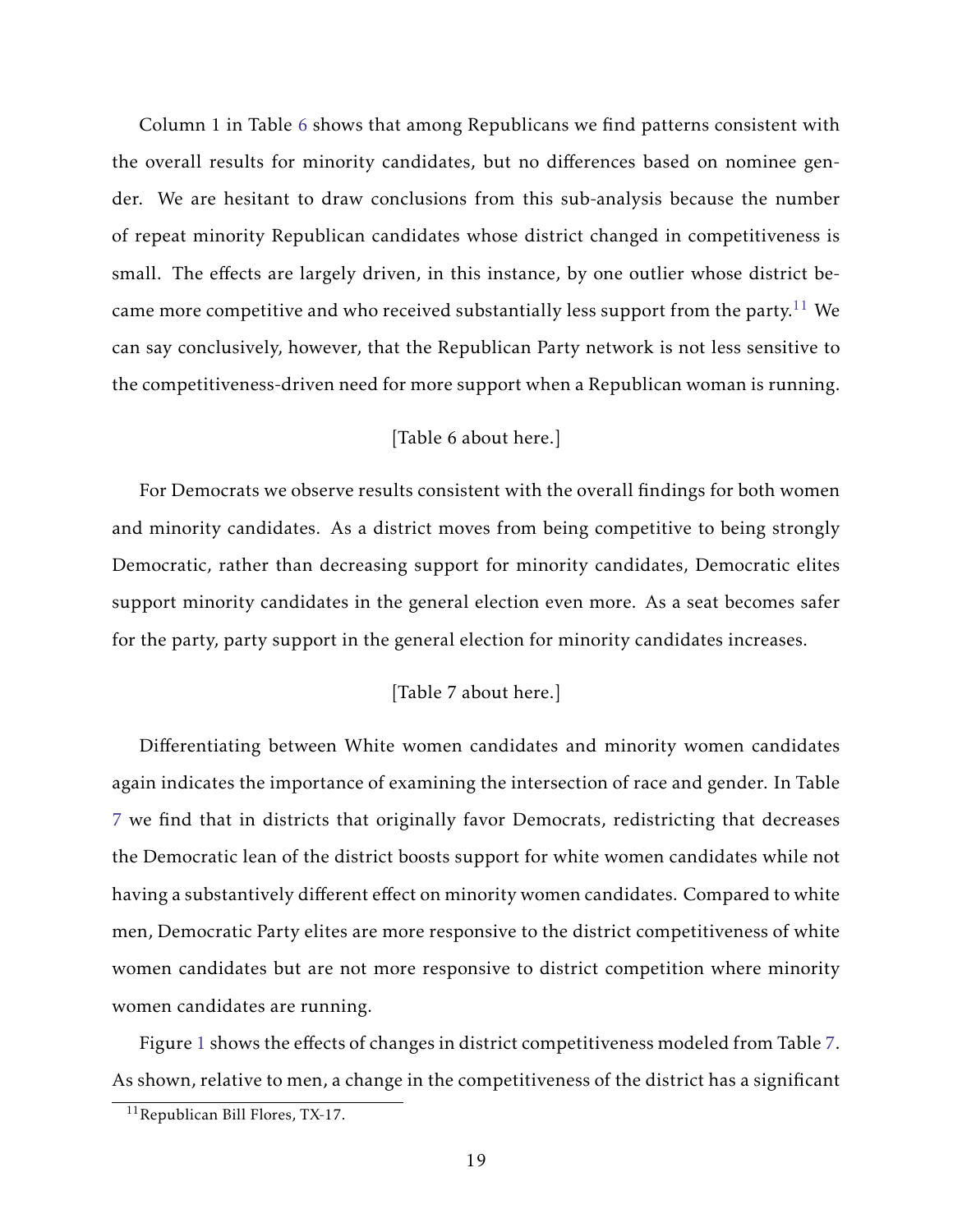and substantively large effect on the support from the party of a White women candidate. On the whole, a shift in the competitiveness of a district from D+5 to a toss-up district increases the number of party connected donors who give to white women candidates by 22 more than the increase that white men receive, increases the amount raised from those donors by over \$15,000 relative to white men, and increases the average direct party contribution by \$500. However, Figure [1](#page-39-0) indicates that the there is no significant difference in support for minority men or women relative to white men.

## [Figure 1 about here.]

Our candidate-level results are largely consistent with our previous district-level analyses. We find that parties are not discriminatory against women and minority candidates in the general election, providing support when district competition demands it. We also find that the Democratic Party is more responsive to changes in seat security for women candidates than they are for men. As a seat becomes more competitive as a result of redistricting, party elites increase their support of women candidates in the general election more than they do for men.

Complicating a simple story, however, we find that parties continue to support minority candidates even when increases in the lean of the district make the seat more safe. One explanation is that parties more generally are interested in promoting successful minorities and rally around those individuals likely to win. Consistent with findings noted in the literature review, Republican Party elites may recognize that minority Republicans might struggle to win the votes of conservative white Republicans, boosting support of these candidates to continue to control these districts. However, the paucity of minority Republican candidates does not allow us to make firm conclusions here.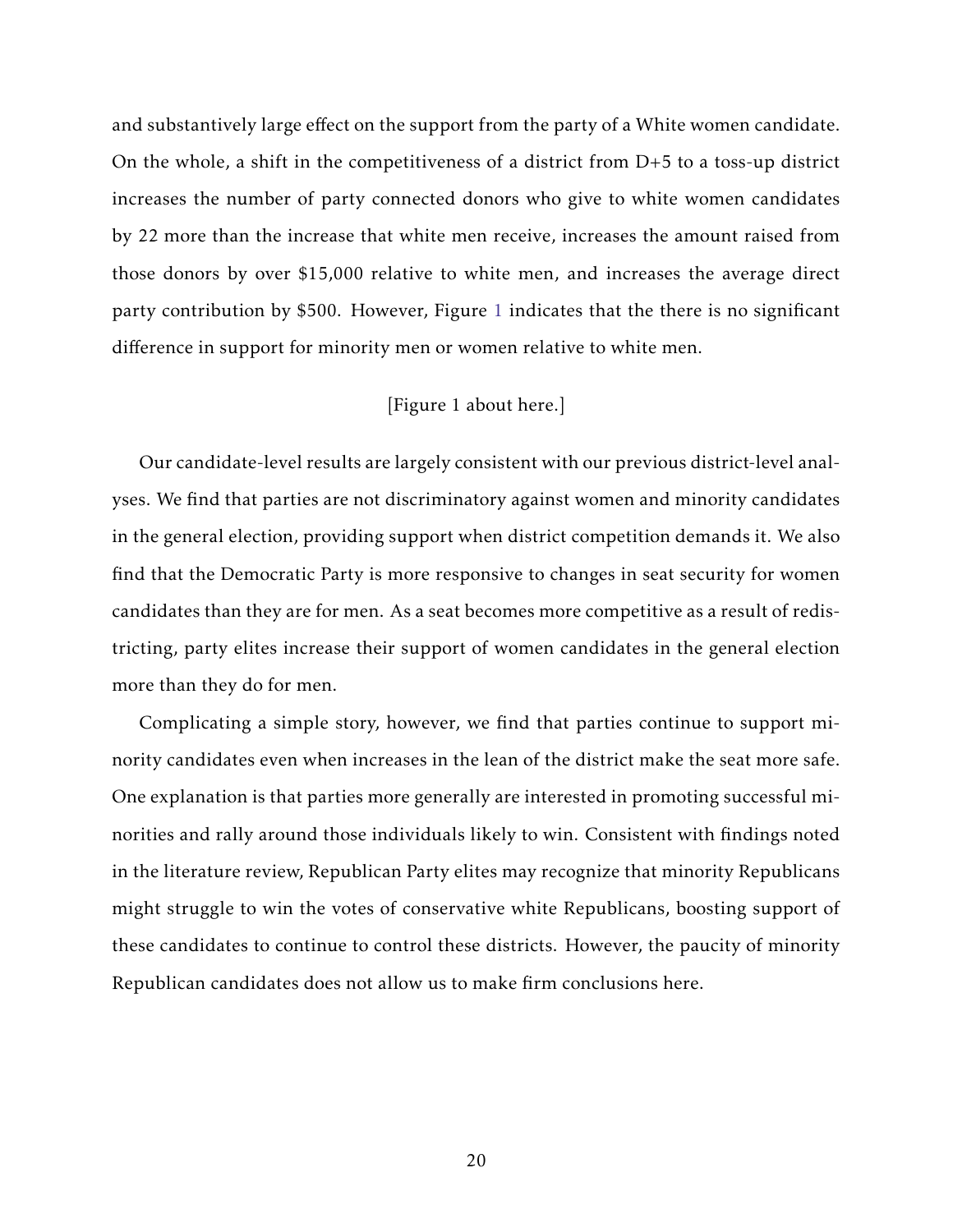# 6 Conclusion

Given the key role played by political parties influencing general election outcomes, it stands to reason that a lack of support from party elites in the general election could influence the longstanding underrepresentation of minorities and women in Congress. Although previous research using survey methods has suggested that party support could be a crucial factor in helping Democratic women to find electoral success, this work had not systematically examined whether these stated opinions translated into action in the general election (a result which is by no means a sure thing given the social norms surrounding these groups [\(Berinsky](#page-24-9) [2004\)](#page-24-9)), there has been no comprehensive examination of the magnitude of party elite support for minorities in general elections.

We provide a clear vision of party elite actions in support of underrepresented candidates in the general election. Using two difference-in-differences techniques that leverage district-level and candidate-level change over time, we find no evidence of bias against women or minority nominees, by either party. The mostly-male, mostly-White "old boy's network" is influential in determining candidate emergence, and may play a more substantial role in earlier stages of the electoral process [\(Branton](#page-24-3) [2009;](#page-24-3) [Niven](#page-30-0) [2006\)](#page-30-0), but does not appear to withhold support once candidates pass the nomination stage. Our findings thus build on the work of [Burrell](#page-25-7) [\(1985,](#page-25-7) [1996\)](#page-25-8), providing causal evidence that party connected donors and party elites do not constrain funding for women candidates in the general election.

With these results, we are left with important questions that reverses much of the extant research agenda: Why does the Republican Party boost the prospects of minority candidates in the general election, despite historically low levels of minority support for Republican candidates? Why does the Democratic Party provide additional support to White women in the general election as their elections become more competitive? While unable to test explicitly the reasons for these differences, we hypothesize that these effects may manifest for several reasons.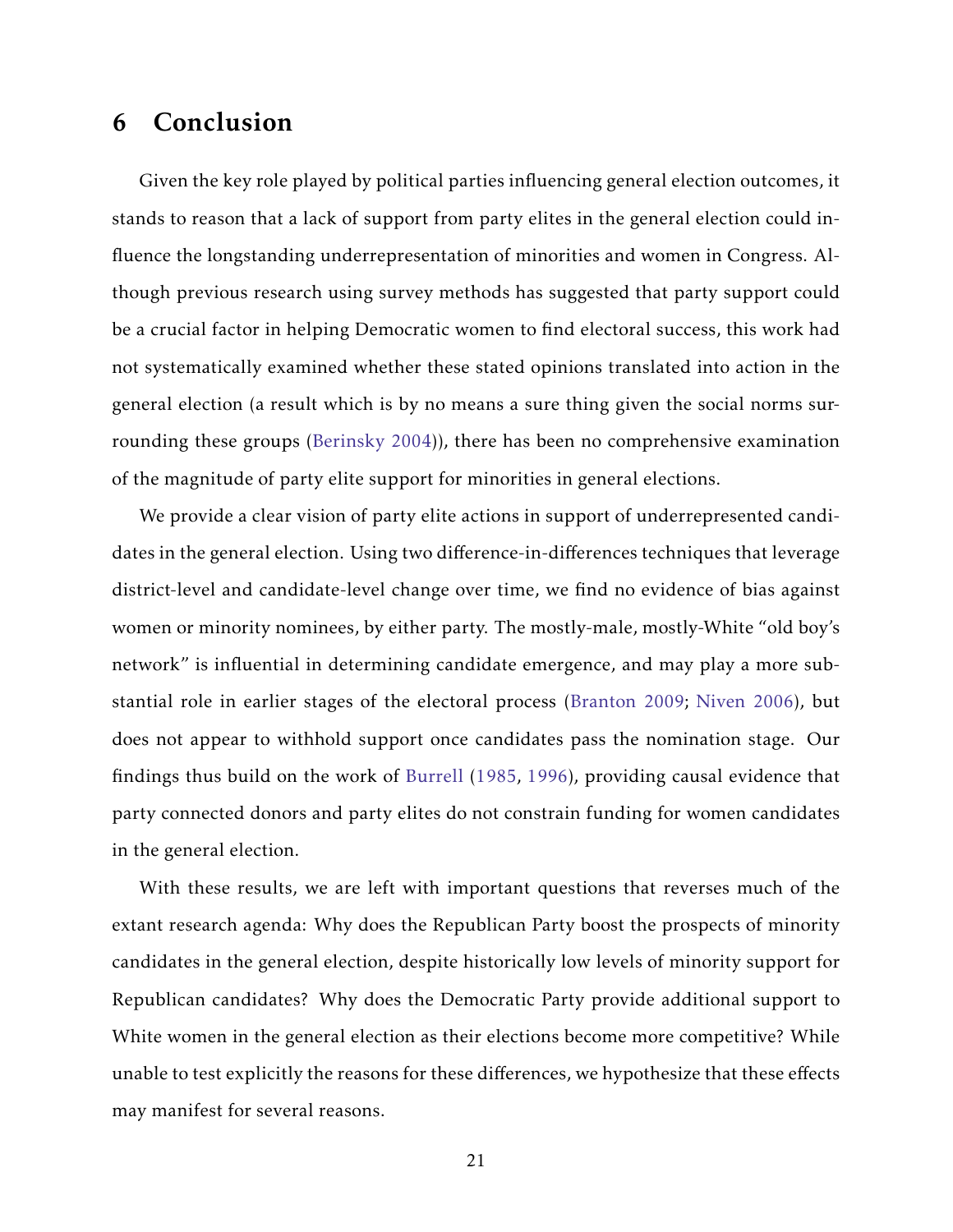Tackling the first question first, one explanation appears in a prominent recommendation from the 2013 Republican post-election report: "If we want ethnic minority voters to support Republicans, we have to engage them, and show our sincerity" [\(Republican](#page-30-4) [National Committee](#page-30-4) [2013\)](#page-30-4). It could be that Republicans see this as an opportunity to make a candidate more salient in a party that struggles to attract minority votes. Just as the GOP's report outlined, party elites appear to want to outreach to minorities by promoting minorities within their own ranks. The GOP's goal to "improve on promoting [minority] staff and candidates within the Party [by]...promoting [minority] staff and candidates within the Party" [\(Republican National Committee](#page-30-4) [2013\)](#page-30-4) may be reflected by the official party organization and party elites in supporting minority candidates even more as their districts become increasingly more Republican. Moreover, this effort may be necessary to mitigate racially resentful conservative voters who might be disinclined to support minority conservatives; a concern seemingly shared by local party chairs [\(Do](#page-26-4)[herty, Dowling and Miller](#page-26-4) [2018\)](#page-26-4).

A second explanation may be more fruitful: in what Fraga and Leal call "symbolic mainstreaming," Republicans use minority support as a tool to win over moderate *White* voters [\(Fraga and Leal](#page-27-9) [2004\)](#page-27-9). Processes of electoral capture [\(Frymer](#page-27-10) [1999\)](#page-27-10) resemble this phenomenon. In the absence of legitimate minority voter support, minority candidacy may be the preferred method of signaling to moderate voters that the party is not just full of "stuffy old men." [\(Republican National Committee](#page-30-4) [2013:](#page-30-4) 6).

The Democratic Party may pursue a similar strategy with White women candidates. A majority of White women voters supported the Republican candidate for President in 16 of the last 18 elections, with the two exceptions being the landslide re-election of popular incumbents. Might the differential support for women candidates by Democrats help the party appeal to Republican-leaning White women voters? Future research should explore this possibility. One source of this support could be party-connected groups supporting women, such as EMILY's list, with the downstream result of further integrating these can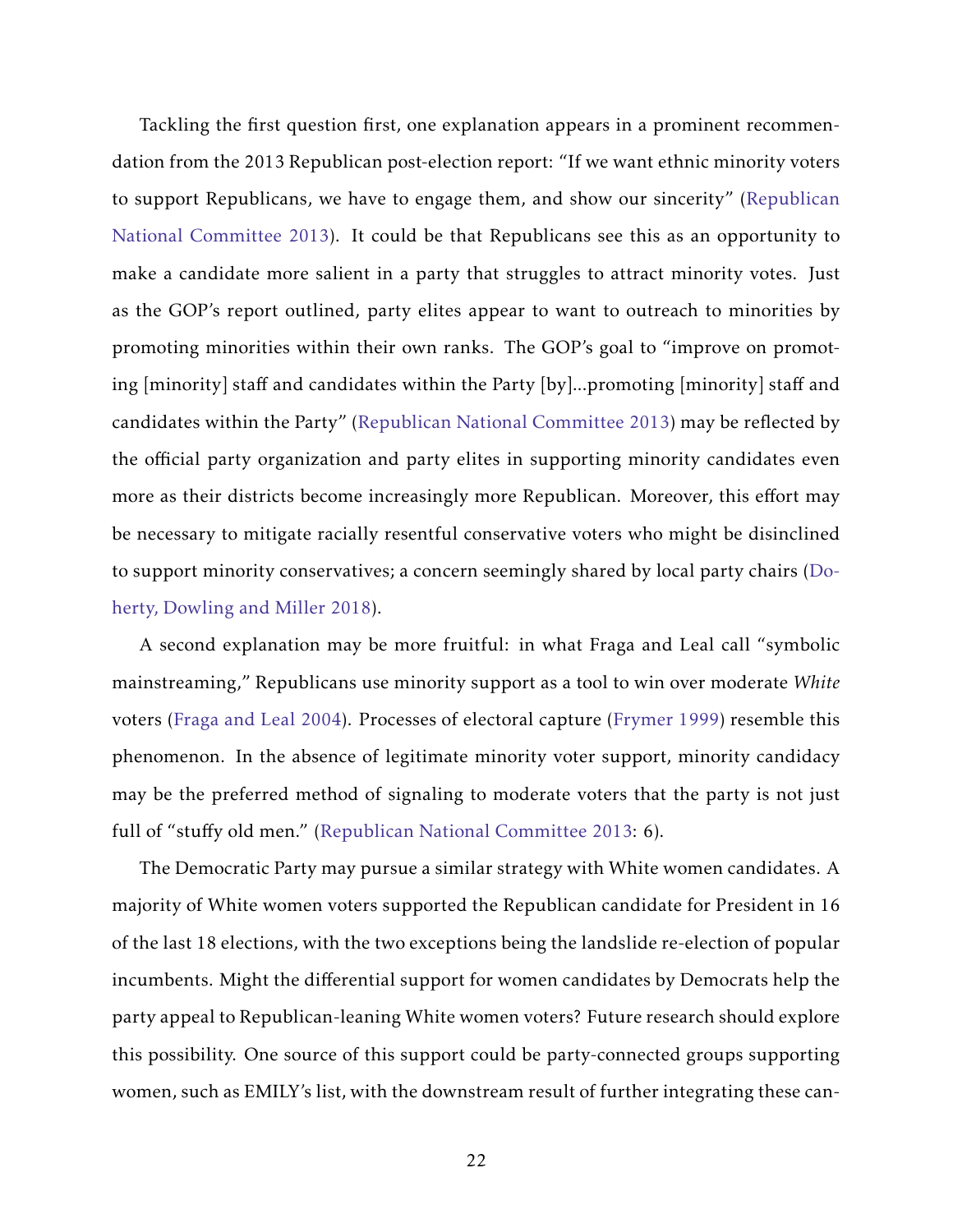didates into party donor networks [\(Hannagan, Pimlott and Littvay](#page-27-5) [2010;](#page-27-5) [Pimlott](#page-30-7) [2010;](#page-30-7) [Sanbonmatsu](#page-31-9) [2010\)](#page-31-9). Democratic donors also appear disposed to donate to same-gender candidates, with women Democratic donors especially likely to support liberal Democratic women; the same patterns do not manifest for Republican donors and candidates [\(Thomsen and Swers](#page-31-8) [2017\)](#page-31-8). Recent research exploring elite opinions concords with the notion that Democrats support women candidates due to a more firmly established desire to boost women's representation by coalition members [\(Crowder-Meyer and Cooperman](#page-25-3) [2018\)](#page-25-3). A desire for descriptive representation by Democratic women also aligns with substantive representation goals in a manner far more obvious than for Republican women. However, as we find that White women get a boost in support specific to *competitive* contests, future research should combine existing elite surveys with our observational results and examine *where* elite support has the greatest impact.

A final set of possibilities may have to do with electoral aversion: Women may need heightened persuasion to run as compared with men, especially in competitive elections [\(Kanthak and Woon](#page-29-8) [2015\)](#page-29-8), and thus enhanced party support (at least for Democrats) is a follow-through on such efforts. Electoral aversion may also increase the quality of both minority and women candidates who *do* seek office, such that those making it to the nomination stage are exceptional candidates, with better networks than white and male nominees built to counter the bias that may exist in the pre-nomination stage. [Pearson](#page-30-8) [and McGhee](#page-30-8) [\(2013\)](#page-30-8), for instance, find that women are more qualified candidates than men, and after accounting for these characteristics, are actually less likely to win office across parties.<sup>[12](#page-23-0)</sup> What we do find, however, shows that parties, at least under certain circumstances, are *more* supportive of underrepresented co-partisans in the general election and thus (at least at the general election stage of the electoral process) are not the driver of the substantial disparities in representation that we continue to witness.

<span id="page-23-0"></span> $12$ It is important to note that we do not find that differentials in nominee quality by race or gender manifest in a way that would indicate our results are due to parties merely responding to female candidates who are more qualified. Women candidates are not significantly more likely to have held previous office. These findings are discussed in more detail in the Online Appendix Section A2.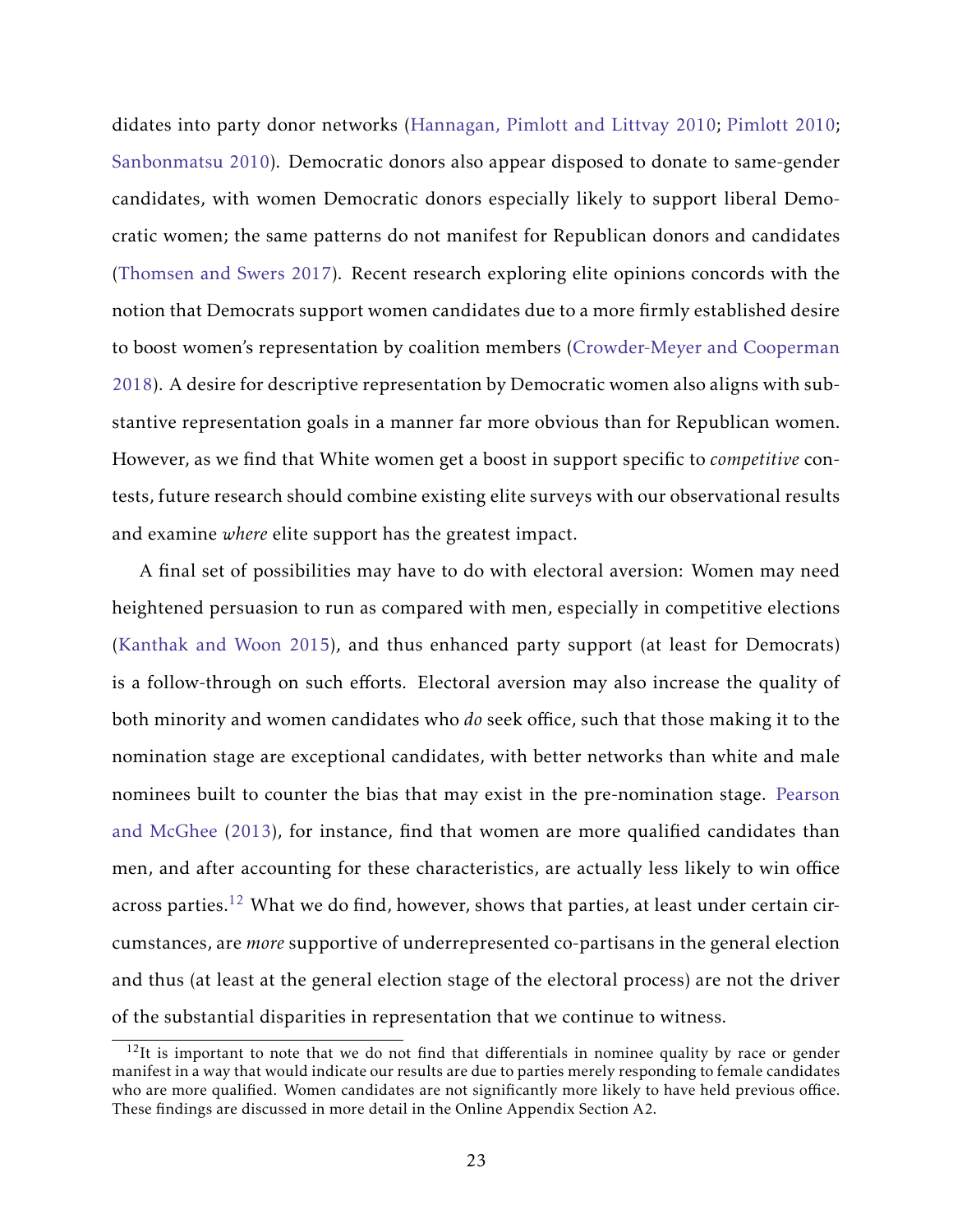# References

- <span id="page-24-7"></span>Anzia, Sarah F. and Christopher R. Berry. 2011. "The Jackie (and Jill) Robinson Effect: Why Do Congresswomen Outperform Congressmen?" *American Journal of Political Science* 55(3):478–493.
- <span id="page-24-4"></span>Baker, Anne E. 2014. "Party campaign contributions come with a support network." *Social Science Quarterly* 95(5):1295–1307.
- <span id="page-24-6"></span>Barber, Michael, Daniel M. Butler and Jessica Preece. 2016. "Gender Inequalities in Campaign Finance." *Quarterly Journal of Political Science* 11(2):219–248.
- <span id="page-24-5"></span>Bawn, Kathleen, Marty Cohen, David Karol, Seth E. Masket, Hans Noel and John Zaller. 2012. "A Theory of Political Parties: Gropus, Policy Demands and Nominations in American Politics." *Perspectives on Politics* 10(3):571–597.
- <span id="page-24-1"></span>Becker, John F. and Eugene E. Heaton. 1967. "The Election of Senator Edward W. Brooke." *Public Opinion Quarterly* 31:346–358.
- <span id="page-24-2"></span>Bejarano, Christina E. 2013. *The Latina Advantage: Gender, Race, and Political Success*. Austin, TX: University of Texas Press.
- <span id="page-24-9"></span>Berinsky, Adam J. 2004. *Silent Voices: Public Opinion and Political Participation*. Princeton, NJ: Princeton University Press.
- <span id="page-24-8"></span>Bertrand, Marianne, Esther Duflo and Sendhil Mullainathan. 2004. "How Much Should We Trust Difference-in-Differences Estimates?" *Quarterly Journal of Economics* 119(1):249–275.
- <span id="page-24-0"></span>Bialik, Kristen. 2019. "For the fifth time in a row, the new Congress is the most racially and ethnically diverse ever." *Pew Research Center.* Washington, DC.
- <span id="page-24-3"></span>Branton, Regina P. 2009. "The Importance of Race and Ethnicity in Congressional Primary Elections." *Political Research Quarterly* 62(3):459–473.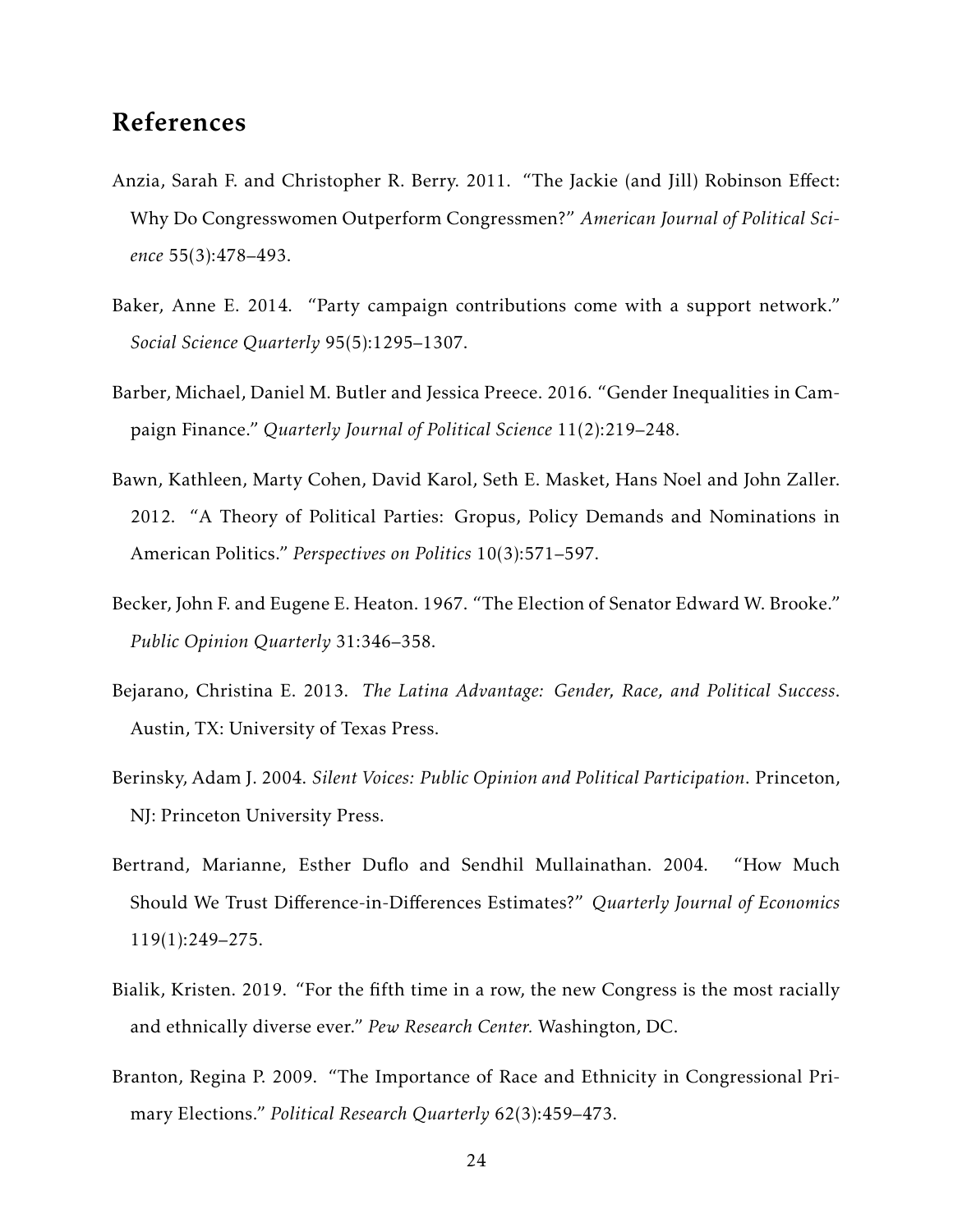- <span id="page-25-5"></span>Broockman, David E and Evan J Soltas. 2018. "A Natural Experiment on Discrimination in Elections.". Working Paper, Draft as of March 25. Available at [https://papers.ssrn.com/sol3/papers.cfm?abstract\\_id=2919664.](https://papers.ssrn.com/sol3/papers.cfm?abstract_id=2919664)
- <span id="page-25-9"></span>Bucchianeri, Peter. 2018. "Is Running Enough? Reconsidering the Conventional Wisdom about Women Candidates." *Political Behavior* 40(2):435–466.
- <span id="page-25-7"></span>Burrell, Barbara C. 1985. "Women's and Men's Campaigns for The U.S. House of Representatives, 1972-1982 A Finance Gap?" *American Politics Quarterly* 13(3):251–272.
- <span id="page-25-8"></span>Burrell, Barbara C. 1996. *A Woman's Place Is in the House: Campaigning for Congress in the Feminist Era*. Ann Arbor: University of Michigan Press.
- <span id="page-25-0"></span>CAWP, Center for American Women and Politics. 2019. "Women in Elected Office 2019." Available at: <https://cawp.rutgers.edu/women-elective-office-2019>.
- <span id="page-25-1"></span>Citrin, Jack, Donald P. Green and David O. Sears. 1990. "White Reactions to Black Candidates: When Does Race Matter?" *Public Opinion Quarterly* 54(1):74–96.
- <span id="page-25-6"></span>Cohen, Marty, David Karol, Hans Noel and John Zaller. 2008. *The Party Decides: Presidential Nominations Before and After Reform*. Chicago: University of Chicago Press.
- <span id="page-25-2"></span>Crowder-Meyer, Melody. 2013. "Gendered Recruitment without Trying: Local Party Recruiters Affect Women's Representation." *Politics & Gender* 9(4):390–413.
- <span id="page-25-3"></span>Crowder-Meyer, Melody and Rosalyn Cooperman. 2018. "Can't Buy Them Love: How Party Culture among Donors Contributes to the Party Gap in Women's Representation." *Journal of Politics* 80(4).
- <span id="page-25-4"></span>Desmarais, Bruce A., Raymond J. La Raja and Michael S. Kowal. 2015. "The Fates of Challengers in U.S. House Elections: The Role of Extended Party Networks in Supporting Candidates and Shaping Electoral Outcomes." *American Journal of Political Science* 59(1):194–211.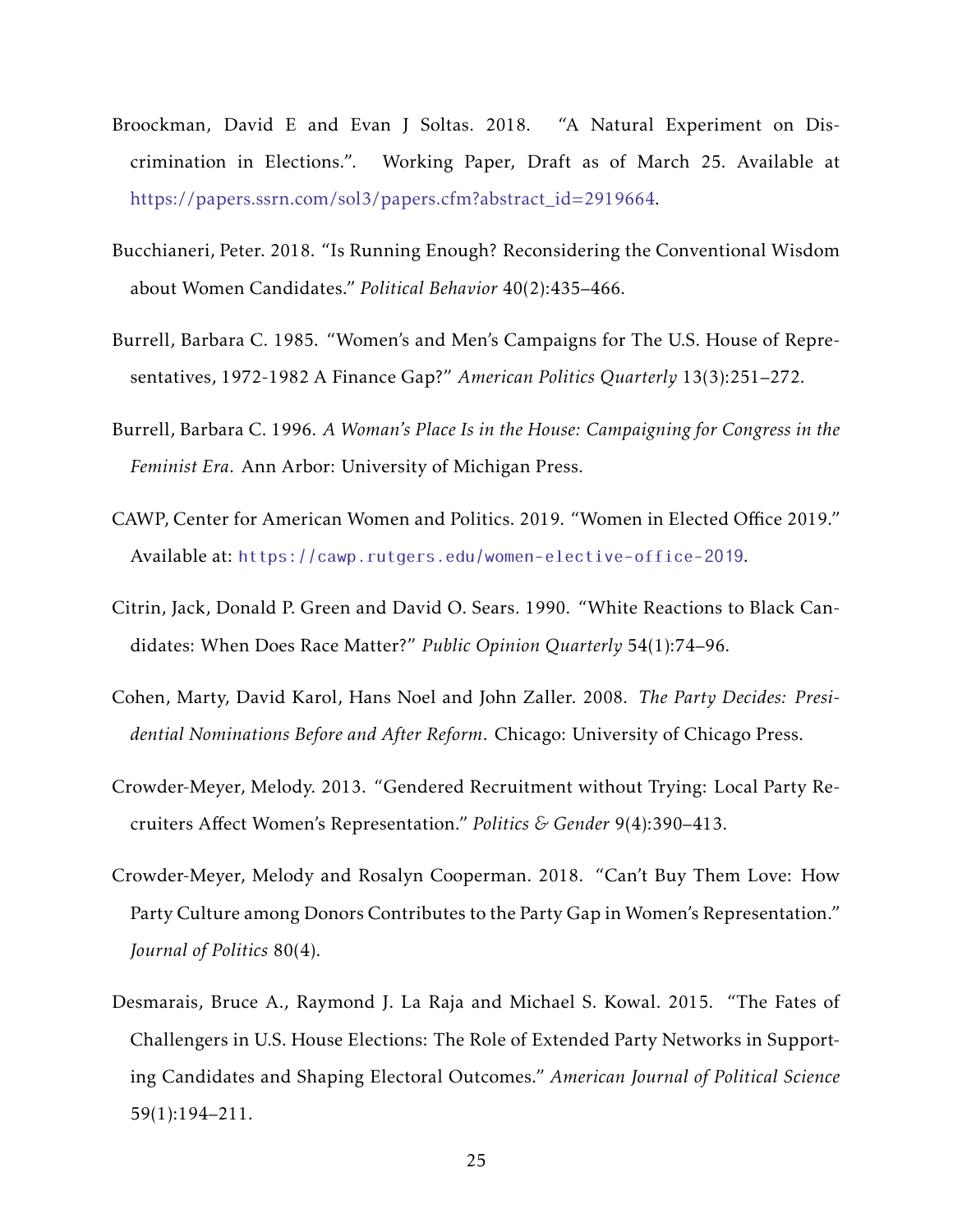- <span id="page-26-5"></span>Dittmar, Kelly, Kira Sanbonmatsu, Susan J. Carroll, Debbie Walsh and Catherine Wineinger. 2017. *Representation Matters: Women in the U.S. Congress*. New Brunswick, NJ: Center for American Women and Politics, Eagleton Institute of Politics, Rutgers, The State University of New Jersey.
- <span id="page-26-4"></span>Doherty, David, Conor M. Dowling and Michael G. Miller. 2018. "Do Local Party Chairs Think Women and Minority Candidates Can Win? Evidence from a Conjoint Experiment." *Journal of Politics* Forthcoming.
- <span id="page-26-0"></span>Dolan, Kathleen. 2004. *Voting for Women: How the Public Evaluates Women Candidates*. Boulder, CO: Westview Press.
- <span id="page-26-1"></span>Dolan, Kathleen. 2014. "Gender Stereotypes, Candidate Evaluations, and Voting for Women Candidates: What Really Matters?" *Political Research Quarterly* 67(1):96–107.
- <span id="page-26-8"></span>Dwyre, Diana, Eric S. Heberlig, Robin Kolodny and Bruce Larson. 2006. Committees and Candidates: National Party Finance after BCRA. In *The State of the Parties*, ed. John C. Green and Daniel Coffey. 5th ed. Lanham, MD: Rowman and Littlefield chapter 6, pp. 95–112.
- <span id="page-26-3"></span>Dynes, Adam M., Hans J.G. Hassell, Jessica R. Preece and Matthew R. Miles. 2019. "Personality and Gendered Selection Processes in the Political Pipeline." *Politics & Gender* Forthcoming.
- <span id="page-26-2"></span>Fox, Richard and Jennifer Lawless. 2005. "To Run or Not to Run for Office: Explaining Nascent Political Ambition." *American Journal of Political Science* 49(3):642–659.
- <span id="page-26-6"></span>Fox, Richard L. and Jennifer L. Lawless. 2010. "If Only They'd Ask: Gender, Recruitment, and Political Ambition." *Journal of Politics* 72(2):310–26.
- <span id="page-26-7"></span>Fox, Richard L. and Jennifer L. Lawless. 2014. "Uncovering the Origins of the Gender Gap in Political Ambition." *American Political Science Review* 108(3):499–519.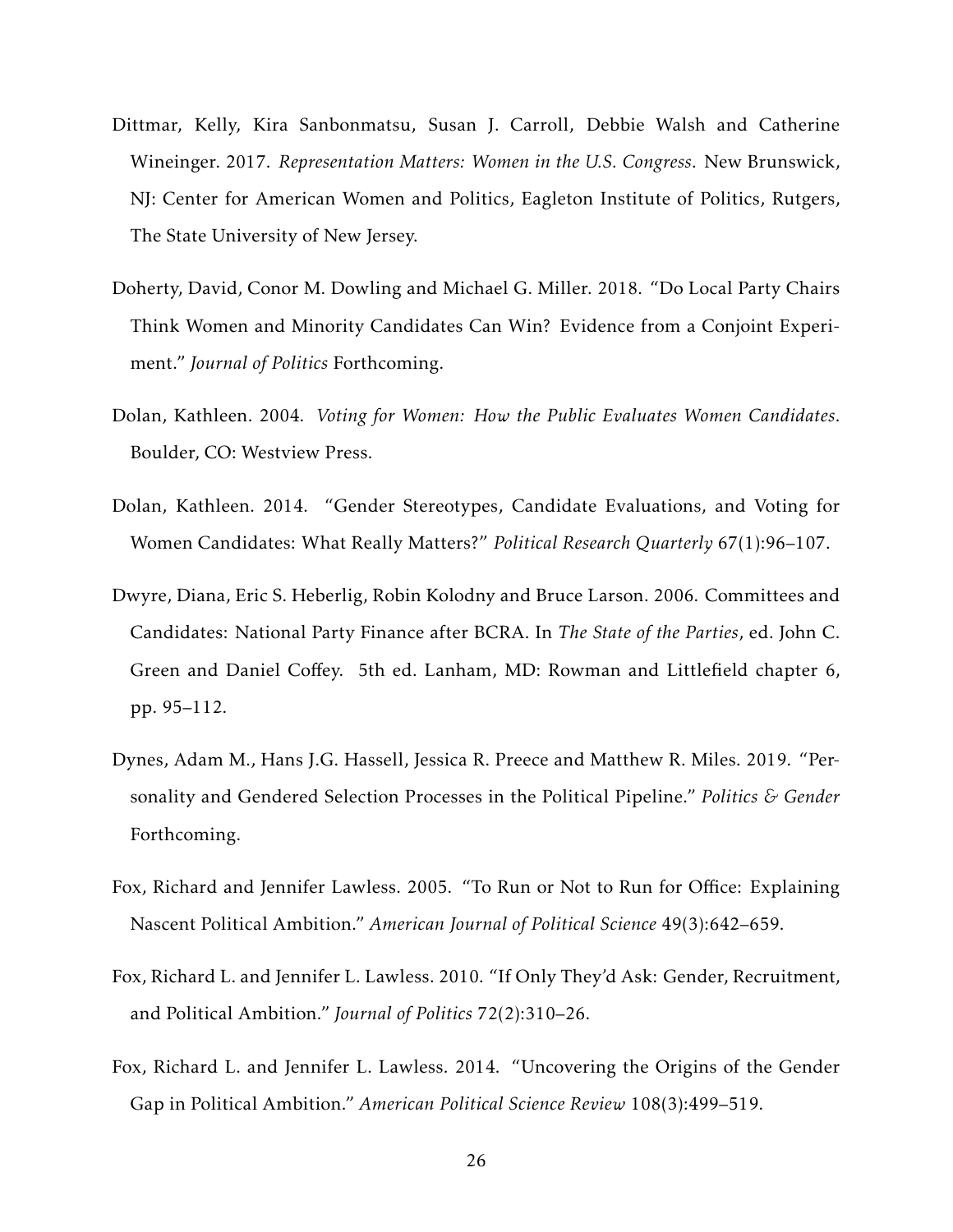- <span id="page-27-6"></span>Fraga, Bernard L. 2014. "Race, Party, and Candidate Prospects across the Multiple Stages of Congressional Elections." Working Paper, Draft as of March 12.
- <span id="page-27-7"></span>Fraga, Bernard L. 2016. "Candidates or Districts? Reevaluating the Role of Race in Voter Turnout." *American Journal of Political Science* 60(1):97–122.
- <span id="page-27-9"></span>Fraga, Luis R. and David L. Leal. 2004. "Playing the 'Latino Card': Race, Ethnicity, and National Party Politics." *Du Bois Review* 1(2):297–317.
- <span id="page-27-10"></span>Frymer, Paul. 1999. *Uneasy Alliances: Race and Party Competition in America*. Princeton, NJ: Princeton University Press.
- <span id="page-27-1"></span>Gimenez, Alejandra Teresita, Christopher F. Karpowitz, J. Quin Monson and Jessica Robinson Preece. 2017. "Selection Effects and Self-Presentation: How the Double Bind Strangles Women's Representation." Working Paper, Draft as of August 10.
- <span id="page-27-2"></span>Goldmacher, Shane. 2013. "Why Would Anyone Ever Want to Run for Congress?" *The Atlantic* .
- <span id="page-27-8"></span>Grose, Christian R. 2011. *Congress in Black and White: Race and Representation in Washington and at Home*. Cambridge: Cambridge University Press.
- <span id="page-27-4"></span>Grossmann, Matt and Casey B. K. Dominguez. 2009. "Party Coalitions and Interest Group Networks." *American Politics Research* 37(5):767–800.
- <span id="page-27-5"></span>Hannagan, Rebecca J., Jamie P. Pimlott and Levente Littvay. 2010. "Does an EMILY's List Endorsement Predict Electoral Success, or Does EMILY Pick the Winners?" *PS: Political Science and Politics* 43(3):503–508.
- <span id="page-27-3"></span>Hassell, Hans J.G. 2016. "Party Control of Party Primaries: Party Influence in Nominations for the U.S. Senate." *Journal of Politics* 78(1):75–87.
- <span id="page-27-0"></span>Hassell, Hans J.G. 2018. *The Party's Primary: Control of Congressional Nominations*. New York: Cambridge University Press.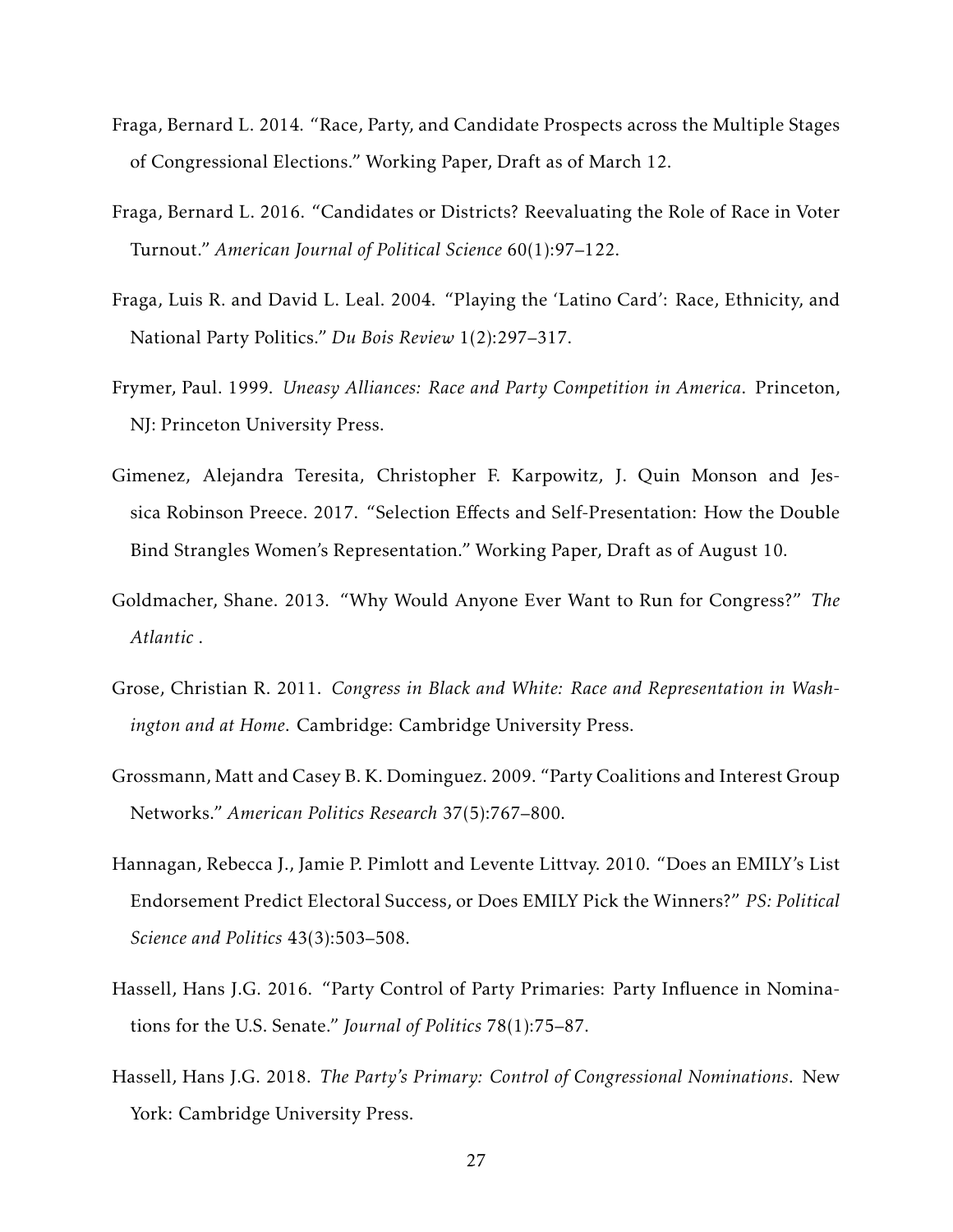- <span id="page-28-2"></span>Hassell, Hans J.G. and Neil Visalvanich. 2019. "The Party's Primary Preferences: Race, Gender, and Party Support of Congressional Primary Candidates." *American Journal of Political Science* Forthcoming.
- <span id="page-28-3"></span>Herndon, Astead W. 2018. "The Districts Are Mostly White. The Candidates Are Not." *New York Times* .
- <span id="page-28-7"></span>Herrnson, Paul S. 1988. *Party Campaigning in the 1980s*. Cambridge: Harvard University Press.
- <span id="page-28-8"></span>Herrnson, Paul S. 2009. "The Roles of Party Organizations, Party-Connected Committees, and Party Allies in Elections." *Journal of Politics* 71(4):1207–1224.
- <span id="page-28-0"></span>Hershey, Marjorie Randon. 1980. Support for Political Woman: The Effects of Race, Sex, and Sexual Roles. In *The Electorate Reconsidered*, ed. John C. Pierce and John Lawrence Sullivan. Sage Publications pp. 180–197.
- <span id="page-28-1"></span>Highton, Benjamin. 2004. "White Voters and African American Candidates for Congress." *Political Behavior* 26(1):1–25.
- <span id="page-28-9"></span>Jacobson, Gary C. 2010. "A Collective Dilemma Solved: The Distribution of Party Campaign Resources in the 2006 and 2008 Congressional Elections." *Election Law Journal* 9(4):46–49.
- <span id="page-28-5"></span>Jacobson, Gary C. 2015. "It's Nothing Personal: The Decline of the Incumbency Advantage in US House Elections." *Journal of Politics* 77(3):861–873.
- <span id="page-28-4"></span>Jacobson, Gary C. and Samuel Kernell. 1981. *Strategy and Choice in Congressional Elections*. New Haven: Yale University Press.
- <span id="page-28-6"></span>Juenke, Eric Gonzalez. 2014. "Ignorance is Bias: The Effect of Latino Losers on Models of Latino Representation." *American Journal of Political Science* 58(3):593–603.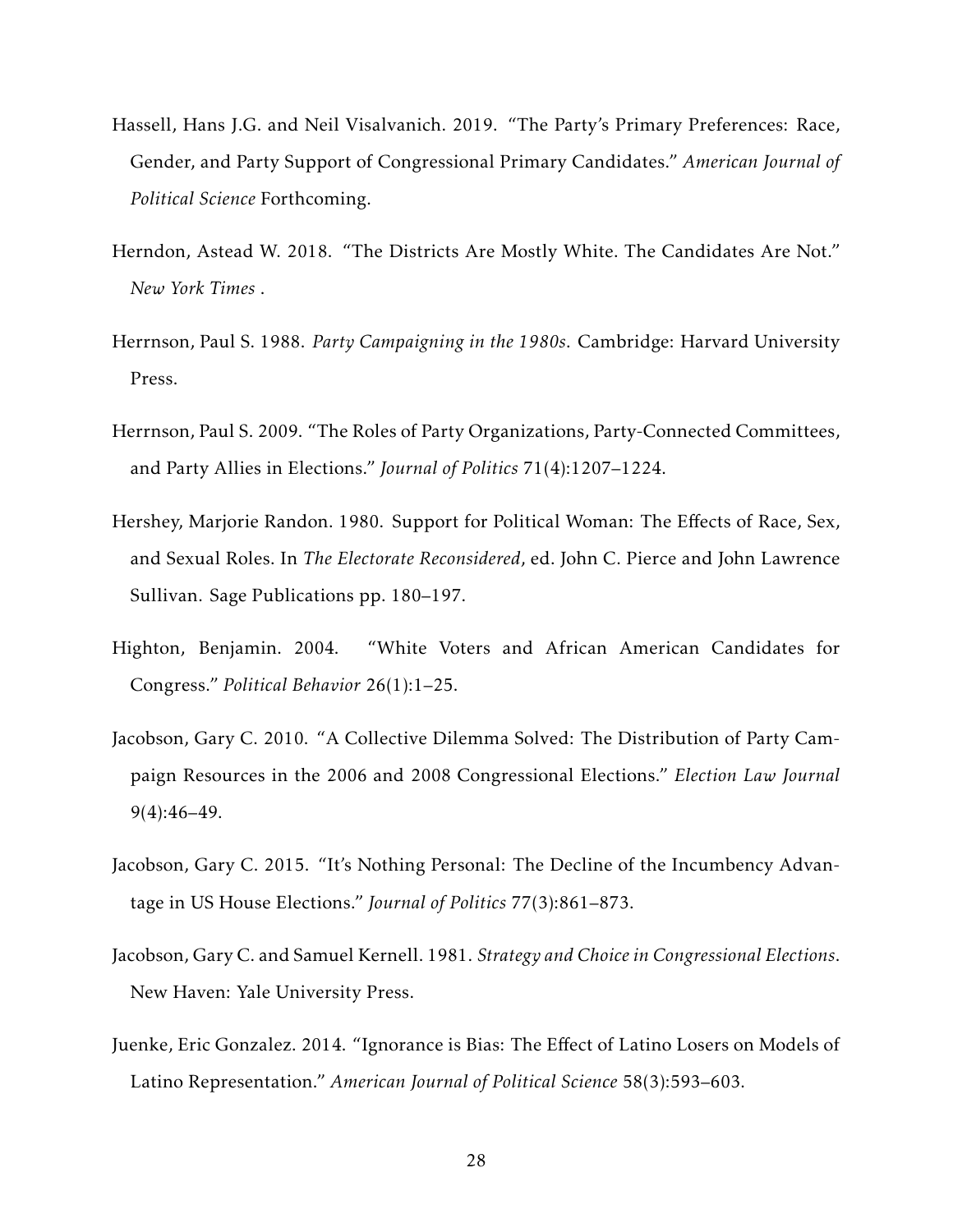- <span id="page-29-4"></span>Juenke, Eric Gonzalez and Paru Shah. 2016. "Demand and Supply: Racial and Ethnic Minority Candidates in White Districts." *Journal of Race, Ethnicity, and Politics* 1(1):60– 90.
- <span id="page-29-8"></span>Kanthak, Kristin and Jonathan Woon. 2015. "Women Don't Run? Election Aversion and Candidate Entry." *American Journal of Political Science* 59(3):595–612.
- <span id="page-29-5"></span>Karpowitz, Christopher F., Tyson King-Meadows, Jeremy C. Pope and J. Quin Monson. 2017. "Exceptionalized Black Candidates: How Racially Resentful Voters Respond to Conservative Campaign Cues." *Brigham Young University Working Paper* .
- <span id="page-29-3"></span>Kitchens, Karin E. and Michele L. Swers. 2016. "Why Aren't There More Republican Women in Congress? Gender, Partisanship, and Fundraising Support in the 2010 and 2012 Elections." *Politics & Gender* 12(4):648–676.
- <span id="page-29-2"></span>Koger, Gregory, Seth E. Masket and Hans Noel. 2009. "Cooperative Party Factions in American Politics." *American Politics Research* 38(1):33–53.
- <span id="page-29-7"></span>Kolodny, Robin. 1998. *Pursuing Majorities: Congresional Campaign Committees in American Politics*. Norman: University of Oklahoma Press.
- <span id="page-29-0"></span>Kolodny, Robin and Diana Dwyre. 2017. "Convergence or Divergence? Do Parties and Outside Groups Spend on the Same Candidates, and Does It Matter?" *American Politics Research* .
- <span id="page-29-6"></span>Lawless, Jennifer L. and Kathryn Pearson. 2008. "The Primary Reason for Women's Underrepresentation? Reevaluating the Conventional Wisdom." *Journal of Politics* 70(1):67–82.
- <span id="page-29-1"></span>Los Angeles Times Editorial Board. 2016. "It's Officially Doomsday for the GOP Establishment." *Los Angeles Times* .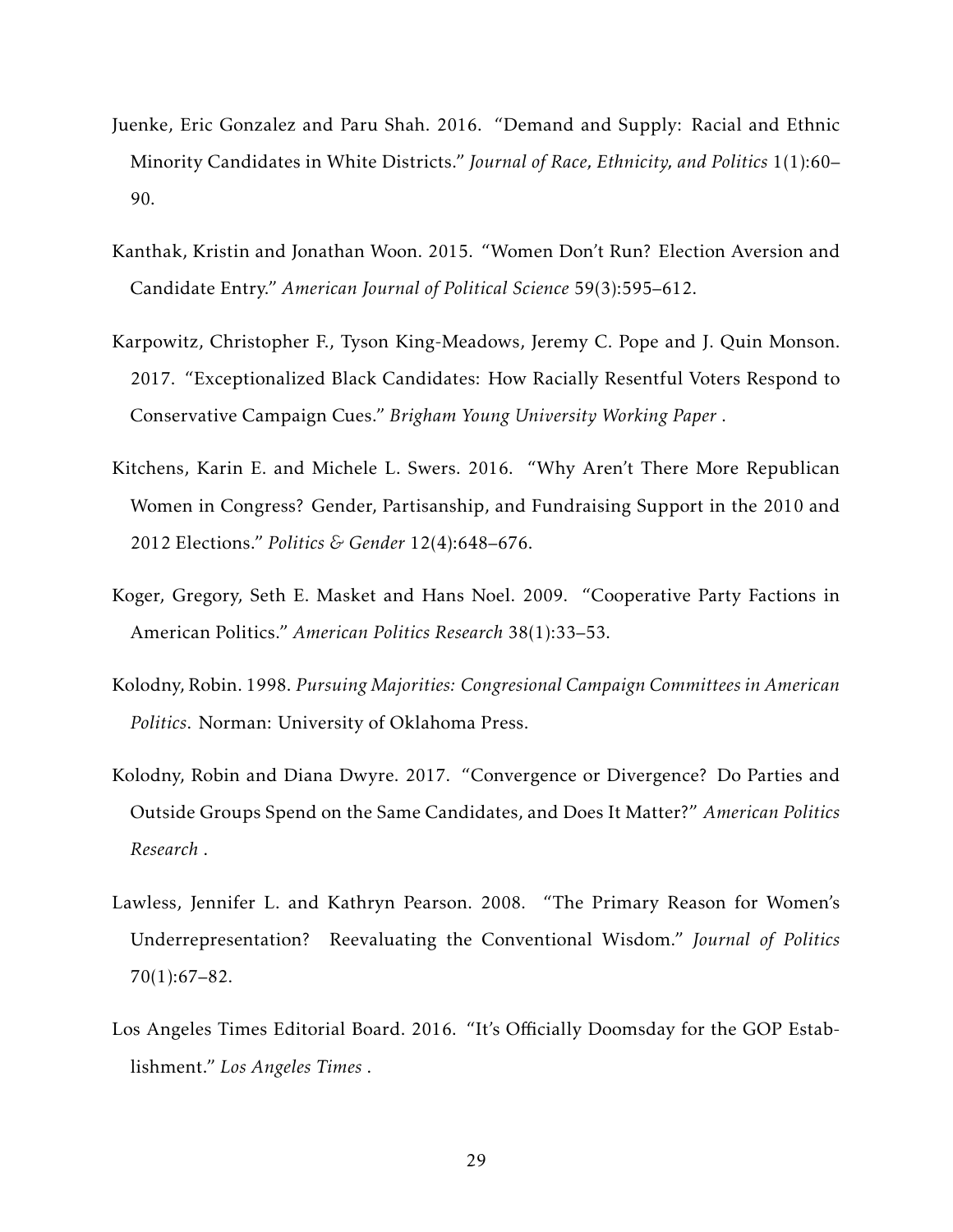- <span id="page-30-5"></span>McCoy, Shawn. 2016. "With Trump's Rise, Operatives Point to Failures by RNC Leadership." *Inside Sources* .
- <span id="page-30-9"></span>Montgomery, Jacob M and Brendan Nyhan. 2017. "The Effects of Congressional Staff Networks in the US House of Representatives." *Journal of Politics* 79(3):745–761.
- <span id="page-30-0"></span>Niven, David. 2006. "Throwing Your Hat Out of the Ring: Negative Recruitment and the Gender Imbalance in State Legislative Candidacy." *Politics & Gender* 2(4):473–489.
- <span id="page-30-6"></span>Nyhan, Brendan and Jacob M Montgomery. 2015. "Connecting the Candidates: Consultant Networks and the Diffusion of Campaign Strategy in American Congressional Elections." *American Journal of Political Science* 59(2):292–308.
- <span id="page-30-3"></span>Ocampo, Angela X. 2018. "The Wielding Influence of Political Networks: Representation in Majority-Latino Districts." *Political Research Quarterly* 71(1):184–198.
- <span id="page-30-2"></span>Ocampo, Angela X and John Ray. 2019. "Many Are Called but Few are Chosen: The Emergence of Latino Congressional Candidates." *Politics, Groups, and Identities* Forthcoming.
- <span id="page-30-8"></span>Pearson, Kathryn and Eric McGhee. 2013. "What It Takes to Win: Questioning 'Gender Neutral' Outcomes in U.S. House Elections, 1984-2010." *Politics & Gender* 9(4):439– 462.
- <span id="page-30-7"></span>Pimlott, Jamie Pamelia. 2010. *Women and the Democratic Party: The Evolution of EMILY's List*. Amherst, NY: Cambria Press.
- <span id="page-30-4"></span>Republican National Committee. 2013. *Growth & Opportunity Project*. Technical report produced by the Republican National Committee, Washington, DC: .
- <span id="page-30-1"></span>Sanbonmatsu, Kira. 2006. *Where Women Run: Gender and party in the American States*. Ann Arbor: University of Michigan Press.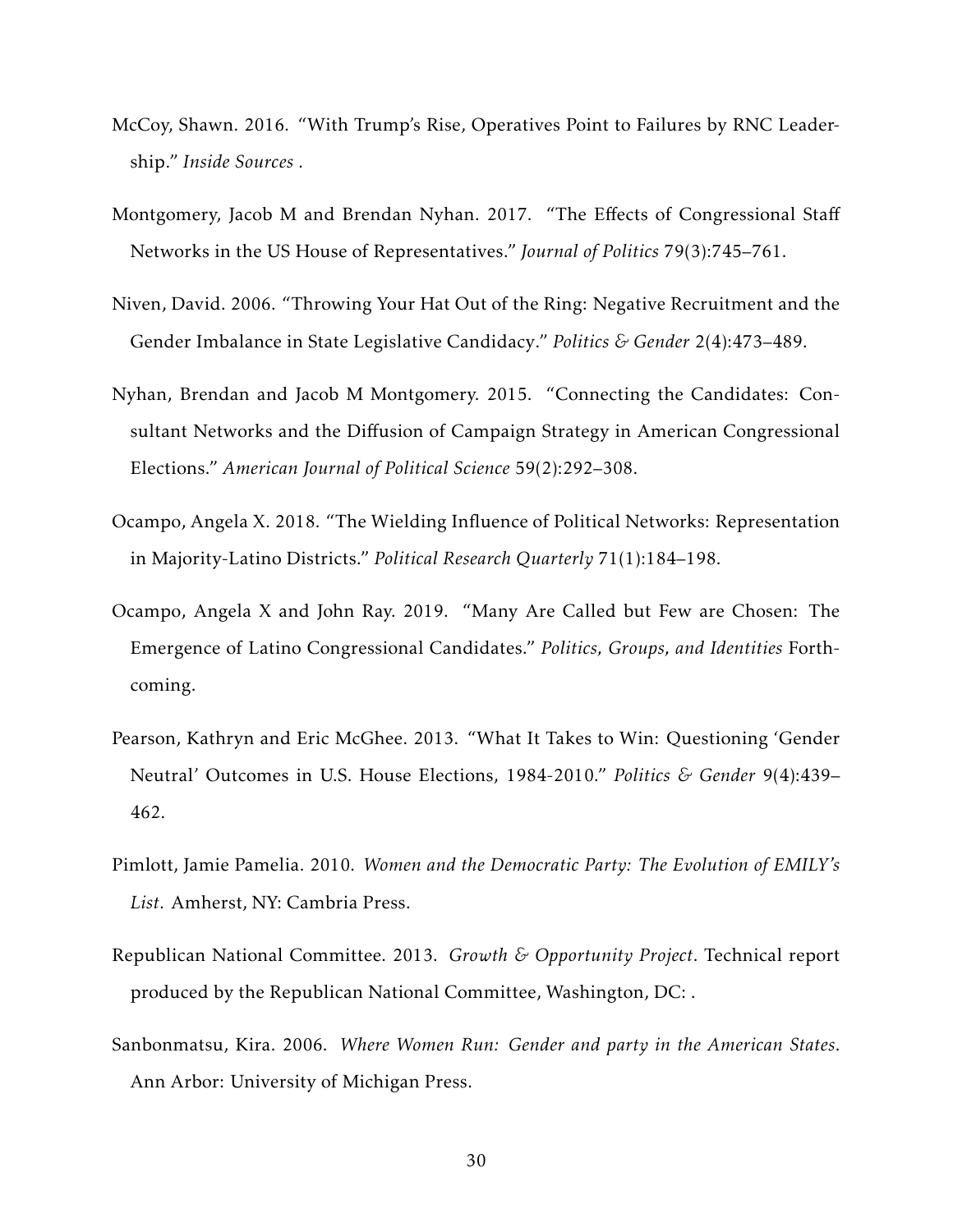- <span id="page-31-9"></span>Sanbonmatsu, Kira. 2010. "Life's a Party: Do Political Parties Help or Hinder Women?" *Harvard International Review* 32(1):36–39.
- <span id="page-31-7"></span>Shah, Paru. 2014. "It Takes A Black Candidate: A Supply-Side Theory of Minority Representation." *Political Research Quarterly* 67(2):266–279.
- <span id="page-31-4"></span>Shah, Paru, Jamil Scott and Eric Gonzalez Juenke. 2019. "Women of Color Candidates: Examining Emergence and Success in State Legislative Elections." *Politics, Groups, and Identities* 7(2):429–443.
- <span id="page-31-0"></span>Sigelman, Lee and Carol K. Sigelman. 1982. "Sexism, Racism, and Ageism in Voting Behavior: An Experimental Analysis." *Social Psychology Quarterly* 45:263–269.
- <span id="page-31-2"></span>Tate, Katherine. 2003. *Black Faces In The Mirror: African Americans and Their Representatives in the U.S. Congress*. Princeton, NJ: Princeton University Press.
- <span id="page-31-5"></span>Teele, Dawn Langan, Joshua Kalla and Frances Rosenbluth. 2018. "The Ties That Double Bind: Social Roles and Women's Underrepresentation in Politics." *American Political Science Review* 112(3):525–541.
- <span id="page-31-1"></span>Terkildsen, Nadya. 1993. "When White Voters Evaluate Black Candidates: The Processing Implications of Candidate Skin Color, Prejudice, and Self-Monitoring." *American Journal of Political Science* 37(4):1032–1053.
- <span id="page-31-3"></span>Tesler, Michael and David O. Sears. 2010. *Obama's Race: The 2008 Election and the Dream of a Post-Racial America*. Chicago: University of Chicago Press.
- <span id="page-31-6"></span>Theilmann, John and Allen Wilhite. 1986. "Differences in Campaign Funds, A Racial Explanation." *The Review of Black Political Economy* 15(1):45–58.
- <span id="page-31-8"></span>Thomsen, Danielle M. and Michele L. Swers. 2017. "Which Women Can Run? Gender, Partisanship, and Candidate Donor Networks." *Political Research Quarterly* 70(2):449– 463.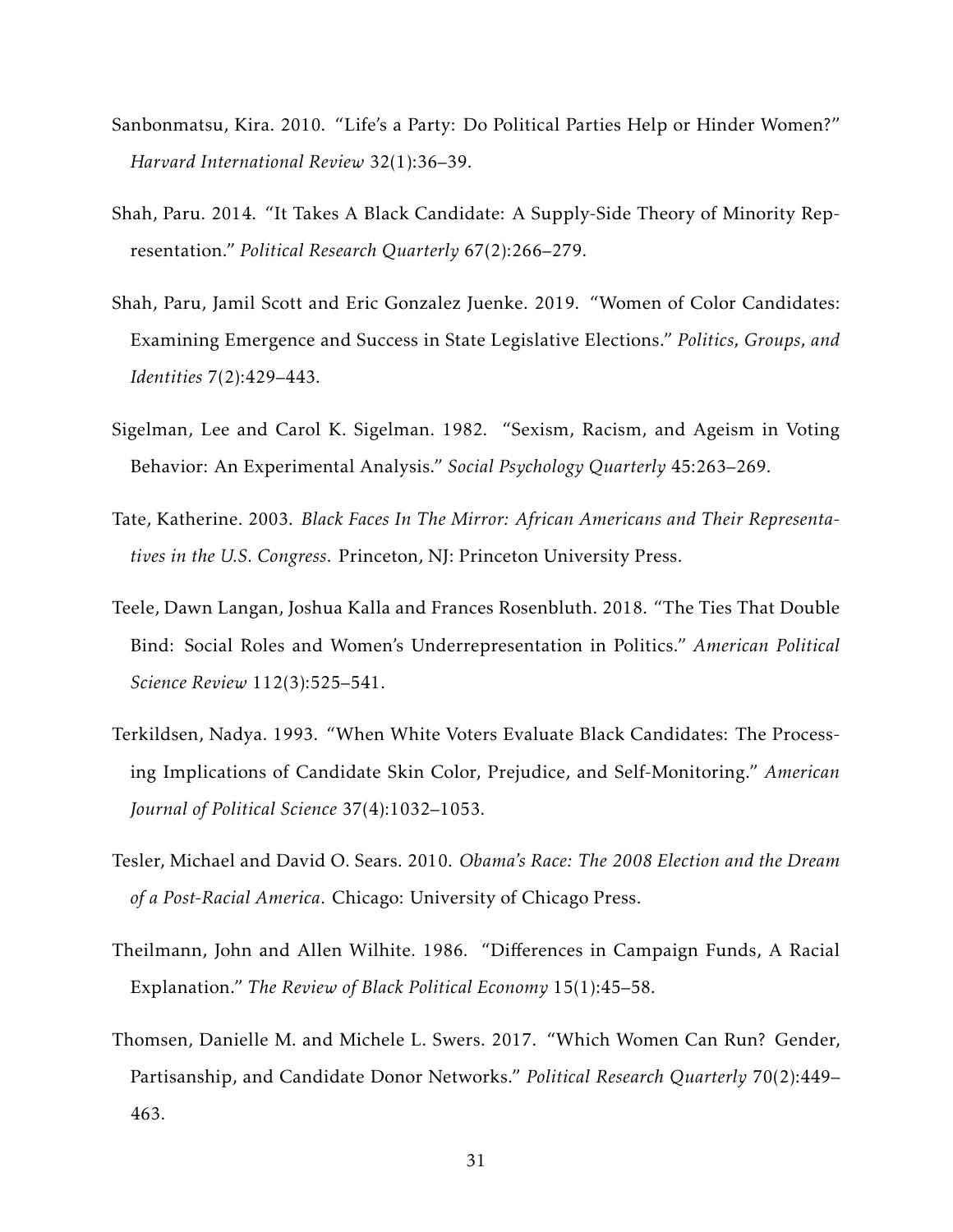<span id="page-32-0"></span>Wright Rigueur, Leah. 2015. *The Loneliness of the Black Republican*. Princeton: Princeton University Press.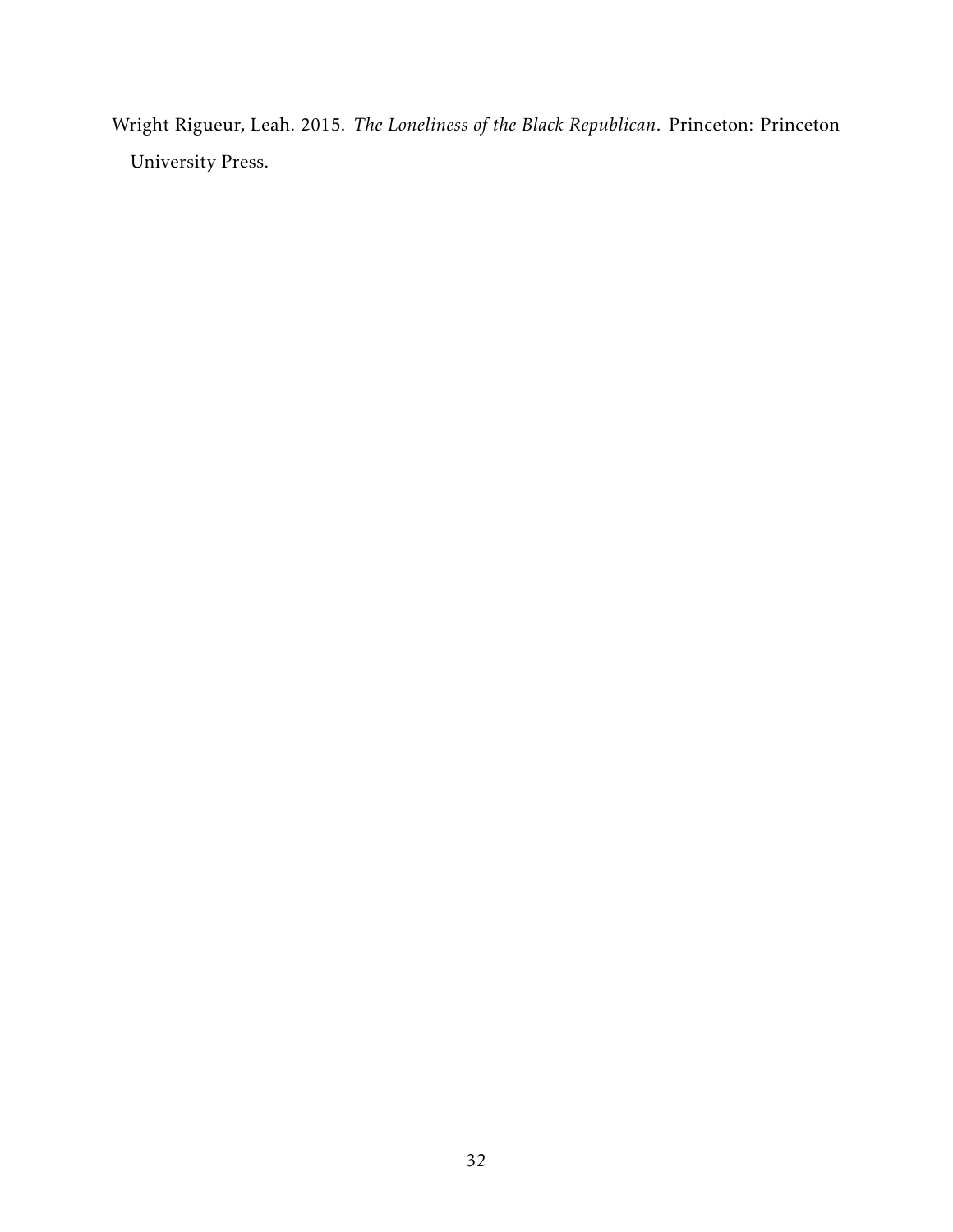|                 | <b>Democratic Party</b> | <b>Republican Party</b> |
|-----------------|-------------------------|-------------------------|
| White           | 1,450                   | 1,633                   |
| Black           | 242                     | 50                      |
| Latino          | 128                     | 60                      |
| Asian           | 54                      | 17                      |
| Native American | 3                       | 10                      |
| Other           | 1                       | 2                       |
| Men             | 1,399                   | 1,573                   |
| Women           | 479                     | 199                     |

<span id="page-33-0"></span>Table 1: Candidate Race by Party

*Note:* Includes two-party candidates for the U.S. House of Representatives from 2006-2014.

<span id="page-33-1"></span>

|                | # of Party Donors |                                   |           |  |
|----------------|-------------------|-----------------------------------|-----------|--|
|                | Overall           | Republicans                       | Democrats |  |
| White Men      | 17.4              | 13.7                              | 22.2      |  |
| White Women    | 35.7              | 21.0                              | 43.1      |  |
| Minority Men   | 17.4              | 18.7                              | 16.9      |  |
| Minority Women | 21.0              | 18.2                              | 21.6      |  |
|                |                   | <b>Party Donor Contributions</b>  |           |  |
|                | Overall           | Republicans                       | Democrats |  |
| White Men      | 16,857            | 14,990                            | 19,311    |  |
| White Women    | 25,999            | 16,703                            | 30,716    |  |
| Minority Men   | 14,159            | 14,428                            | 14,056    |  |
| Minority Women | 15,856            | 12,046                            | 16,591    |  |
|                |                   | <b>Direct Party Contributions</b> |           |  |
|                | Overall           | Republicans                       | Democrats |  |
| White Men      | 675.66            | 801.14                            | 510.64    |  |
| White Women    | 827.84            | 862.71                            | 810.15    |  |
| Minority Men   | 419.83            | 683.90                            | 317.13    |  |
| Minority Women | 206.86            | 225.85                            | 203.20    |  |

Table 2: Average Party Support for General Election Candidates

*Note:* Includes two-party candidates for the U.S. House of Representatives from 2006-2014. Party support is measured using the number of donors a candidate shares with his or her party Hill committee (the DCCC or the NRCC) in the first section, the amount donated by party connected donors in the second section, and direct contributions from the candidate's party Hill committee to the candidate's campaign in the third section.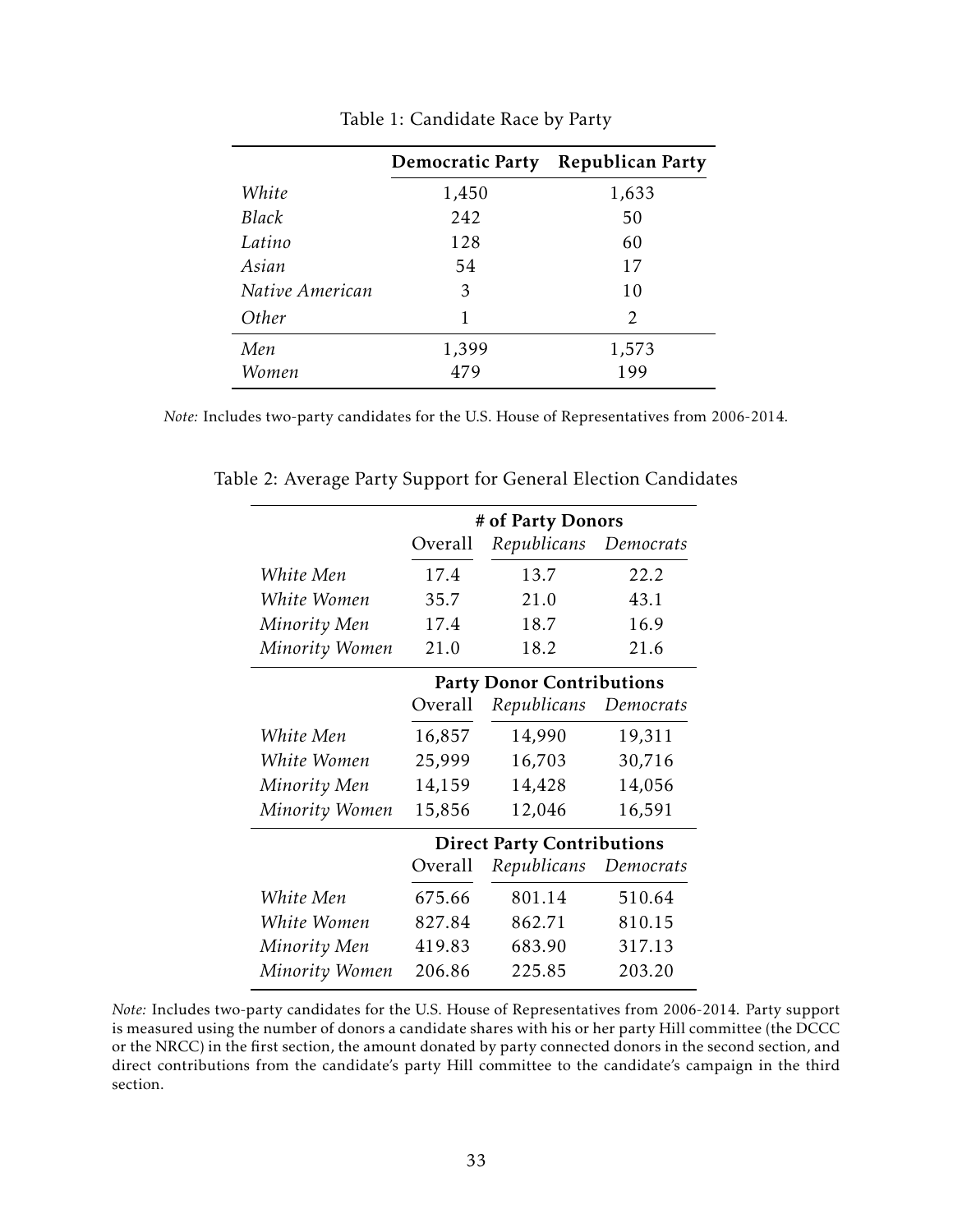|                   | # of Party Donors |                                   |            |  |
|-------------------|-------------------|-----------------------------------|------------|--|
|                   | Overall           | Republicans                       | Democrats  |  |
| $\Delta$ Minority | 4.22              | $9.98*$                           | $-2.51$    |  |
|                   | (4.22)            | (5.02)                            | (6.36)     |  |
| $\Delta$ Woman    | $10.40**$         | 5.46                              | $12.64**$  |  |
|                   | (2.72)            | (4.03)                            | (3.59)     |  |
| Observations      | 1,972             | 933                               | 1,039      |  |
| R-squared         | 0.46              | 0.36                              | 0.54       |  |
| <b>RMSE</b>       | 31.84             | 31.04                             | 32.14      |  |
|                   |                   | <b>Party Donor Contributions</b>  |            |  |
|                   | Overall           | Republicans                       | Democrats  |  |
| $\Delta$ Minority | 1326.21           | $-836.88$                         | $-835.87$  |  |
|                   | (3435.66)         | (6925.90)                         | (4932.96)  |  |
| $\Delta$ Woman    | $-2134.67$        | $-16456.40$                       | 6376.86*   |  |
|                   | (7015.94)         | (18017.38)                        | (2661.38)  |  |
| Observations      | 1,972             | 933                               | 1,039      |  |
| R-squared         | 0.14              | 0.06                              | 0.40       |  |
| <b>RMSE</b>       | 60208             | 78387                             | 35719      |  |
|                   |                   | <b>Direct Party Contributions</b> |            |  |
|                   | Overall           | Republicans                       | Democrats  |  |
| $\Delta$ Minority | $-198.44$         | 246.92                            | $-436.32*$ |  |
|                   | (162.77)          | (269.93)                          | (187.99)   |  |
| $\Delta$ Woman    | 240.73*           | 300.51                            | 297.50*    |  |
|                   | (120.30)          | (239.34)                          | (121.79)   |  |
| Observations      | 1,972             | 933                               | 1,039      |  |
| R-squared         | 0.45              | 0.53                              | 0.41       |  |
| <b>RMSE</b>       | 1673              | 1892                              | 1286       |  |

## <span id="page-34-0"></span>Table 3: Difference-in-Differences, District-Level

*Note:* Because of the need for lagged variables to run the difference-in-difference model and the presence of redistricting, each of the models includes only the years 2008, 2010, and 2014. The reference year is 2008. Models also include controls for district competitiveness, candidate experience, incumbency, and a lagged dependent variable. Standard errors clustered by party-district in parentheses. \*\*p*<*0.01, \*p*<*0.05.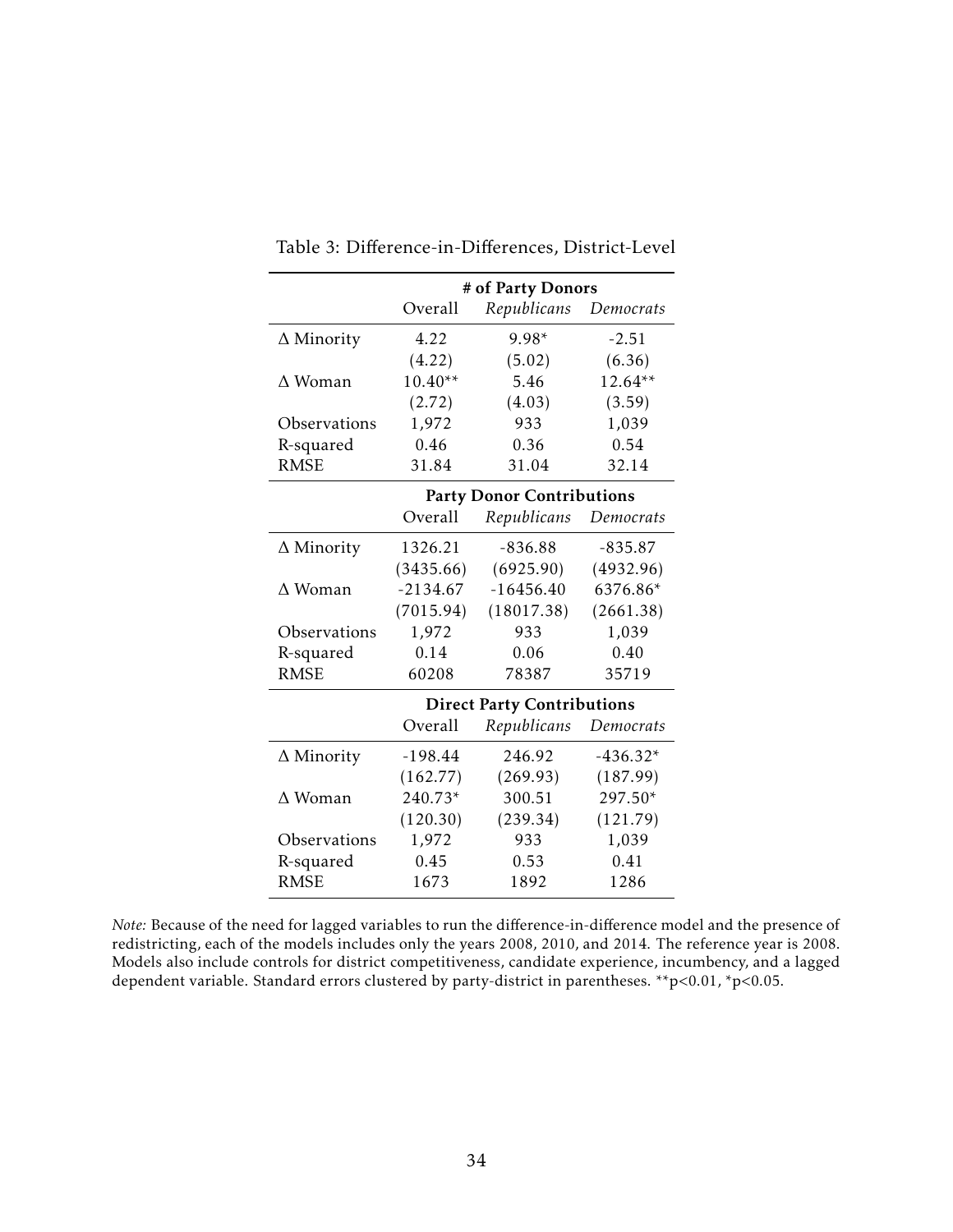<span id="page-35-0"></span>

|                         | # of Party Donors |                                   |  |
|-------------------------|-------------------|-----------------------------------|--|
|                         | Democrats         | Republicans                       |  |
| ∆ Minority Man          | 1.78              | 12.77*                            |  |
|                         | (5.69)            | (4.17)                            |  |
| $\Delta$ Minority Woman | 1.03              | $-13.99$                          |  |
|                         | (11.12)           | (11.26)                           |  |
| $\Delta$ White Woman    | $16.05**$         | 7.12                              |  |
|                         | (4.48)            | (4.42)                            |  |
| Observations            | 1,039             | 933                               |  |
| R-squared               | 0.54              | 0.36                              |  |
| <b>RMSE</b>             | 32.02             | 31.04                             |  |
|                         |                   | <b>Party Donor Contributions</b>  |  |
|                         | Democrats         | Republicans                       |  |
| ∆ Minority Man          | 1202.58           | $-2663.07$                        |  |
|                         | (4847.41)         | (9710.90)                         |  |
| ∆ Minority Woman        | 900.14            | $-15337.05$                       |  |
|                         | (8761.91)         | (13276.63)                        |  |
| $\Delta$ White Woman    | 8057.94*          | $-18158.88$                       |  |
|                         | (3383.08)         | (20561.07)                        |  |
| Observations            | 1,039             | 933                               |  |
| R-squared               | 0.40              | 0.06                              |  |
| <b>RMSE</b>             | 35719             | 78439                             |  |
|                         |                   | <b>Direct Party Contributions</b> |  |
|                         | Democrats         | Republicans                       |  |
| ∆ Minority Man          | $-312.03$         | 366.72                            |  |
|                         | (210.85)          | (312.80)                          |  |
| ∆ Minority Woman        | $-42.30$          | $-678.64$                         |  |
|                         | (336.17)          | (611.12)                          |  |
| $\Delta$ White Woman    | 385.12**          | 370.15                            |  |
|                         | (140.83)          | (255.19)                          |  |
| Observations            | 1,039             | 933                               |  |
| R-squared               | 0.41              | 0.53                              |  |
| <b>RMSE</b>             | 1285.5            | 1893.1                            |  |

Table 4: Difference-in-Differences, District-Level, Gender and Race Intersection

*Note:* The excluded category is districts that have a white male candidate. Because of the need for lagged variables to run the difference-in-difference model and the presence of redistricting, each of the models includes only the years 2008, 2010, and 2014. The excluded year is 2008. Models also include controls for district competitiveness, candidate experience, incumbency, and a lagged dependent variable. Standard errors clustered by party-district in parentheses. \*\* p*<*0.01, \* p*<*0.05.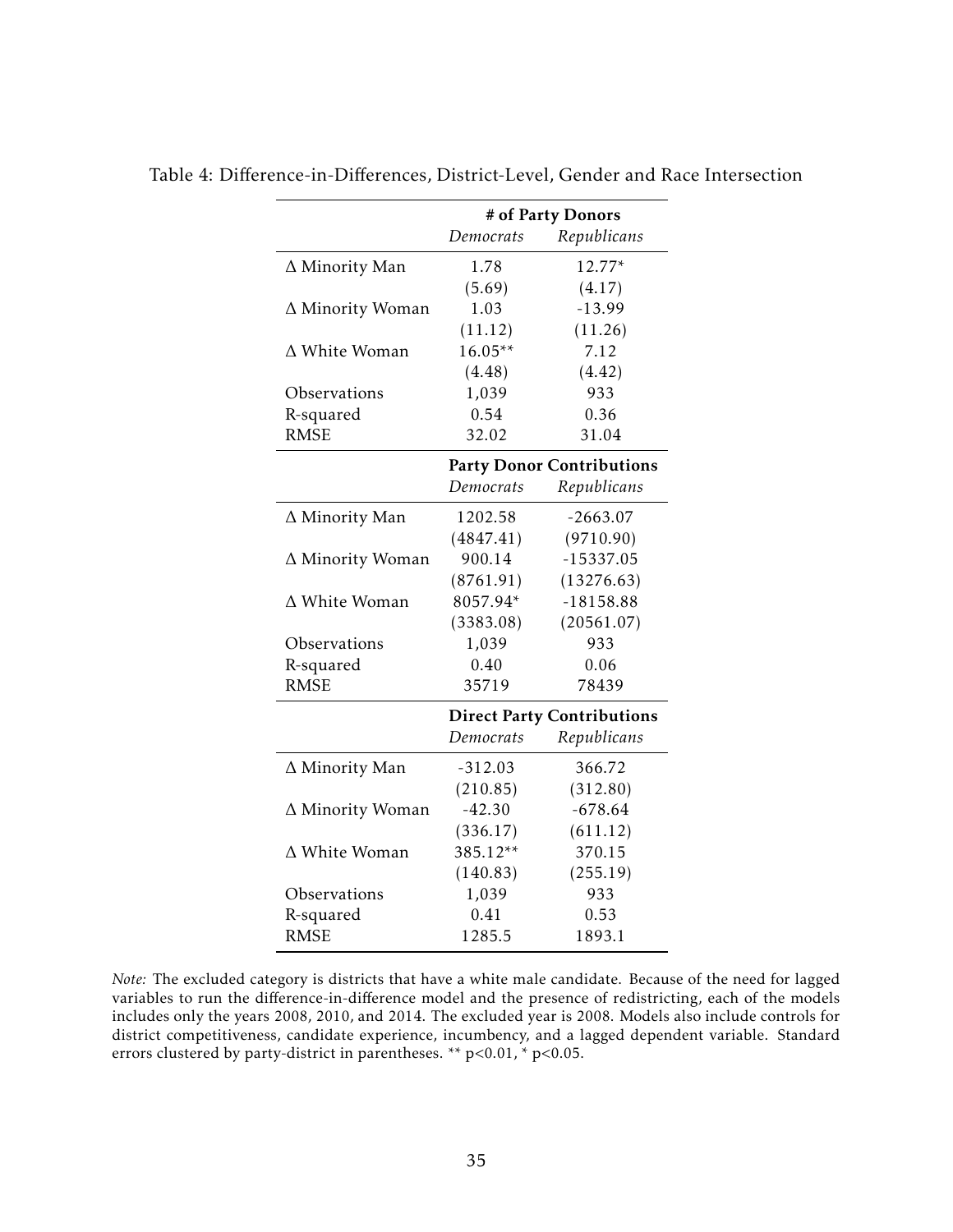|                                          | # of Party Donors |                                                       |             |                                  |
|------------------------------------------|-------------------|-------------------------------------------------------|-------------|----------------------------------|
|                                          |                   | District Favored Candidate  District Favored Opponent |             |                                  |
| $\Delta$ Party Favorability in District  | $-1.91**$         | $-1.90**$                                             | 4.68†       | 3.61                             |
|                                          | (0.45)            | (0.33)                                                | (2.45)      | (2.35)                           |
| Woman                                    |                   | 5.18                                                  |             | 5.85                             |
|                                          |                   | (3.22)                                                |             | (7.41)                           |
| Woman $*$ $\Delta$ Party Favorability    |                   | $-2.71*$                                              |             | $-7.94$                          |
|                                          |                   | (1.24)                                                |             | (15.07)                          |
| Minority                                 |                   | $-5.85*$                                              |             | $-0.94$                          |
|                                          |                   | (2.41)                                                |             | (11.34)                          |
| Minority $*$ $\Delta$ Party Favorability |                   | $3.25**$                                              |             | 52.56*                           |
|                                          |                   | (1.17)                                                |             | (26.16)                          |
| Observations                             | 1,309             | 1,309                                                 | 331         | 331                              |
| R-squared                                | 0.29              | 0.31                                                  | 0.39        | 0.45                             |
| <b>RMSE</b>                              | 29.67             | 29.40                                                 | 43.06       | 41.00                            |
|                                          |                   | <b>Party Donor Contributions</b>                      |             |                                  |
|                                          |                   | District Favored Candidate                            |             | District Favored Opponent        |
| ∆ Party Favorability in District         | $-1334.49**$      | $-1430.81**$                                          | 2681.66†    | 2080.99                          |
|                                          | (301.02)          | (294.87)                                              | (1459.95)   | (1404.10)                        |
| Woman                                    |                   | 3196.12                                               |             | 4794.10                          |
|                                          |                   | (2187.00)                                             |             | (5502.45)                        |
| Woman $*$ $\Delta$ Party Favorability    |                   | $-1437.74$ t                                          |             | $-4727.00$                       |
|                                          |                   | (797.28)                                              |             | (9439.27)                        |
| Minority                                 |                   | $-5112.45**$                                          |             | 730.18                           |
|                                          |                   | (1904.33)                                             |             | (6535.05)                        |
| Minority $*$ $\Delta$ Party Favorability |                   | 2215.57**                                             |             | 30697.40*                        |
|                                          |                   | (580.73)                                              |             | (15039.39)                       |
| Observations                             | 1,309             | 1,309                                                 | 331         | 331                              |
| R-squared                                | 0.29              | 0.30                                                  | 0.47        | 0.50                             |
| <b>RMSE</b>                              | 30127             | 30022                                                 | 30755       | 29802                            |
|                                          |                   | <b>Direct Party Contributions</b>                     |             |                                  |
|                                          |                   | District Favored Candidate                            |             | <b>District Favored Opponent</b> |
| ∆ Party Favorability in District         | $-84.69**$        | $-90.62**$                                            | $-204.04**$ | $-221.25**$                      |
|                                          | (23.51)           | (27.77)                                               | (69.50)     | (70.95)                          |
| Woman                                    |                   | 113.44                                                |             | 635.27†                          |
|                                          |                   | (104.65)                                              |             | (353.61)                         |
| Woman * $\Delta$ Party Favorability      |                   | $-92.36$ t                                            |             | 91.11                            |
|                                          |                   | (52.47)                                               |             | (434.01)                         |
| Minority                                 |                   | 306.08**                                              |             | $-590.42*$                       |
|                                          |                   | (66.74)                                               |             | (289.80)                         |
| Minority $*$ $\Delta$ Party Favorability |                   | 134.55**                                              |             | 703.93                           |
|                                          |                   | (31.38)                                               |             | (543.23)                         |
| Observations                             | 1,309             | 1,309                                                 | 331         | 332                              |
| R-squared                                | 0.57              | 0.57                                                  | 0.42        | 0.44                             |
| <b>RMSE</b>                              | 1354.3            | 1345.0                                                | 1839.4      | 1825.1                           |

<span id="page-36-0"></span>

| Table 5: Difference-in-Differences by District Type, Candidate-Level |  |  |
|----------------------------------------------------------------------|--|--|
|----------------------------------------------------------------------|--|--|

*Note:* Model also includes lagged dependent variable. Standard errors clustered by candidate in parentheses. \*\*p*<*0.01, \*p*<*0.05. †p*<*0.1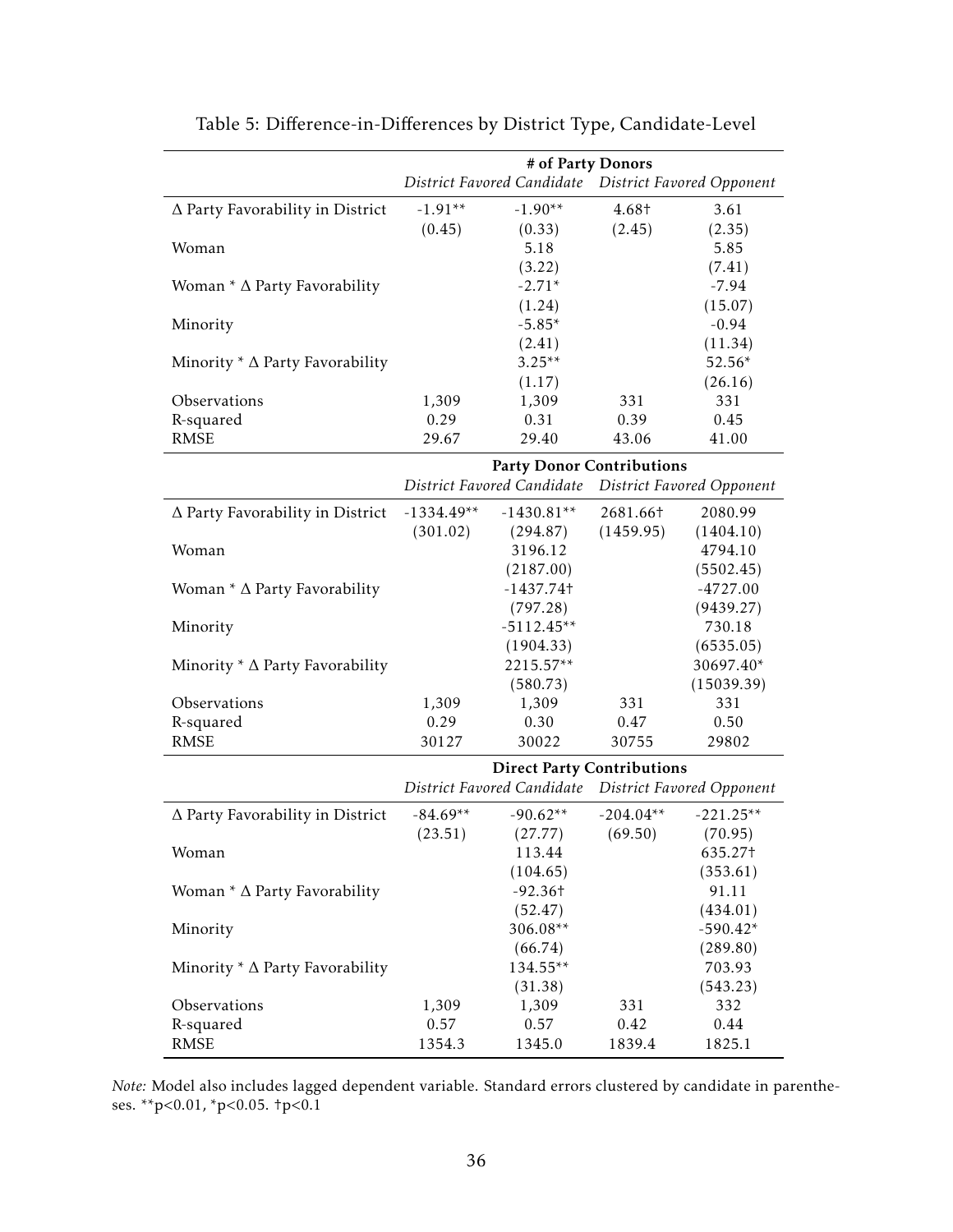<span id="page-37-0"></span>

|                                          | # of Party Donors |                                   |
|------------------------------------------|-------------------|-----------------------------------|
|                                          | Republicans       | Democrats                         |
| ∆ Party Favorability in District         | $-1.89**$         | $-2.030**$                        |
|                                          | (0.45)            | (0.49)                            |
| Woman                                    | 7.05              | 3.19                              |
|                                          | (7.82)            | (2.75)                            |
| Woman $*$ $\Delta$ Party Favorability    | $-1.59$           | $-2.74$ t                         |
|                                          | (1.53)            | (1.50)                            |
| Minority                                 | $-14.88**$        | $-7.04*$                          |
|                                          | (4.06)            | (3.29)                            |
| Minority $*$ $\Delta$ Party Favorability | $10.57**$         | $2.66**$                          |
|                                          | (3.09)            | (1.02)                            |
| Observations                             | 663               | 646                               |
| R-squared                                | 0.21              | 0.46                              |
| <b>RMSE</b>                              | 33.34             | 24.44                             |
|                                          |                   | <b>Party Donor Contributions</b>  |
|                                          | Republicans       | Democrats                         |
| ∆ Party Favorability in District         | $-1402.91**$      | $-1479.71**$                      |
|                                          | (392.99)          | (424.53)                          |
| Woman                                    | 4209.04           | 878.38                            |
|                                          | (4782.64)         | (2570.36)                         |
| Woman $*$ $\Delta$ Party Favorability    | $-754.11$         | $-1497.54$                        |
|                                          | (1294.27)         | (925.51)                          |
| Minority                                 | $-8703.51**$      | 8046.31**                         |
|                                          | (2681.52)         | (2.067)                           |
| Minority $*$ $\Delta$ Party Favorability | 3960.57**         | 2059.86**                         |
|                                          | (905.07)          | (652.90)                          |
| Observations                             | 663               | 646                               |
| R-squared                                | 0.35              | 0.29                              |
| <b>RMSE</b>                              | 19702             | 37699                             |
|                                          |                   | <b>Direct Party Contributions</b> |
|                                          | Republicans       | Democrats                         |
| $\Delta$ Party Favorability in District  | $-88.80*$         | $-100.03**$                       |
|                                          | (42.41)           | (34.67)                           |
| Woman                                    | 118.51            | 47.37                             |
|                                          | (190.41)          | (106.48)                          |
| Woman $*$ $\Delta$ Party Favorability    | $-80.61$          | $-87.85$                          |
|                                          | (121.17)          | (55.84)                           |
| Minority                                 | $-157.20$         | $-304.46**$                       |
|                                          | (59.28)           | (2.067)                           |
| Minority $*$ $\Delta$ Party Favorability | 118.54*           | 134.30**                          |
|                                          | (59.28)           | (36.64)                           |
| Observations                             | 663               | 646                               |
| R-squared                                | 0.65              | 0.38                              |
| <b>RMSE</b>                              | 1486.6            | 1132.6                            |

Table 6: Difference-in-Differences by Party, Party-Favored Districts, Candidate-Level

*Note:* Model also includes lagged dependent variable. Standard errors clustered by candidate in parentheses. \*\*p*<*0.01, \*p*<*0.05. †p*<*0.1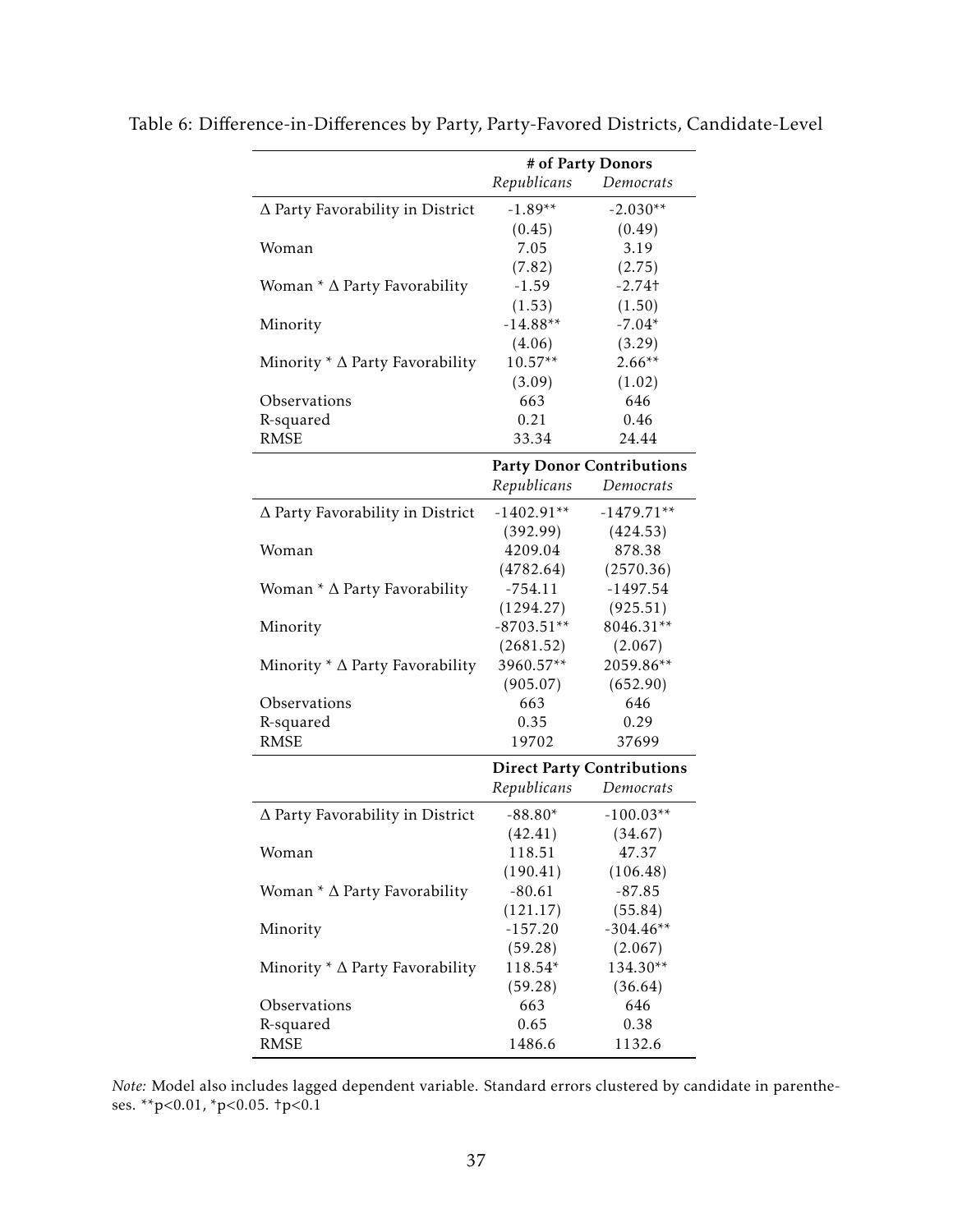|                                                | Democrat Favored Districts         |                                            |                                             |  |
|------------------------------------------------|------------------------------------|--------------------------------------------|---------------------------------------------|--|
|                                                | # of Party<br><b>Donors</b><br>(1) | <b>Party Donor</b><br>Contributions<br>(2) | <b>Direct Party</b><br>Contributions<br>(3) |  |
| $\Delta$ Party Favorability in District        | $-1.51**$                          | $-723.90$                                  | $-130.03**$                                 |  |
|                                                | (0.446)                            | (703.96)                                   | (40.41)                                     |  |
| White Woman                                    | $9.76*$                            | 4905.76                                    | 215.43                                      |  |
|                                                | (3.87)                             | (3667.13)                                  | (147.19)                                    |  |
| White Woman $*$ $\Delta$ Party Favorability    | $-4.51**$                          | $-3164.85*$                                | $-101.87$                                   |  |
|                                                | (1.171)                            | (1347.35)                                  | (88.11)                                     |  |
| Minority Woman                                 | $-6.02$                            | $-2325.72$                                 | $-85.58$                                    |  |
|                                                | (3.75)                             | (2210.22)                                  | (90.37)                                     |  |
| Minority Woman $*$ $\Delta$ Party Favorability | 0.81                               | 1397.36                                    | $-11.41$                                    |  |
|                                                | (1.11)                             | (876.48)                                   | (37.28)                                     |  |
| Minority Man                                   | $-2.02$                            | $-2940.58$                                 | $-76.47$                                    |  |
|                                                | (3.22)                             | (3013.37)                                  | (76.68)                                     |  |
| Minority Man $*$ $\Delta$ Party Favorability   | 0.60                               | 226.13                                     | 126.33*                                     |  |
|                                                | (0.98)                             | (829.74)                                   | (52.98)                                     |  |
| $DV(t-1)$                                      | $-0.47**$                          | $-369.82**$                                | $-8.02**$                                   |  |
|                                                | (0.09)                             | (63.20)                                    | (1.72)                                      |  |
| Constant                                       | $7.57**$                           | 7363.40**                                  | 165.34**                                    |  |
|                                                | (2.34)                             | (2217.24)                                  | (59.38)                                     |  |
| Observations                                   | 646                                | 646                                        | 646                                         |  |
| R-squared                                      | 0.48                               | 0.16                                       | 0.12                                        |  |
| <b>RMSE</b>                                    | 24.05                              | 41171                                      | 1348.7                                      |  |

<span id="page-38-0"></span>Table 7: Difference-in-Differences, Candidate-Level, Democrats Only

*Note:* Standard errors clustered by candidate in parentheses. \*\* = p*<*0.01, \* = p*<*0.05., †p*<*0.1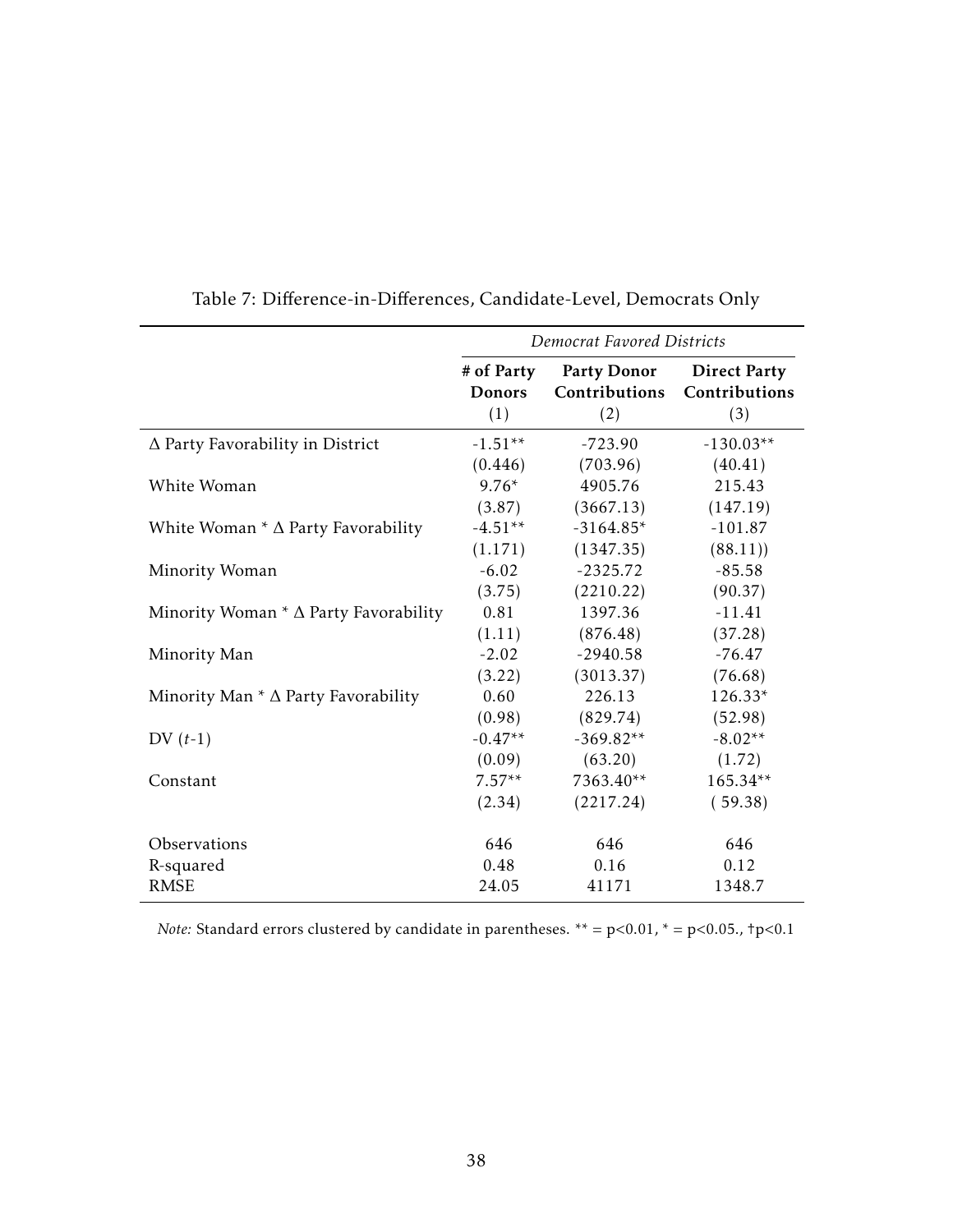<span id="page-39-0"></span>Figure 1: Effect of Increasing District Competitiveness on Party Support for Democratic Candidates Relative to White Democratic Men Candidates



*Note:* The effect shown is the effect of reducing Democrats advantage in the district by 5 on the Cook PVI scale. Confidence intervals are 85% confidence intervals which indicate statistically significant differences at the 0.05 level when the confidence intervals do not overlap.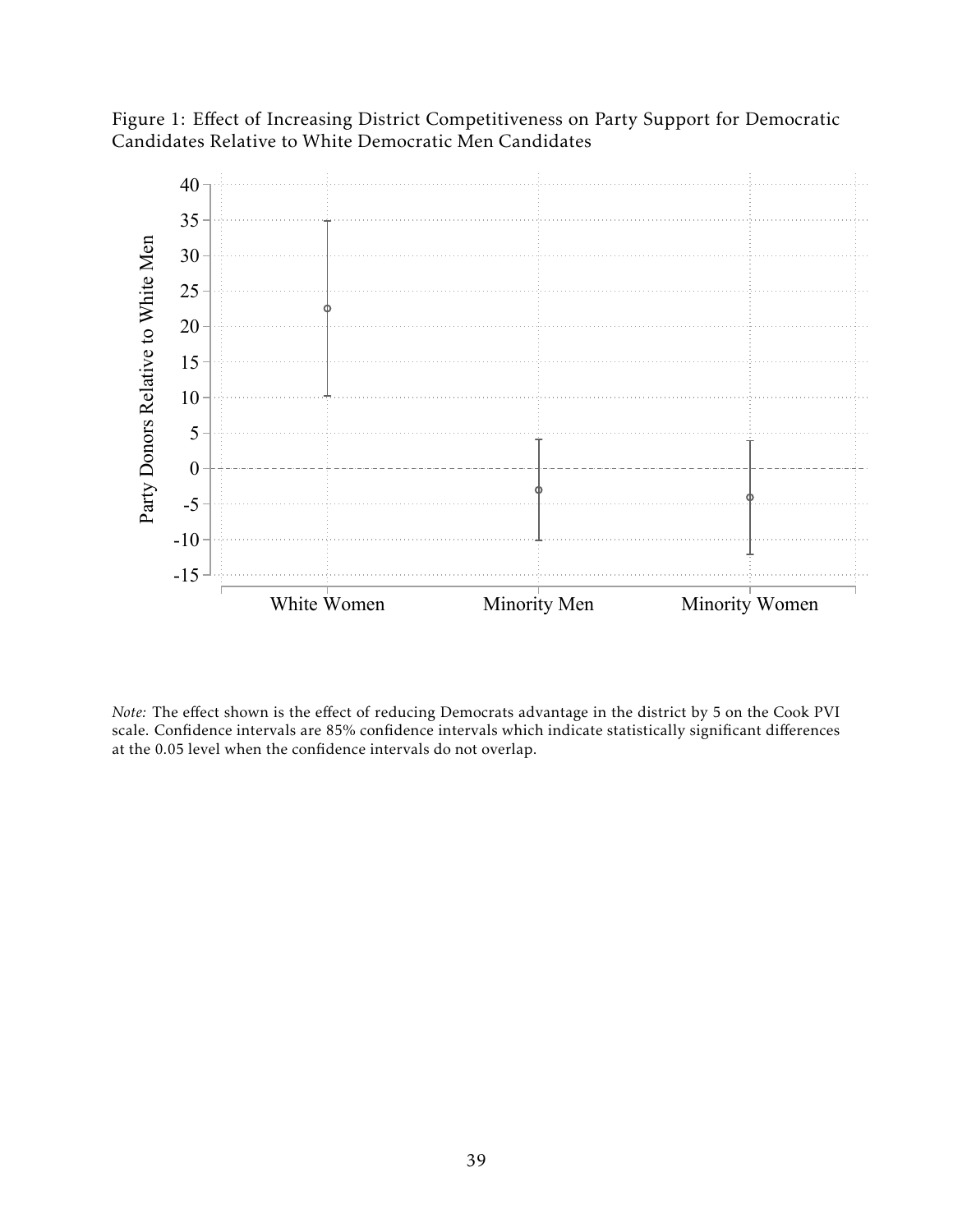# Online Appendix for "Are Minority and Women Candidates Penalized by Party Politics? Race, Gender, and Access to Party Support"

*(Not intended for print publication)*

# A1 Results Excluding Incumbents

In Table [A1](#page-33-0) we report a replication of Table [3](#page-34-0) in the text with incumbents excluded. We do so because it is possible that party support of incumbent members of Congress is fundamentally different from party support of challengers. Party Hill committees were originally formed as incumbent defense committees [\(Herrnson](#page-28-7) [1988\)](#page-28-7), and as such the approach of the networks of party elites surrounding these committees to defending incumbents might be substantially different than their approach to supporting non-incumbents. In short, we want to be sure that the results that we find in the text are not merely the result of party support of incumbents from certain race and gender groups. As the results in Table [A1](#page-33-0) show, this is not the case. When we exclude incumbents from the models, the results are the same. In fact, we find even more robust evidence of Democratic party support of women candidates and Republican party support of minority candidates.

[Table 8 about here.]

# A2 Minority and Women Candidate Emergence from Primaries

One possibility for our findings that Democratic women receive more support from party elites is that they are better quality candidates. Women are less likely to emerge as a candidate unless they feel they are significantly better qualified, whereas men tend to overestimate their qualifications [\(Lawless and Fox](#page-42-0) [2005\)](#page-42-0). Experimental evidence seems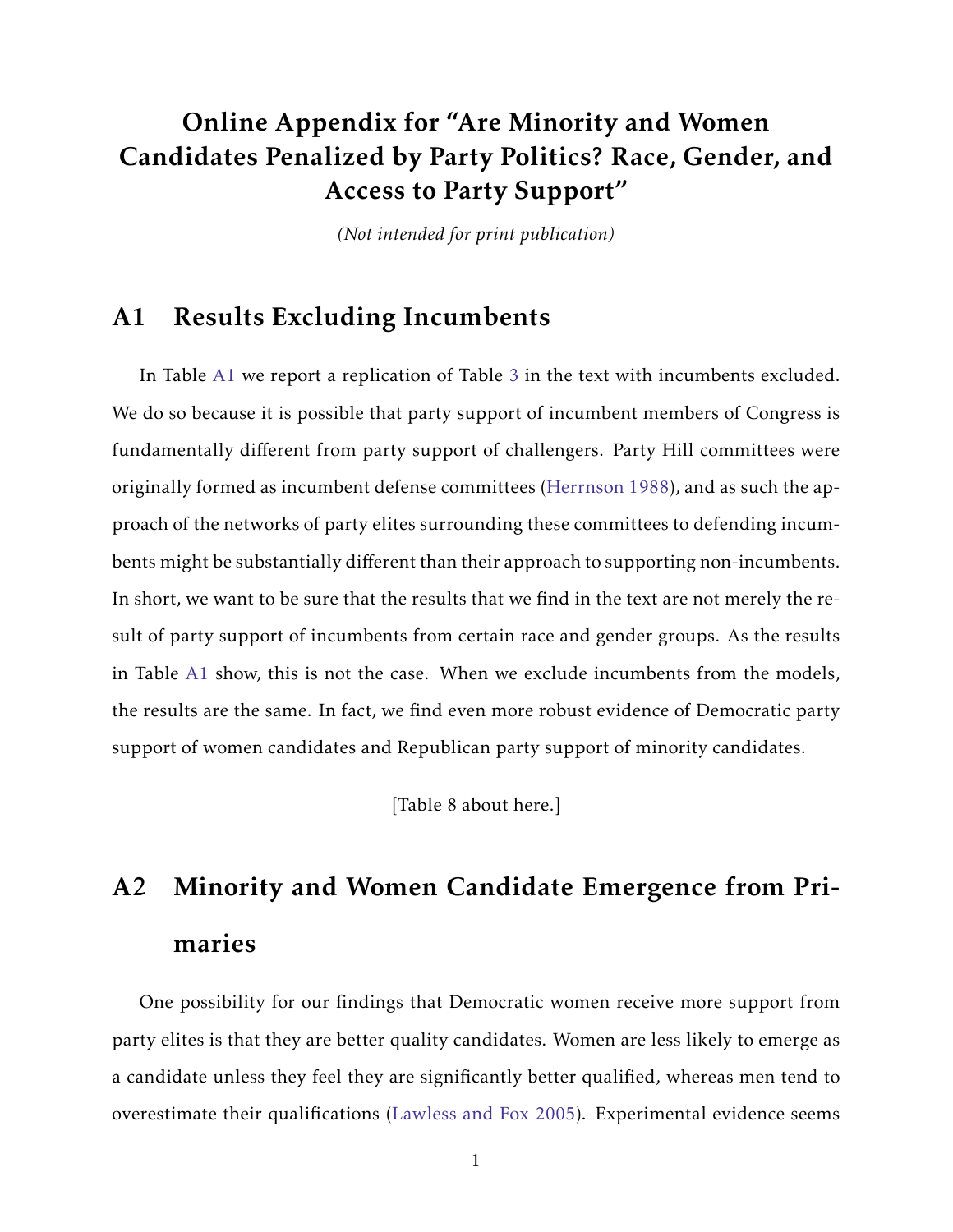to confirm the electoral process and mens' overstatement of qualifications drives this pattern in a lab setting [\(Kanthak and Woon](#page-29-8) [2015\)](#page-29-8). Observational work indicates that women incumbents are more qualified than men as well [\(Milyo and Schosberg](#page-42-1) [2000\)](#page-42-1). No similar analyses have been conducted on the quality of minority candidates as compared to whites, but given the barriers to minority representation we noted in the text, similar patterns may manifest for minority Republicans.

To examine this possibility, we examine differences in the average quality of candidates. Table [A2](#page-33-1) presents the percentage of candidates that have past political experience by race, gender, and partisan group. Although the models in the text control for candidate quality, these tables show that Minority Republicans are significantly *less* likely to have held past political office. However, these differences do not explain the higher support of Women Democratic candidates, as there is no significant difference in the percentages of Democratic women and Democratic men who have previous elected experience.

## [Table 9 about here.]

The data, if anything suggests that parties are acting to support candidates with less experience. One possible explanation is that parties (specifically the Republican Party) are acting strategically to help these candidates with less political experience. Minority Republicans are less likely to have held past political office and are less likely to have faced a quality challenger in the primary. However, this same rationale does not hold for increased party support of Democratic women. The exact reasons for differences in party support for minorities and women could be symbolic, strategic, or a combination of both, and more research is needed to better understand the motivations behind the findings this research has uncovered.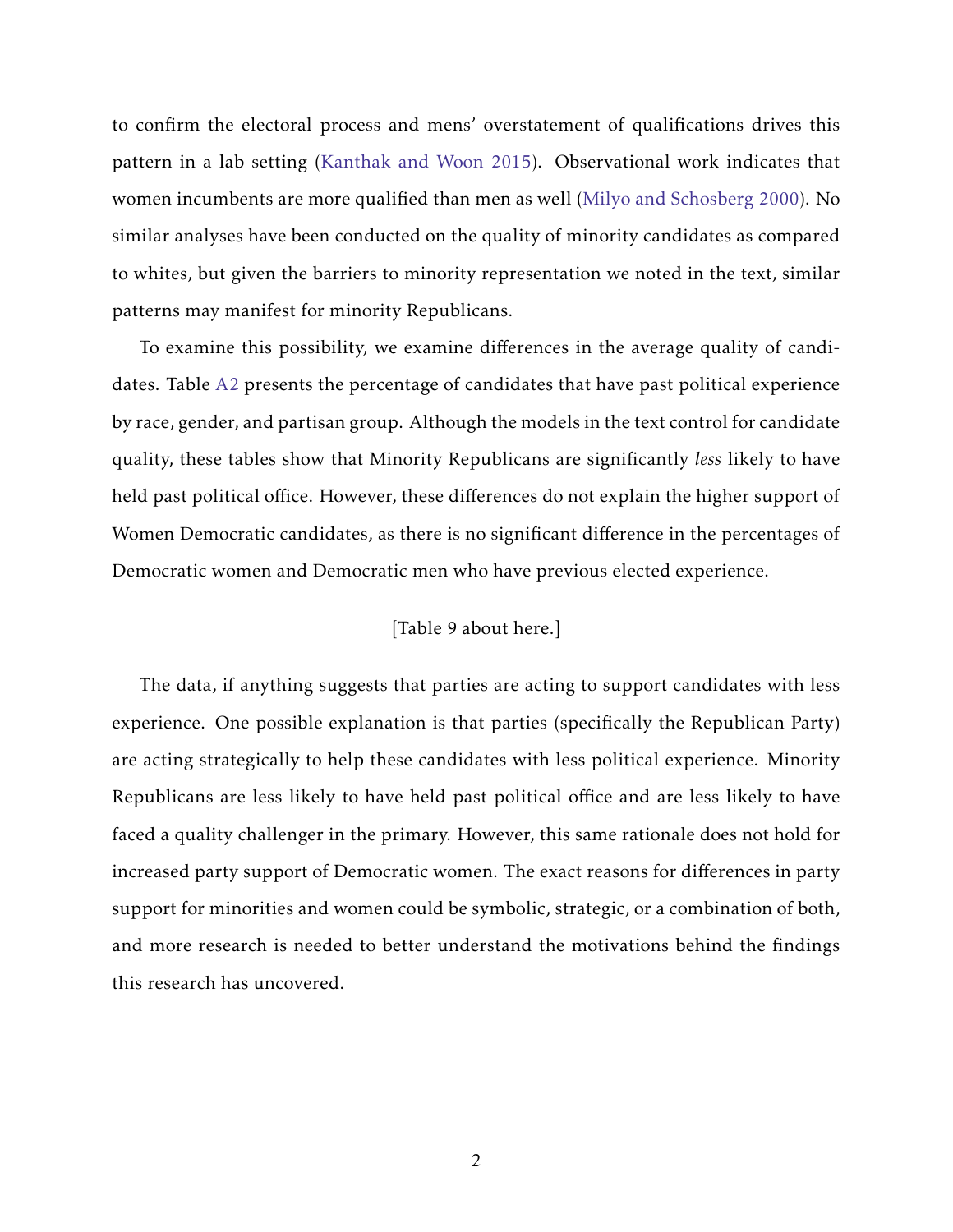# References

- Herrnson, Paul S. 1988. *Party Campaigning in the 1980s*. Cambridge: Harvard University Press.
- Kanthak, Kristin and Jonathan Woon. 2015. "Women Don't Run? Election Aversion and Candidate Entry." *American Journal of Political Science* 59(3):595–612.
- <span id="page-42-0"></span>Lawless, Jennifer L. and Richard L. Fox. 2005. *It Takes a Candidate: Why Women Don't Run for Office*. New York: Cambridge University Press.
- <span id="page-42-1"></span>Milyo, Jeffrey and Samantha Schosberg. 2000. "Gender Bias and Selection Bias in House Elections." *Public Choice* 105:41–59.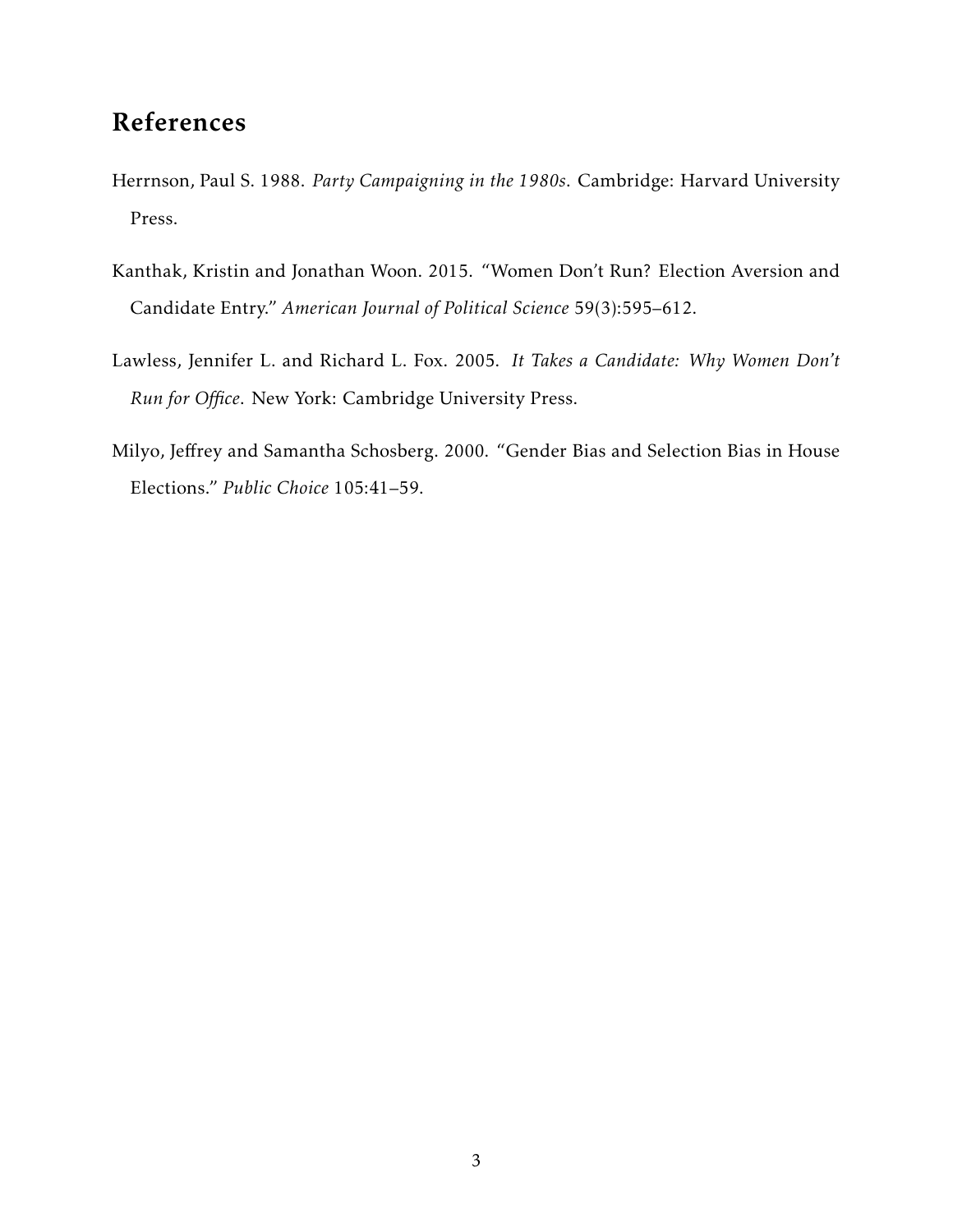|                   | # of Party Donors |                                   |            |  |
|-------------------|-------------------|-----------------------------------|------------|--|
|                   | Overall           | Republicans                       | Democrats  |  |
| $\Delta$ Minority | 8.508†            | 9.31 <sup>†</sup>                 | 7.26       |  |
|                   | (5.42)            | (5.44)                            | (8.72)     |  |
| $\Delta$ Woman    | $10.85**$         | 3.06                              | 12.603*    |  |
|                   | 3.41)             | (2.96)                            | (4.89)     |  |
| Observations      | 843               | 430                               | 413        |  |
| R-squared         | 0.51              | 0.63                              | 0.52       |  |
| <b>RMSE</b>       | 33.02             | 24.24                             | 37.57      |  |
|                   |                   | <b>Party Donor Contributions</b>  |            |  |
|                   | Overall           | Republicans                       | Democrats  |  |
| $\Delta$ Minority | 790.77            | $-5632.24$                        | 6925.65    |  |
|                   | (5935.25)         | (9797.65)                         | (6680.85)  |  |
| $\Delta$ Woman    | 88.34             | $-10743.55$                       | 5400.35    |  |
|                   | (4241.34)         | (9831.61)                         | (3508.25)  |  |
| Observations      | 843               | 430                               | 413        |  |
| R-squared         | 0.09              | 0.06                              | 0.55       |  |
| <b>RMSE</b>       | 84049             | 110000                            | 27707      |  |
|                   |                   | <b>Direct Party Contributions</b> |            |  |
|                   | Overall           | Republicans                       | Democrats  |  |
| $\Delta$ Minority | $-320.68 +$       | 32.16                             | $-455.38*$ |  |
|                   | (178.51)          | (267.03)                          | (195.50)   |  |
| $\Delta$ Woman    | 102.18            | 523.46 +                          | 87.84      |  |
|                   | (168.44)          | (293.18)                          | (170.00)   |  |
| Observations      | 843               | 430                               | 413        |  |
| R-squared         | 0.36              | 0.42                              | 0.42       |  |
| <b>RMSE</b>       | 2028.80           | 2309.40                           | 1460.1     |  |

Table A1: Difference-in-Differences, District-Level, No Incumbents

*Note:* Because of the need for lagged variables to run the difference-in-difference model and the presence of redistricting, the model includes only the years 2008, 2010, and 2014. The excluded year is 2008. Standard errors clustered by district and party in parentheses. \*\*p*<*0.01, \*p*<*0.05.